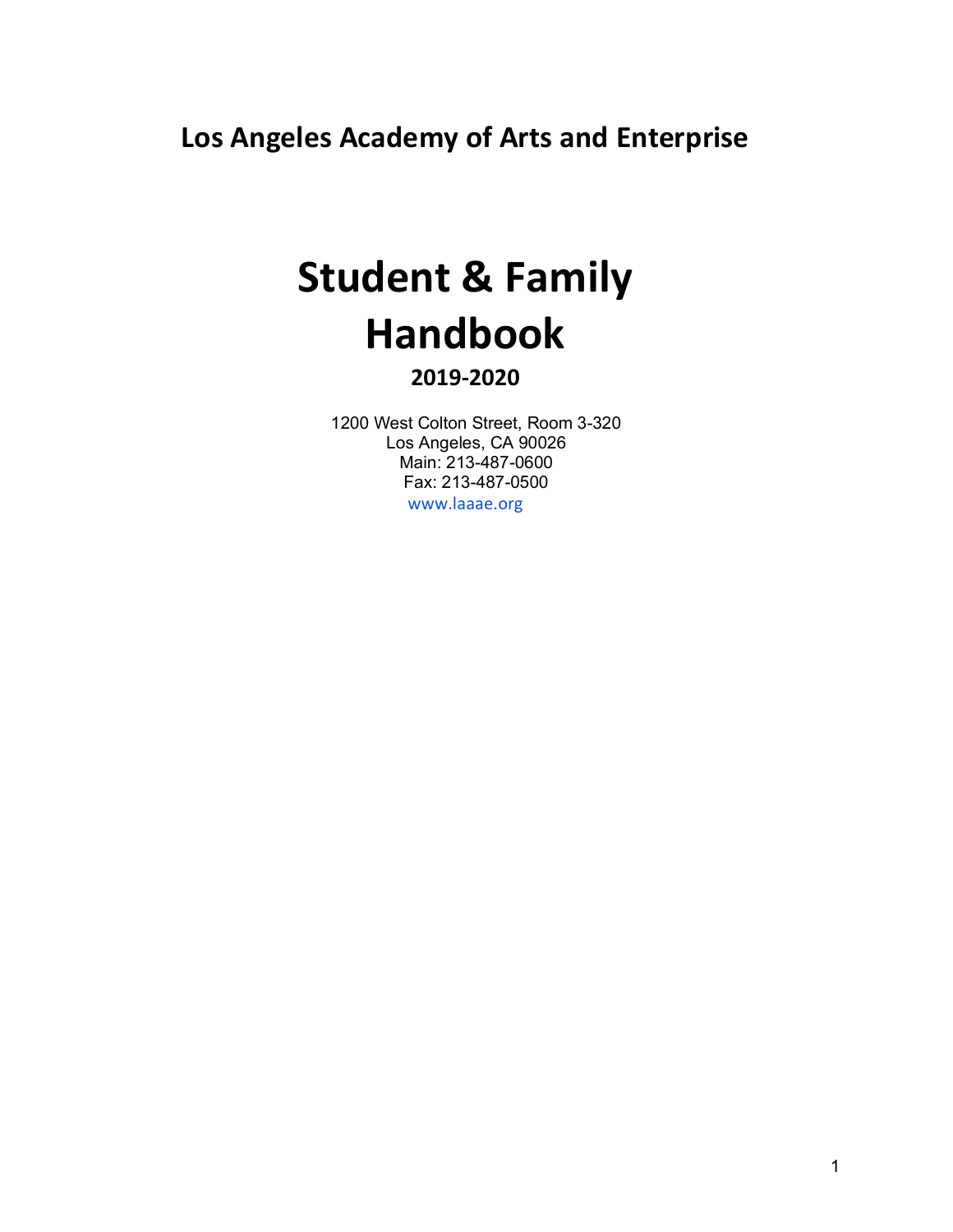# **TABLE OF CONTENTS**

| <b>Mission and Vision</b>          | Pg.3   |
|------------------------------------|--------|
| <b>Student Learner Outcomes</b>    | Pg. 6  |
| <b>School Hours and Calendar</b>   | Pg. 7  |
| <b>Right to Update Statement</b>   | Pg. 8  |
| <b>Rights and Responsibilities</b> | Pg. 9  |
| <b>Policies and Procedures</b>     | Pg. 12 |
| Discipline Policy                  | Pg. 24 |
| <b>Protocols and Guidelines</b>    | Pg. 37 |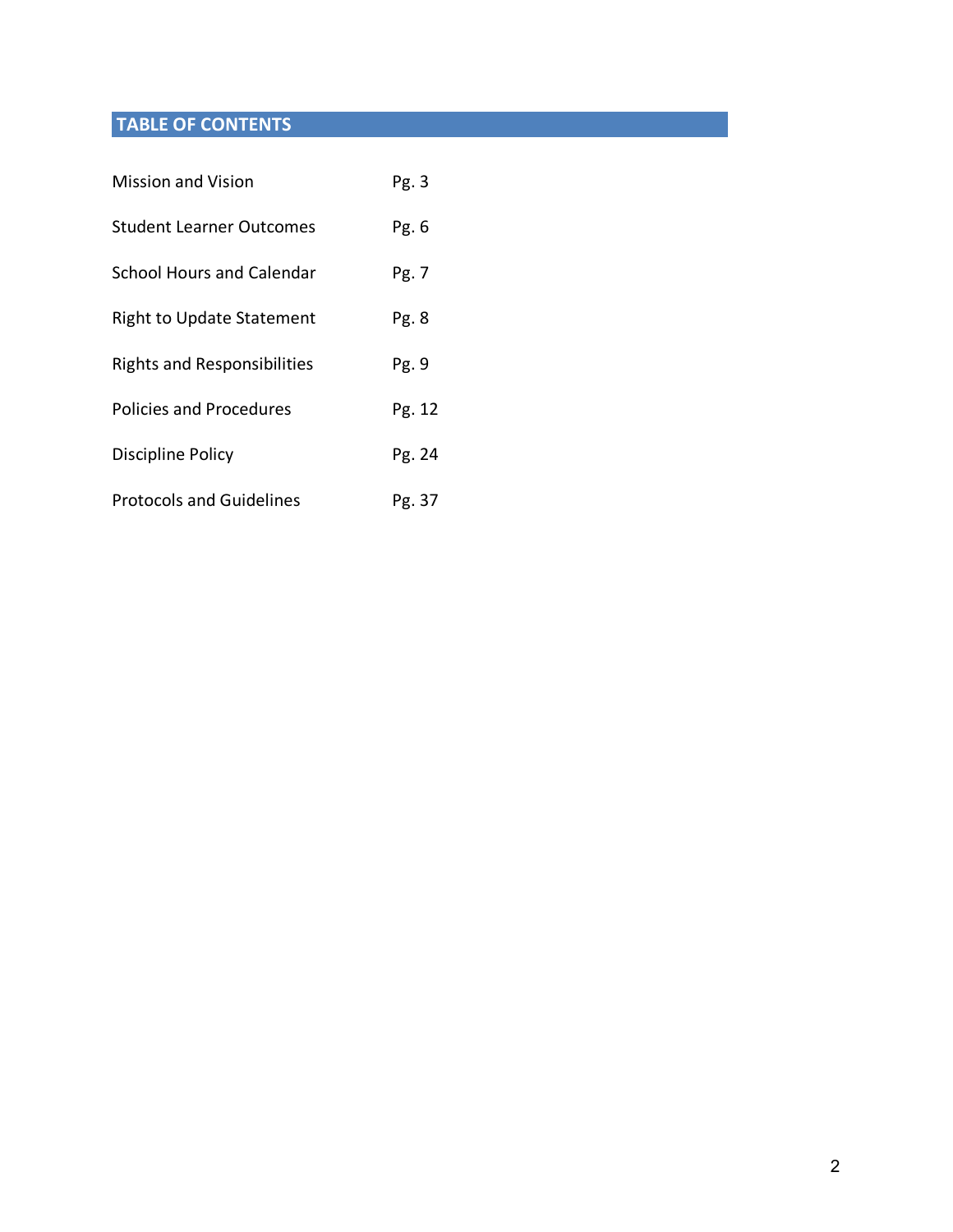#### **MISSION AND VISION**

Our mission is to prepare students for leadership in the arts and business, where creativity, academic knowledge and financial literacy are essential for success. We are developing a generation of diverse, educated, compassionate leaders in the arts and business by providing a dynamic, innovative education that integrates the four lenses of learning: Academics, Arts, Enterprise, and Personal Growth.

**Academics:** The LAAAE curriculum fully addresses the core academic content standards of the California State Board of Education and meets the University of California A-G requirements.

**The Arts:** LAAAE provides comprehensive courses in the Visual and Performing Arts.

**Enterprise:** LAAAE provides business education courses that teach core and advanced principles of enterprise, economics, and entrepreneurship. These courses are aligned with the Voluntary National Content Standards constructed by the National Council on Economic Education.

**Personal Growth:** LAAAE focuses on personal growth and responsibility to self and others, through character education, Council and Community Service.

The confluence of arts and enterprise can lead to more productive, passionate students, engaged in their studies, better able to acquire necessary skills, and thus optimally prepared to pursue their future livelihoods. We are committed to equip students with the skills and personal growth necessary to be successful scholars throughout life. The vision of the school is to effectively integrate academics, the arts and enterprise into student educational experiences which will prepare tomorrow's leaders. Our belief is that quality instruction combined with community partnerships will enhance both student literacy and meaningful, purposeful, and enjoyable educational learning opportunities.

The concept to establish Los Angeles Academy of Arts and Enterprise originated with Moctesuma Esparza, an award-winning filmmaker, who produced many movies including "Selena," The "Milagro Beanfield War," "Gettysburg," "Dorothy Dandridge," "Selma Lord Selma," "Price of Glory," and "The Ballad of Gregorio Cortez." Receiving over 100 honors, including an Academy Award nomination, Esparza grew up in southern California and graduated from UCLA with a bachelor's and master's degree in film. He was active in the Chicano civil rights movement in the 1960's.

In addition to movie making, he remains active in the community and served on the Board of Directors of the Los Angeles County High School for the Performing Arts on the California State University, Los Angeles campus. This experience led Mr. Esparza to envision a Los Angeles Academy of Arts and Enterprise as an option to the Los Angeles County High School for the Performing Arts, for students who have limited or no access there, but have dreams and talents that need to be nurtured and developed. He wanted all students, regardless of socioeconomic status, to have access to both a college preparatory curriculum that focuses on visual and performing arts and enterprise. Thus, Los Angeles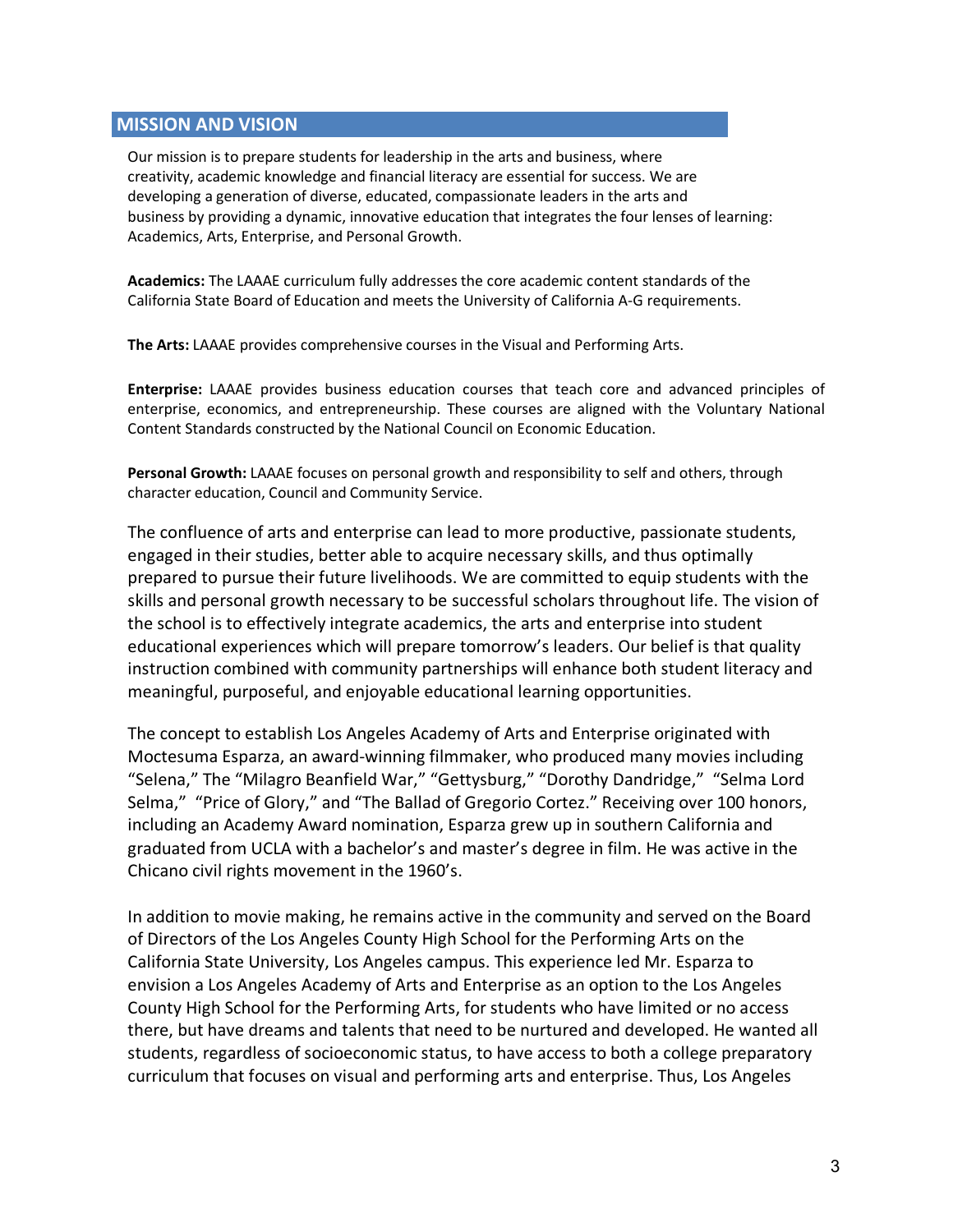Academy of Arts and Enterprise was founded and continues to develop into a viable public education option for students and families.

Los Angeles Academy of Arts and Enterprise believes that all people have an abiding need for meaning. People want to connect time and space, experience and event, body and spirit, intellect and emotion. We create art to make these connections, to express the otherwise inexpressible. A society without the arts is unimaginable. Our cultural diversity is a vast resource for any arts discipline, and should be used to help students understand themselves and others. The different art forms provide a variety of lenses for examining the cultures and artistic contributions of our nation and others around the world. Curriculum without the arts is not a complete education.

The study of the arts has been shown to engage students in the learning experience and promote personal accountability while encouraging teamwork, emphasize synthesis of information as well as support divergent thinking, and to allow thinking of the higher values of life. As such, it provides linkages and support for all other curricula, including that which takes place outside the school walls.

The arts have been shown to be a powerful gateway to study, especially for those at risk. Students who have had difficulty learning find self-validation, self-expression and comfort in the arts. The arts provide an atmosphere of engagement so that studies that had previously been interpreted as too difficult to attempt, become more reachable. The arts also provide an environment where communication can be non-verbal. So ability can be seen without misconception, brought about beyond language differences and linguistic minorities. Comprehensive research on arts education and integration is provided in the Arts Integration section of Instructional Design.

Los Angeles Academy of Arts and Enterprise views economics and arts as not only compatible studies but also symbiotic curricular mates. As our world becomes more complex, young people face a large and increasing variety of important economic decisions, both in their personal lives and as citizens in a global society. By the time students graduate from high school, they will need to understand enough about economics to make reasoned judgments about personal finances and economic policies in order to succeed. Much research supports this perspective. For the first time, all 50 states and the District of Columbia include economics in their K-12 standards. Moreover personal finance is included in 13 states as a high school requirement.

Despite the strong support for economics and finance, support for entrepreneurship is lagging. According to a 2009 survey by the Council for Economic Education, only four states require study about entrepreneurship as a component of a course needed to graduate. Entrepreneurship education should be universal.

Entrepreneurship is a key driver in our economy. People exposed to entrepreneurship frequently express that they have more opportunity to exercise creative freedoms, higher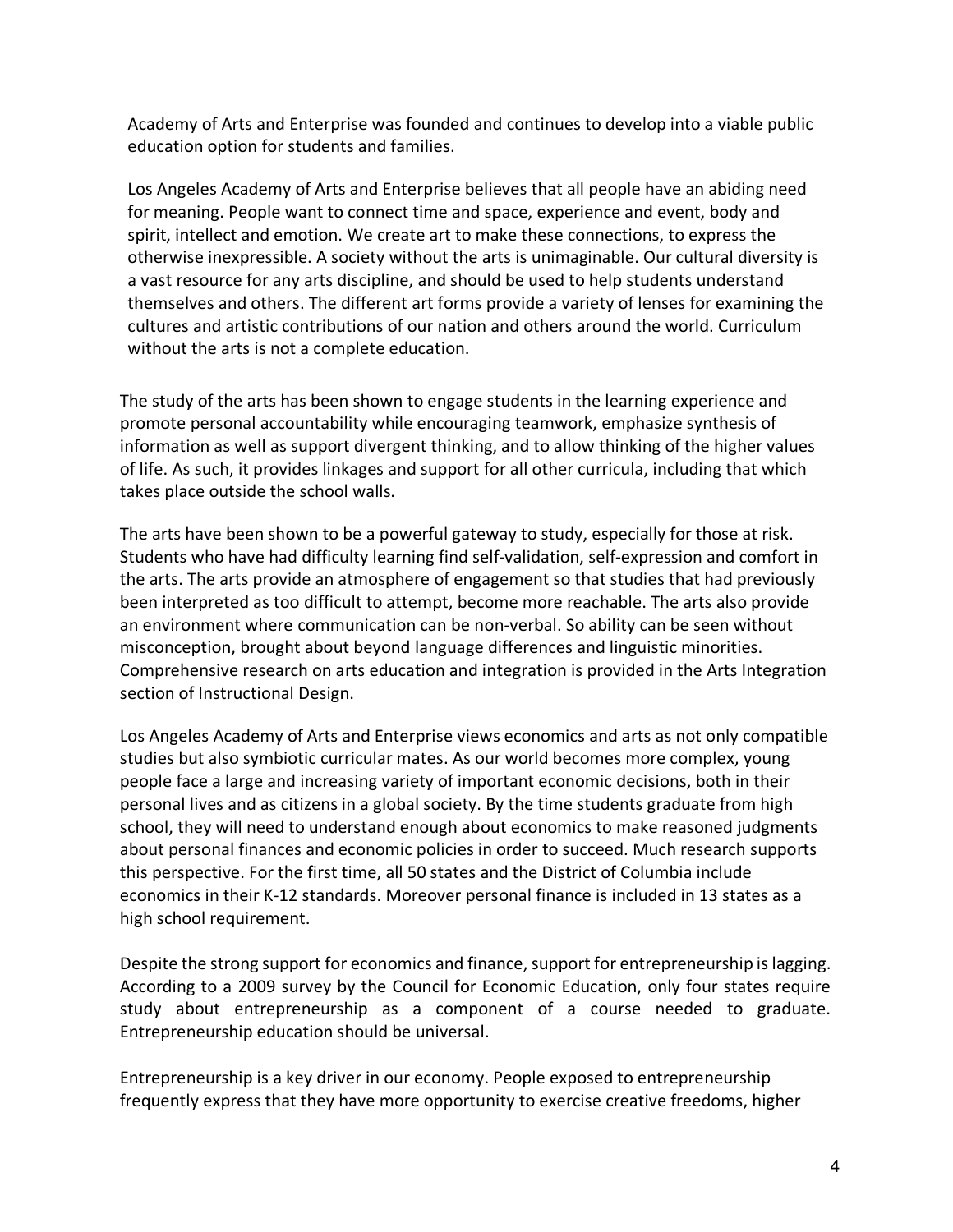self-esteem, and an overall sense of control over their own lives. Forty percent of youth between the ages of 8 and 24 would like to start a business or have already done so. Not every student will start their own business, but everyone benefits from acquiring an entrepreneurial mindset. "Entrepreneurship education is the fundamental tool for reversing the youth unemployment crisis globally. It is a tool that can arm young people not only to start businesses and create jobs, but also to be opportunity-focused, flexible employees ready to fill existing jobs."

"It is to the benefit of every student and every community to establish an entrepreneurial culture in every school" for the following four reasons: (1) Entrepreneurship education provides students an alternate career path at any time in their lives; (2) It provides a background for the teaching of academic subjects giving those studies a grounding in the real world; (3) Entrepreneurial concepts and skills require students to be innovative and use critical thinking skills; and (4) Entrepreneurial skills give students a way to give back to their communities.

Los Angeles Academy of Arts and Enterprise is not a school that is apart from community and industry. Los Angeles Academy of Arts and Enterprise links arts, enterprise and community in order to heighten student engagement and excitement in learning, to increase skills, job opportunities and career horizons.

Entrepreneurship and business education are taught at Los Angeles Academy of Arts and Enterprise using a hands-on approach, by tapping into students' creativity and by making them move around the business world to show them how it works.

Los Angeles Academy of Arts and Enterprise supports students' multiple intelligences and learning styles. Moreover, students are encouraged to develop self-discovery and selfworth, in order to gain social and emotional success, and to find their identity in society and community, as well as fulfill their rights and responsibilities as citizens.

Los Angeles Academy of Arts and Enterprise students will acquire and develop the skills that will ensure future academic success. The school's goal is that each of our students will enter and graduate from the college, university and or conservatory of their choice. Los Angeles Academy of Arts and Enterprise's curriculum is designed to prepare students for a future that demands self-assurance, flexibility and creativity as well as the ability to demonstrate proficiency of core academic knowledge through a variety of media.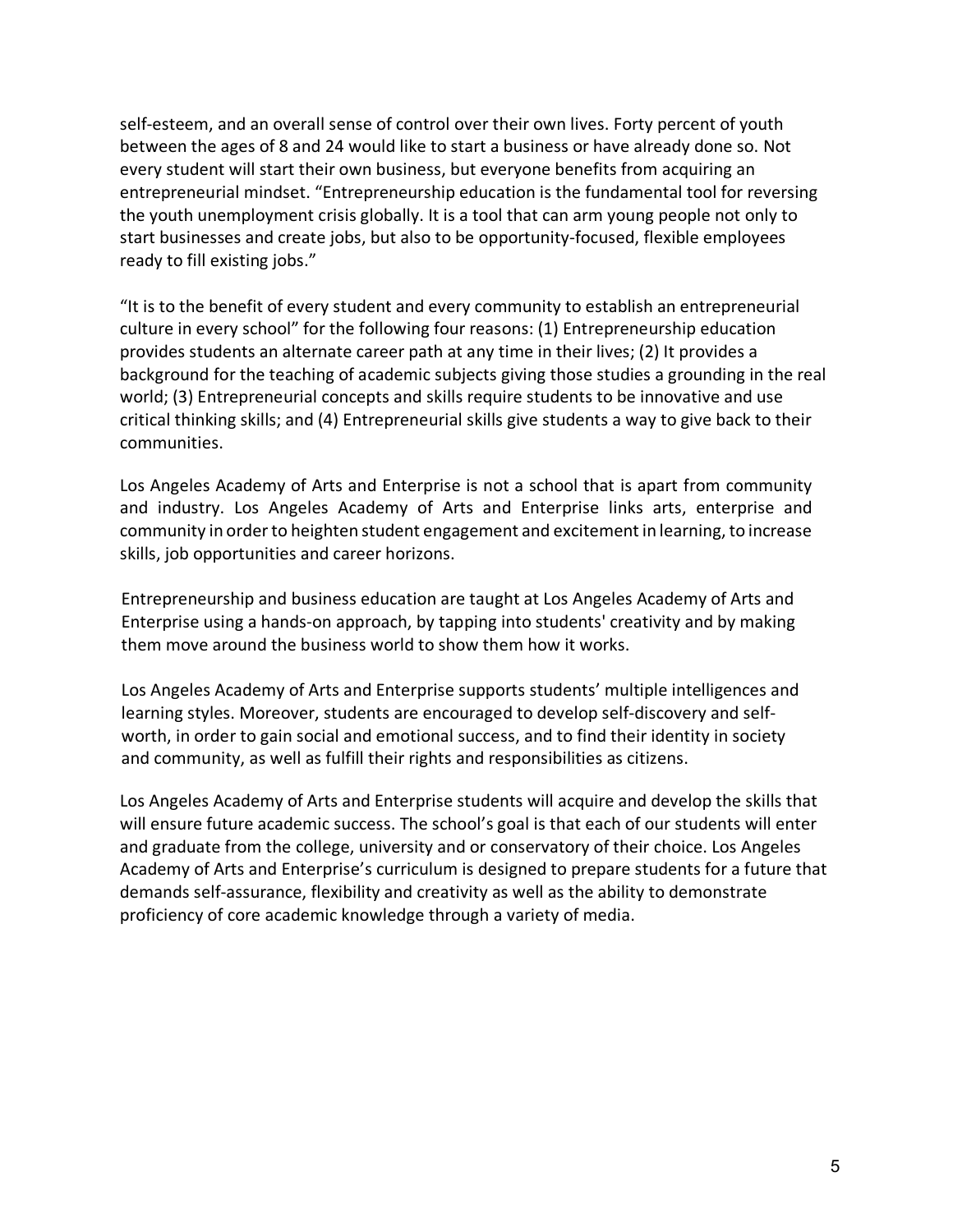# **STUDENT LEARNER OUTCOMES**

#### **Los Angeles Academy of Arts and Enterprise will prepare its graduates to embody:**

Empathy – understanding of others' feelings and thoughts

- 1. Collaborating in diverse, small cooperative groups with enthusiam in academic and extracurricular situations.
- 2. Supporting one another, the larger community, their families, and the environment with acceptance, belonging, encouragement, and concern.
- 3. Showing compassion and interest for individuals and events within the school community and in the world.

Respect – deep admiration for something or someone

- 1. Civilly collaborating with others with diverse persepctives and opinions.
- 2. Showing pride in their academic work and dignity in their behavior by meeting or exceeding expectations both in and outside the classroom.
- 3. Following and promoting school policies and classroom rules.
- 4. Using academic language to communicate and assess others' work.
- 5. Responsibly using personal and school materials and property.

Perseverance – determination to reach success

- 1. Using school resources and faculty to continuously improve their academic readiness and finish assignments.
- 2. Making use of multiple opportunities to demonstrate mastery to show higher levels of proficiency in course content.
- 3. Diligently completing complex and rigorous academic work through desciplined practice and application of methods.
- 4. Independently monitoring their own progress towards goals.

Integrity – the quality of being honest and morally strong

- 1. Fostering kindness and truth by holding each other to high levels of justice.
- 2. Confidently exemplifying their culture and appreciating the culture of others.
- 3. Proudly representing the school and home community at extracurricular events and off-campus locations.
- 4. Responsibly giving credit to others for their original work, unique ideas, and abilities.

Innvation – the process of creating, changing, transforming

- 1. Engaging their own curiosity by trying new methods and strategies, activities, tools and products.
- 2. Demonstrating mental flexibility and imaginative ways to solve problems.
- 3. Bravely performing and displaying their art in a professional manner.
- 4. Justifying and defending their original ideas in the face of criticism.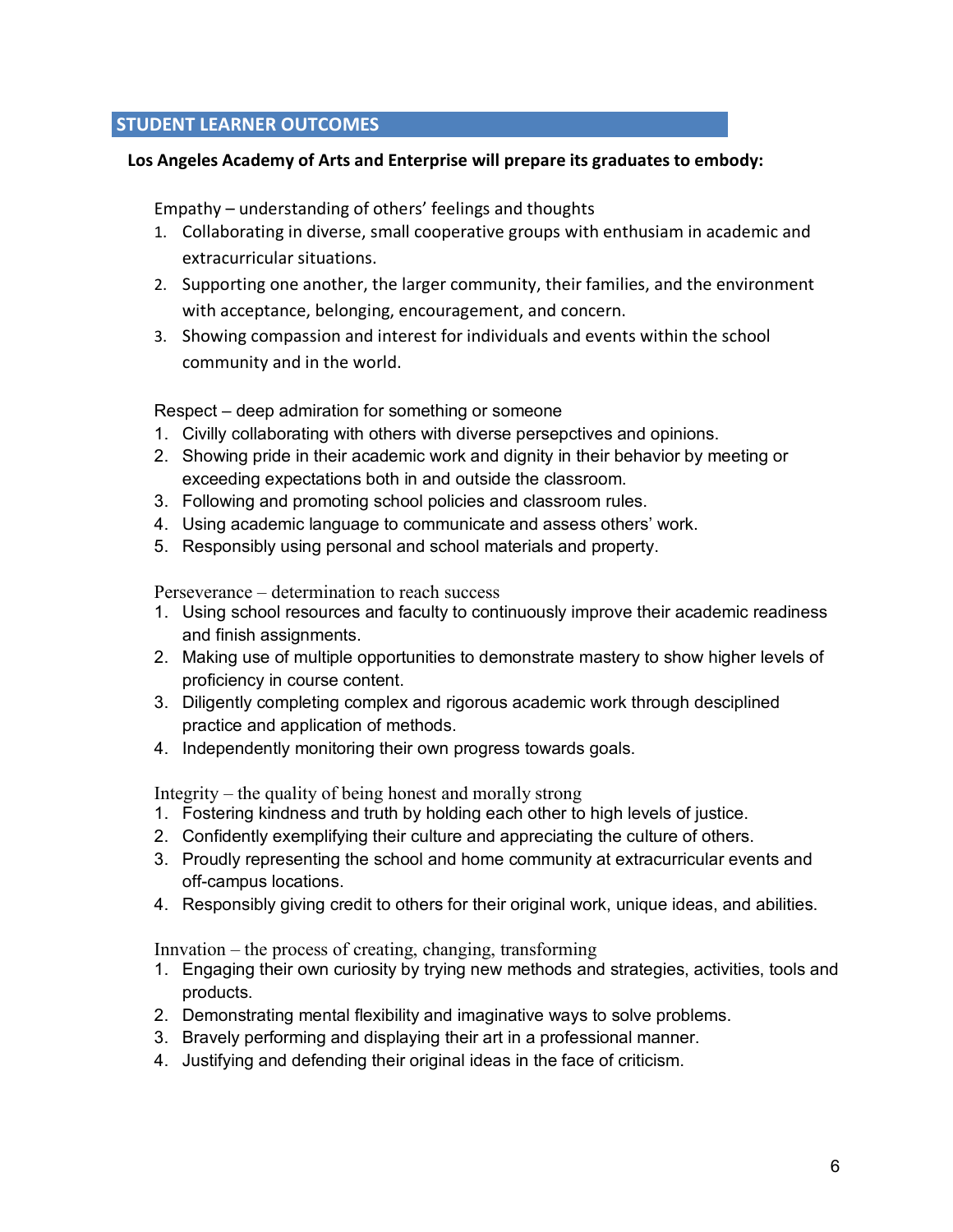# **SCHOOL HOURS AND CALENDAR**

| 4:00 PM  |  |
|----------|--|
|          |  |
| Schedule |  |
|          |  |
| Directly |  |
|          |  |
| 6:00 PM  |  |

#### Bell Schedule

| Monday: Middle School                     |                      | Instructional<br><b>Minutes</b> | Monday: High School              |                      | Instructional<br><b>Minutes</b> |
|-------------------------------------------|----------------------|---------------------------------|----------------------------------|----------------------|---------------------------------|
| $8:40 - 8:50$ AM                          | Nutrition            | 10                              | $8:40 - 8:50$ AM                 | Nutrition            | 10                              |
| $8:50 - 9:40$ AM                          | Period 1             | 50                              | $8:50 - 9:40$ AM                 | Period 1             | 50                              |
| $9:45 - 10:35$ AM                         | Period <sub>2</sub>  | 50                              | $9:45 - 10:35$ AM                | Period <sub>2</sub>  | 50                              |
| $10:40 - 11:30$ AM                        | Period 3             | 50                              | $10:40 - 11:30$ AM               | Period 3             | 50                              |
| $11:35 - 12:25$ PM                        | Period 4             | 50                              | $11:35 - 12:25$ PM               | Period 4             | 50                              |
| $12:25 - 1:00$ PM                         | Lunch (35<br>min)    | $\mathbf{0}$                    | $12:30 - 1:20$ PM                | Period 5             | 50                              |
| $1:05 - 1:55$ PM                          | Period 5             | 50                              | $1:20 - 1:55$ PM                 | Lunch $(35)$<br>min) | $\overline{0}$                  |
| $2:00 - 2:50$ PM                          | Period 6             | 50                              | $2:00 - 2:50$ PM                 | Period 6             | 50                              |
| $2:55 - 3:45$ PM                          | Period 7             | 50                              | $2:55 - 3:45$ PM                 | Period 7             | 50                              |
| Tuesday/Thursday:<br><b>Middle School</b> |                      |                                 | Tuesday/Thursday: High<br>School |                      |                                 |
| $8:40 - 8:50$ AM                          | Nutrition            | 10                              | $8:40 - 8:50$ AM                 | Nutrition            | 10                              |
| $8:50 - 10:25$ AM                         | Period 1             | 95                              | $8:50 - 10:25$ AM                | Period 1             | 95                              |
| $10:30 - 12:00$ AM                        | Period 3             | 90                              | $10:30 - 12:00$ AM               | Period 3             | 90                              |
| 12:00 PM - 12:35 PM                       | Lunch $(35)$<br>min) | $\mathbf{0}$                    | $12:05 - 1:35$ PM                | Period 5             | 90                              |
| $12:40 - 2:10$ PM                         | Period 5             | 90                              | $1:35 - 2:10$ PM                 | Lunch $(35)$<br>min) | $\mathbf{0}$                    |
| $2:15 - 3:45$ PM                          | Period 7             | 90                              | $2:15 - 3:45$ PM                 | Period 7             | 90                              |
| Wednesday/Friday:<br><b>Middle School</b> |                      |                                 | Wednesday/Friday: High<br>School |                      |                                 |
| $9:40 - 9:50$ AM                          | Nutrition            | 10                              | $9:40 - 9:50$ AM                 | Nutrition            | 10                              |
| $9:50 - 11:20$ AM                         | Period <sub>2</sub>  | 90                              | $9:50 - 11:20$ AM                | Period 2             | 90                              |
| $11:25 - 12:55 \text{ PM}$                | Period 4             | 90                              | $11:25 - 12:55 \text{ PM}$       | Period 4             | 90                              |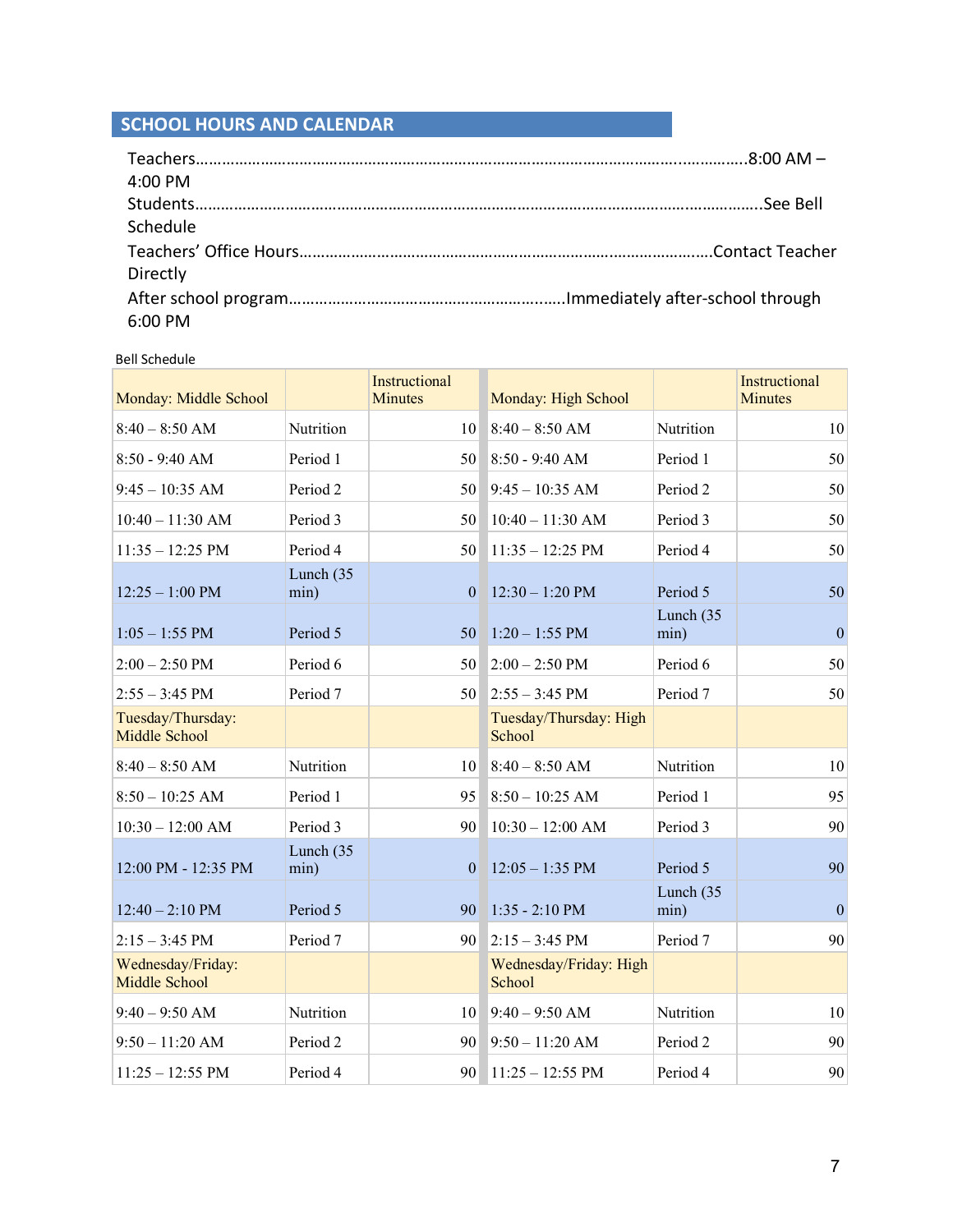| $12:55 - 1:30$ PM        | Lunch $(35)$<br>min) | $1:00-1:35$ PM                    | Advisory             | 35 <sup>2</sup> |
|--------------------------|----------------------|-----------------------------------|----------------------|-----------------|
| $1:35 - 2:10 \text{ PM}$ | Advisory             | $35 \quad 1:35 - 2:10 \text{ PM}$ | Lunch $(35)$<br>min) | 0               |
| $ 2:15 - 3:45$ PM        | Period 6             | 90 $2:15 - 3:45 \text{ PM}$       | Period 6             | 90              |

|           |    |           |         |                               |    |    |    |                         |                                                                           |    |     |          |          |                |                |                |       |                 |     | 20       |                                                          |          | 23    | 24 | 25                |              |                         |          |    |                     |         |
|-----------|----|-----------|---------|-------------------------------|----|----|----|-------------------------|---------------------------------------------------------------------------|----|-----|----------|----------|----------------|----------------|----------------|-------|-----------------|-----|----------|----------------------------------------------------------|----------|-------|----|-------------------|--------------|-------------------------|----------|----|---------------------|---------|
| July      |    |           |         |                               |    |    |    |                         | Freshman Summer Br w w                                                    |    |     |          |          |                |                |                |       | Leadership Prep |     | <b>W</b> | W                                                        |          |       |    | Wolf Welcome Week |              |                         | <b>W</b> |    | New Hires           |         |
| August    |    |           |         |                               |    |    |    |                         |                                                                           |    |     |          |          |                |                | 5              |       |                 | l 6 |          | 8                                                        | 9        | 10    |    |                   | 11           | 12                      | 13       | 14 |                     |         |
| September |    | h         | 15      | 16                            |    | 18 |    |                         | 19                                                                        | 20 | 21  | 22       | 23       |                | <b>W</b>       | 24             | 25    | 26              | 27  | 28       |                                                          | W        | 29    | 30 | 31                | 32           | 33                      |          |    |                     |         |
| October   | 34 | 35        | 36      | 37                            |    |    | 38 | 39                      | 40                                                                        | 41 | 42. |          | <b>W</b> |                | 44             | 45             | 46    | 47              |     | W        | 48 49                                                    |          | 50 51 |    | 52                | W            | W                       | 53 54    |    | 55 56               |         |
| November  | 57 |           | W       | 58                            | 59 | 60 | 61 | 62                      |                                                                           | W  | h   | 63 64    |          | 65             | 66             | <b>W</b>       | W     | 467             | 68  | 69       | 70                                                       | 71       | w     | W  | h                 |              |                         |          |    |                     |         |
| December  |    | 72 73     |         | 74                            | 75 | 76 |    | W                       | 77 78                                                                     |    |     | 79 80 81 |          | $\overline{M}$ | w              |                | 82 83 | 84 85           |     | 86       | w                                                        | w        | h     |    |                   |              |                         |          |    |                     |         |
| January   | h  |           |         |                               | W  | D  |    | 88 89                   |                                                                           | 90 | w w |          |          |                | 91 92 93 94 95 |                |       | w w h           |     |          |                                                          | 96 97 98 |       | 99 | W                 | $\mathbf{w}$ |                         |          |    | 100 101 102 103 104 |         |
| February  |    | W         |         |                               |    |    |    | 105 106 107 108 109 w w |                                                                           |    |     |          |          |                |                |                |       |                 |     |          | 110 111 112 113 114 w w h 115 116 117 118 w w            |          |       |    |                   |              | 119 120 121 122 123 w   |          |    |                     |         |
| March     |    |           |         | 124 125 126 127 128 w w       |    |    |    |                         | 129 130 131 132 133 w w 134 135 136 137 138 w w                           |    |     |          |          |                |                |                |       |                 |     |          |                                                          |          |       |    |                   |              | 139 140 141 142 143 w w |          |    |                     | 144 145 |
| April     |    | 146 147 h |         | w w                           |    | h  | h  | h                       | h                                                                         | h  | w w |          |          |                |                |                |       |                 |     |          | 148 149 150 151 152 w w 153 154 155 156 157 w w          |          |       |    |                   |              |                         |          |    | 158 159 160 161     |         |
| May       |    | $162$ w w |         |                               |    |    |    |                         | 163 164 165 166 167 w w 168 169 170 171 172 w w 173 174 175 176 177 w w h |    |     |          |          |                |                |                |       |                 |     |          |                                                          |          |       |    |                   |              |                         |          |    | 178 179 180 181 w w |         |
| June      |    |           |         |                               |    |    |    |                         | 182 183 184 185 186 w w 187 188 189 190 p** w w                           |    |     |          |          |                |                |                |       |                 |     | W        | <b>W</b>                                                 |          |       |    |                   |              | <b>W</b>                | <b>W</b> |    |                     |         |
|           |    |           |         |                               |    |    |    |                         |                                                                           |    |     |          |          |                |                |                |       |                 |     |          |                                                          |          |       |    |                   |              |                         |          |    |                     |         |
|           |    |           |         |                               |    |    |    |                         | LAUSD no school, LAAAE has school                                         |    |     |          |          |                |                | Quarter Begins |       |                 |     |          |                                                          |          |       |    |                   |              |                         |          |    |                     |         |
|           |    |           |         | Pupil Free/All teaching staff |    |    |    |                         |                                                                           |    |     |          |          |                | 1 Quarter Ends |                |       |                 |     |          |                                                          |          |       |    |                   |              |                         |          |    |                     |         |
|           |    |           |         | New teachers only             |    |    |    |                         |                                                                           |    |     |          |          | ww             |                |                |       |                 |     |          | LAUSD in school, LAAAE no students                       |          |       |    |                   |              |                         |          |    |                     |         |
|           |    |           |         |                               |    |    |    |                         | Holiday (no LAAAE staff or students)                                      |    |     |          |          |                |                | Minimum Day    |       |                 |     |          |                                                          |          |       |    |                   |              |                         |          |    |                     |         |
|           |    |           | Weekend |                               |    |    |    |                         |                                                                           |    |     |          |          |                |                |                |       |                 |     |          | Even day (C) bell schedule instead of regular Monday (A) |          |       |    |                   |              |                         |          |    |                     |         |

# **RIGHT-TO-UPDATE STATEMENT**

The Administration reserves the right to update, clarify misunderstandings, and interpret the rules and regulations of the LAAAE Student & Family Handbook, as needed to support student learning during the course of the school year. Students and parents may be notified of such changes and are encouraged to check the school website for the most up to date version of the Student and Family Handbook.

When issues or concerns arise with any school staff employee (i.e., teacher, school staff member, or administrator), students and parents are encouraged to address the situation with the person involved first. If students express they are having a problem at school, it is important for parents understand the best way to address these problems. If the problem involves a classroom situation or situation with a teacher, the following steps is a recommended course of action:

- $\geq 1$ st: Parents should encourage their child to talk with the teacher, in a manner that is civil.
- $\geq$  2nd: If talks between the Teacher and child does not resolve the issue, Parents should encourage students to talk with an administrator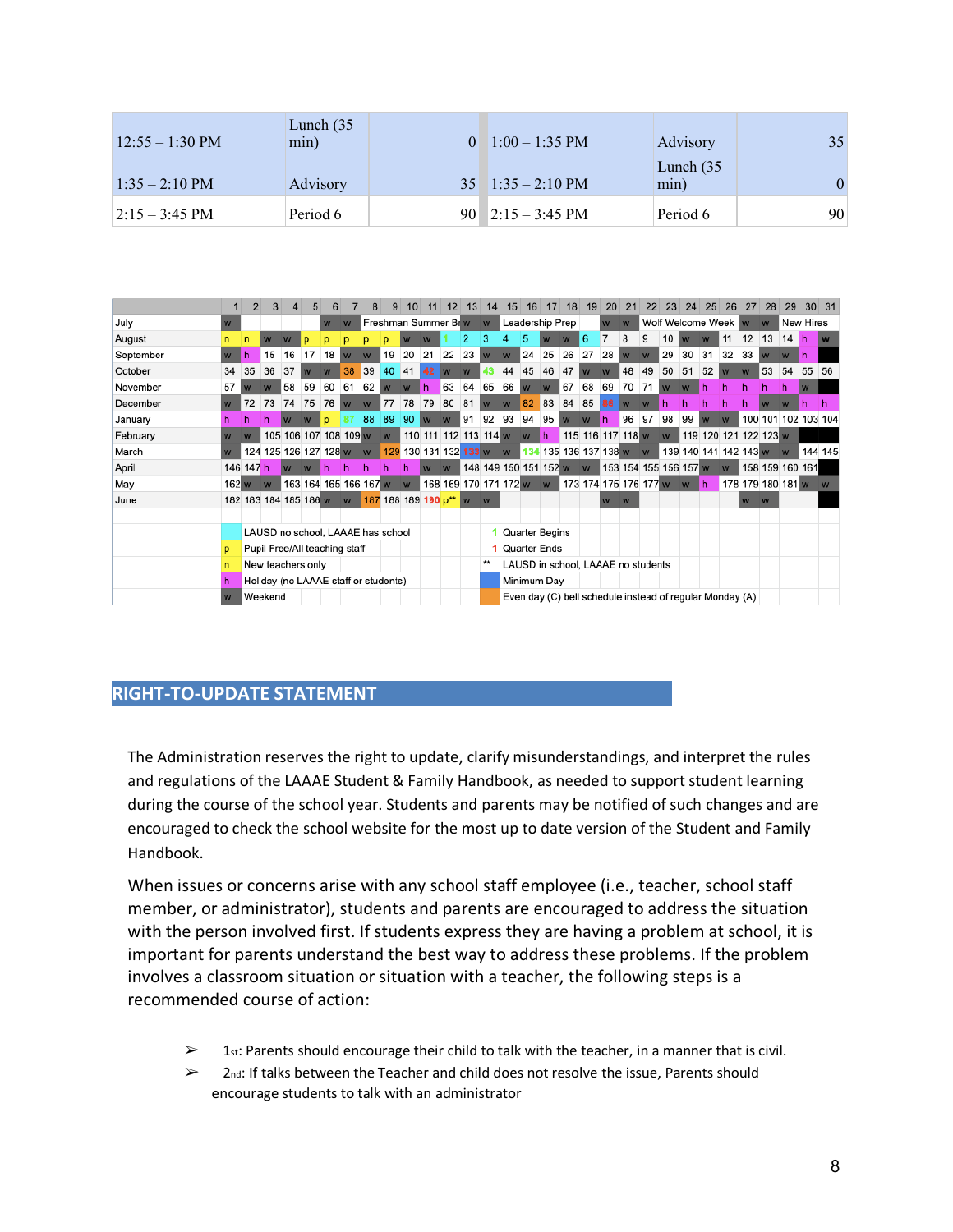$\geq$  3rd: If a parent-teacher conference does not resolve the issue, parents and students should reach out to the teacher and/or administrator.

It is very important to demonstrate to children how to actively and constructively solve a problem. If the problem is important enough for the child to talk about, it is important for the child to learn how to be a part of the solution. If parents feel there is a problem with a teacher, classroom situation, or academics, it is very important that the parents:

 $\geq 1$ st: Talk with the teacher. Teachers can explain classroom situations from an adult perspective and from a professional perspective, and usually that may resolve misunderstandings.

- $\geq$  2<sub>nd</sub>: If the problem persists after a reasonable time, talk with the teacher again.
- $\geq$  3rd: If the problem is still not resolved, make an appointment with the teacher and an administrator

For example, if you are unsure of a decision made in the classroom about a consequence given for a behavior, you should discuss the situation with the teacher first. If after this discussion, you feel the situation is unresolved, it should be brought to the attention of an administrator. If, after meeting with the Principal, you still have concerns, please reach out to LAAAE's Board of Directors. If you still have concerns after this avenue, reaching out to LAUSD would be the next course of action.

# **RIGHTS AND RESPONSIBILITIES**

#### **STUDENTS' RIGHTS AND RESPONSIBILITIES**

- **To remain enrolled in school unless you fail to abide by rules.**
- **To be informed of all school rules and regulations.**
- **To have access to your student account in PowerSchool.**
- **To have a safe and educational environment.**
- **To attend class regularly and on time.**
- **To obey school rules and regulations.**
- **To respect your rights and the rights of your peers.**
- **To be familiar with school policies, rules and regulations.**
- **To be prepared for class with appropriate materials and ready to work.**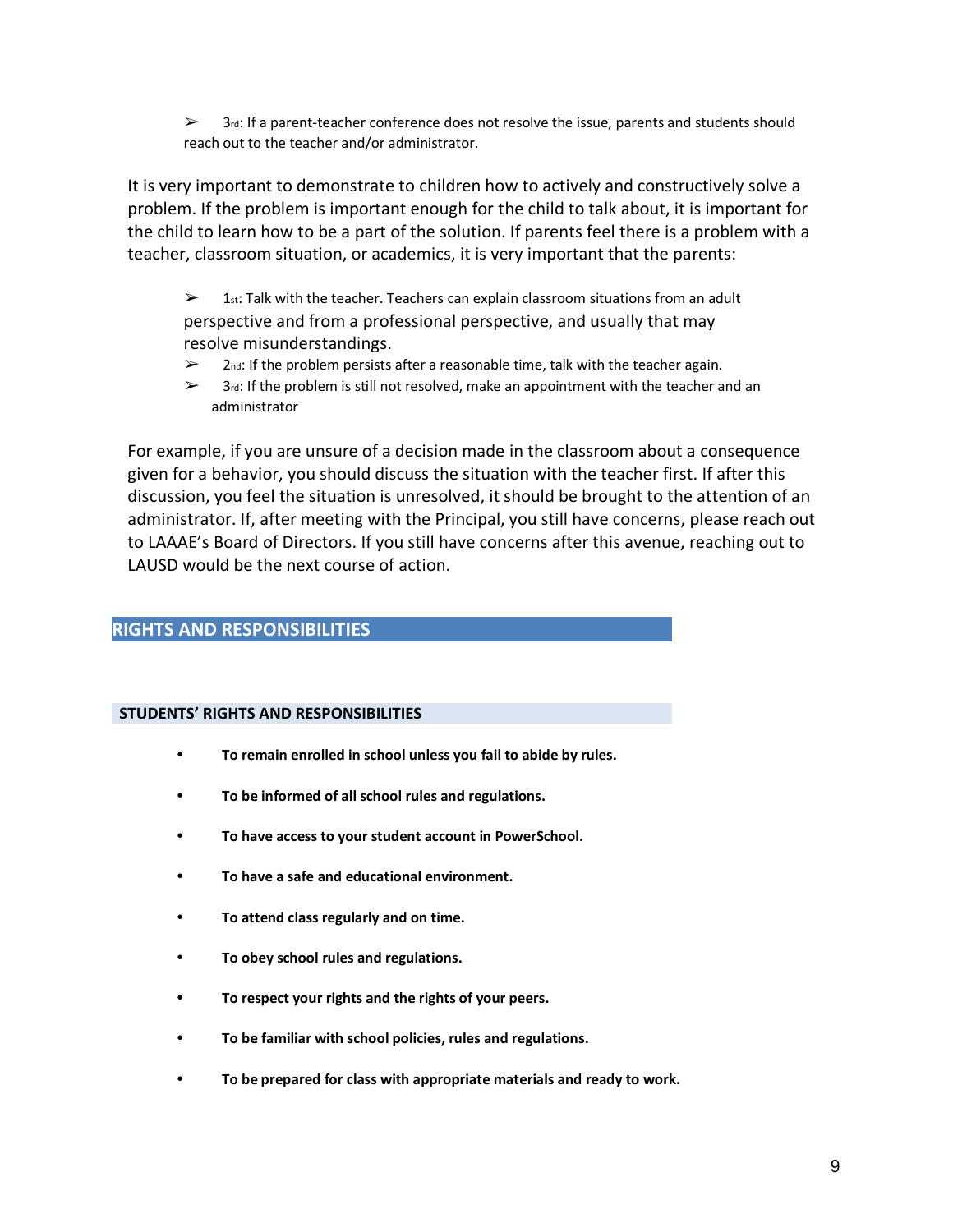**• To respect all school personnel and their authority.**

Photographs – Directory Information: Consistent with Education Code section 49061, "directory information" does not include photographs of students, meaning that photographs of students are "pupil records" and cannot be released without parent/guardian consent. Please note that LAAAE includes a photograph release form with its enrollment packet providing the school with permission to publish photographs of students.

Pregnant and Parenting Pupils: A.B. 2289 provides protections and accommodations for pregnant and parenting pupils designed to afford them the opportunity to succeed in school while protecting their health and the health of their children. The legislation requires that districts notify pregnant and parenting pupils and the parents and guardians of such pupils of the rights and options available to them under the law. These rights include an entitlement to 8 weeks of excused parental leave (and additional leave if deemed medically necessary) during which the pupil shall not be required to complete academic work or other school requirements.

#### **PARENTS' RIGHTS AND RESPONSIBILITIES**

- To be informed and familiar of the school's policies, rules and regulations.
- To be informed of all school actions related to their child.
- To have access to your personal parent accounts in PowerSchool.
- To contact the school to participate in conferences pertaining to academic and behavioral status of their child.
- · To provide a supportive environment at home making sure their child gets enough sleep and adequate nutrition before coming to school.
- · To maintain control over their child.
- To contact teachers directly via phone or email to schedule a conference.
- To be familiar with the handbook at the beginning of the school year.
- · To monitor your child's academic progress and behavior records on a weekly basis.
- To ensure that your child does his/her homework on a daily basis and facilitate a home environment conducive to home study.

School Accountability Report Card: Pursuant to Education Code section 35256, the governing board annually shall issue a School Accountability Report Card. Parents or guardians of pupils will be provided with a hard copy of the report upon request on or before February  $1<sup>st</sup>$  of each year.

#### **TEACHER'S RIGHTS AND RESPONSIBILITIES**

- To expect students to behave in a positive manner that may not interfere with other students learning.
- To have parental support related to academic and social progress.
- To expect all students to participate and put forth effort in order to expand their education and earn a passing grade.
- To be familiar with school policies, rules and regulations.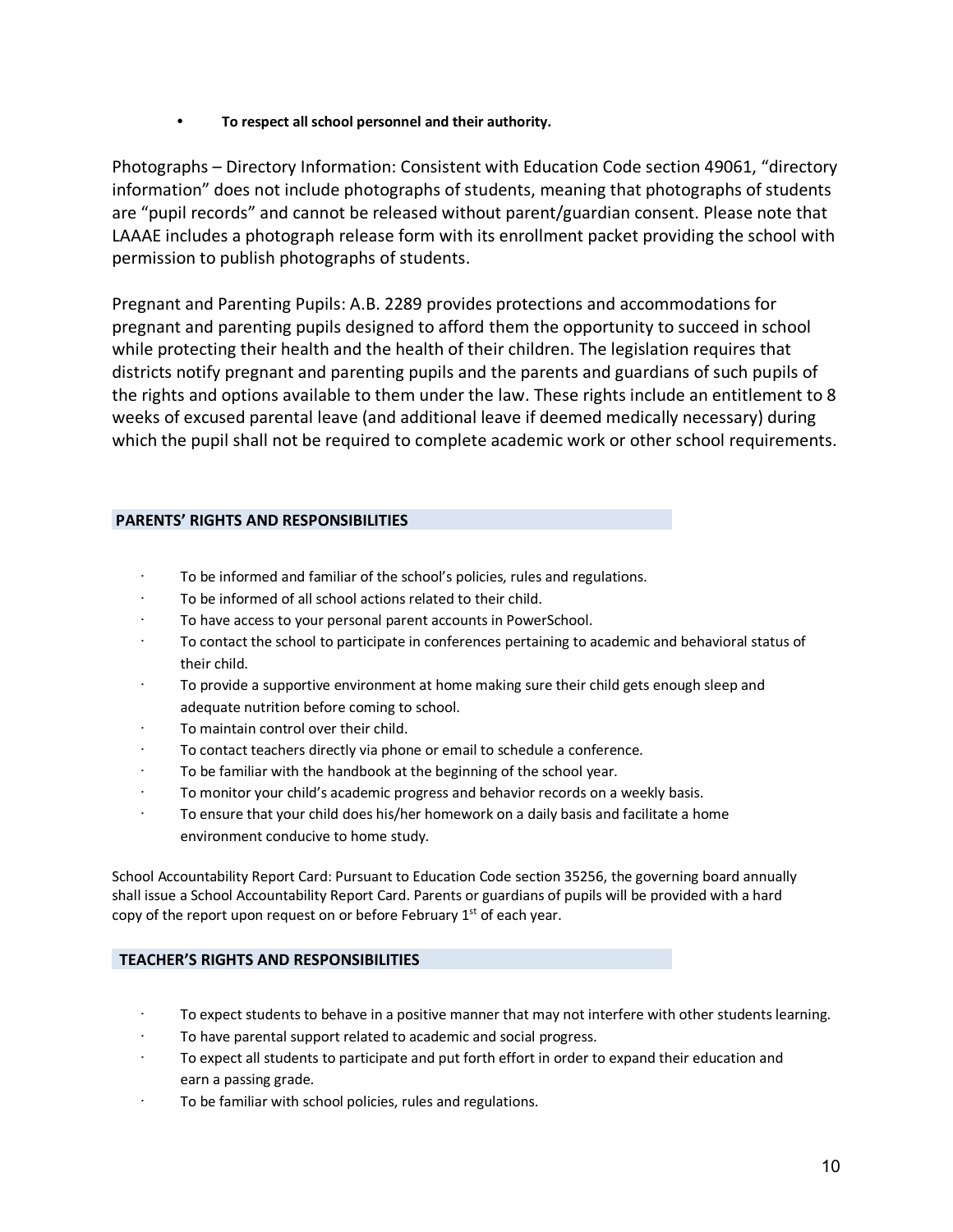- · To inform parents through progress reports, report cards, and conferences about the academic progress and behavior of their child.
- To conduct a well-planned and effective classroom program.
- To initiate and enforce a set of classroom rules, consistent with the school's discipline policies.
- To keep assignments, grading, and
- attendance current in PowerSchool.
- · To have administrative support for discipline in and outside the classroom. Explain the Student Code of Conduct and Bullying Policy to their students.
- · To enforce the Student Code of Conduct and Bullying Policy in a consistent manner.
- To function as a positive role model for their students.
- To contact parents as deemed necessary to enforce the Student Code of Conduct and to maintain parent/guardian involvement.

#### **ADMINISTRATORS' RIGHTS AND RESPONSIBILITIES**

- The right to address the Board on any issue.
- To hold students to strict accountability for any disorderly conduct in school or around school.
- To take appropriate action in dealing with students who choose not to follow the rules.
- · To recommend in school suspension, suspension, or expulsion as the situation demands.
- · To provide rich leadership that may establish, encourage and promote effective teaching and learning.
- To be familiar with school policies, rules and regulations.
- · To establish, promote, and enforce school rules that facilitate effective learning and positive habits and attitudes of excellent citizenship among students.

#### **CONFLICT RESOLUTION PROCESS**

At LAAAE, positive relationships with our parents and families are a primary concern. For that reason, every effort is made to resolve disputes in the most constructive way possible.

- 1. Parents who may have a conflict or concern can address their concerns as follows:
- 2. Make an appointment for a meeting to clarify concern with the student's teacher\*;
- 3. Make an appointment for a meeting with Toni Arteaga or Jose Ramos, Guidance Counselor\*;
- 4. Make an appointment for a meeting with Melvin Cortez, Assistant Principal
- 5. Make an appointment for a meeting with David Calvo, Principal\*;
- 6. Contact David Calvo, Conflict Resolution Contact, Academica at dcalvo@academica.org;
- 7. Contact the Moctesuma Esparza, Chair of the Governing Board at moctesumaesparza@gmail.com;
- 8. State concern(s) at a publicly scheduled Board of Directors meeting; and if necessary
- 9. Seek mediation with Los Angeles Unified School District.

\*To schedule a meeting with school staff or administration, please contact the school directly at 213- 487-0600.

#### **UNIFORM COMPLAINT PROCEDURE**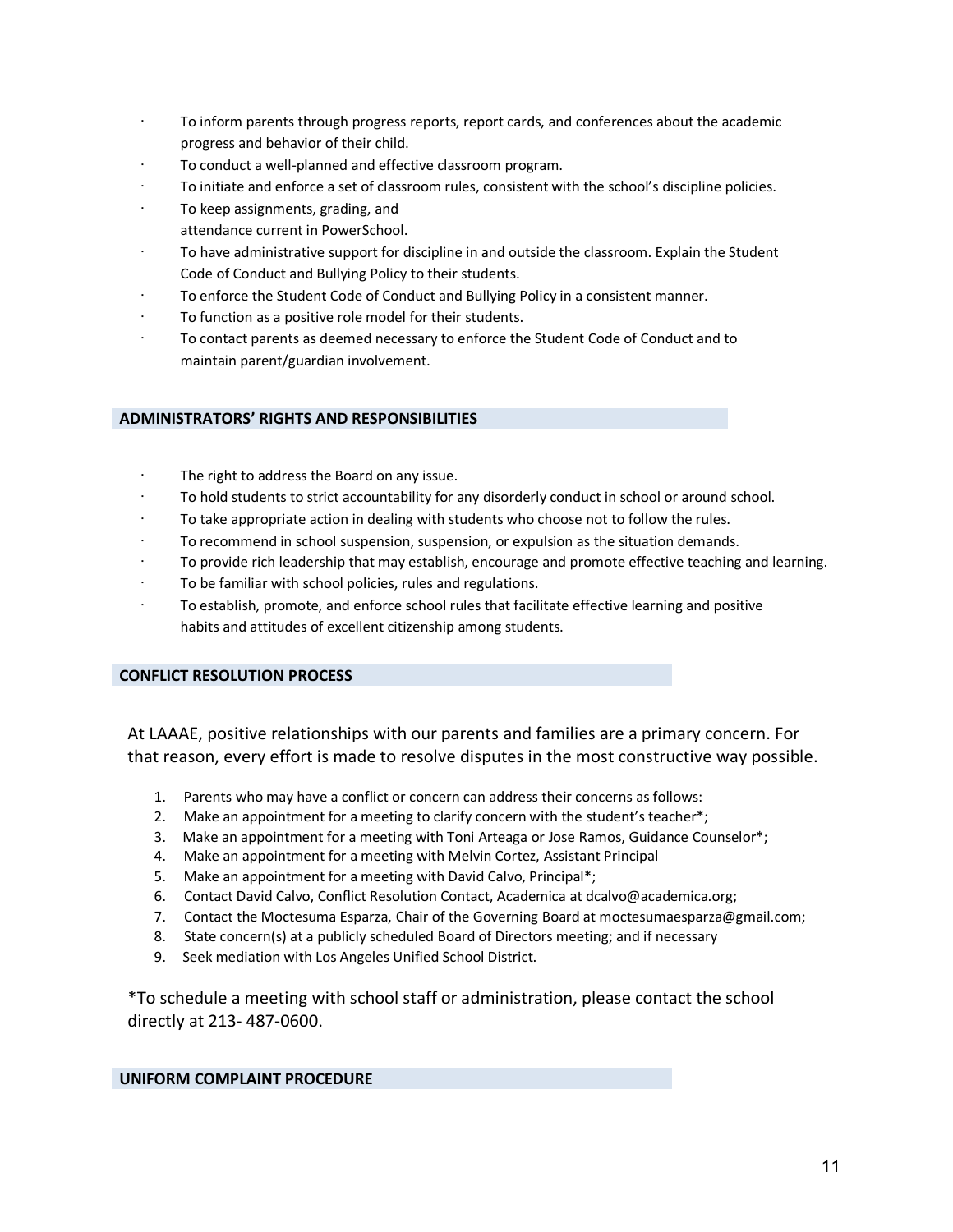If you wish to file a complaint pursuant to the Uniform Complaint Procedure, please see further instructions within this handbook or contact the school for more information.

# **POLICIES & PROCEDURES**

As students and parents of LAAAE, you are required abide by and respect all rules and regulations set forth in this handbook, both on campus and off campus. These rules and regulations are set to encourage the health, safety, and academic success of everyone involved in our LAAAE community.

Students should understand the requirements for each grade and routinely confer with their teacher to determine progress. The following grading system is in use:

| <b>Percentage Range</b> | <b>Grade Points</b> | <b>Bonus Points (AP/Honors</b><br>Courses) |
|-------------------------|---------------------|--------------------------------------------|
|                         |                     |                                            |
| 90-100                  | 4.0                 | $\mathbf{1}$                               |
| 80-89                   | 3.0                 | 1                                          |
| 70-79                   | 2.0                 | $\mathbf{1}$                               |
| 50-69                   | 0.0                 | 0                                          |

#### **ACADEMIC INTEGRITY**

LAAAE expects all students to abide by ethical academic standards. Academic dishonesty including plagiarism, cheating or copying the work of another, using technology for illicit purposes, or any unauthorized communication between students for the purpose of gaining advantage on the following items: all school-related tests, quizzes, reports, class assignments, and projects, both in and out of class is strictly prohibited.

Plagiarism is defined as, but not limited to:

- Obvious, substantial, verbatim reproduction of information
- Fabrication of sources, falsification of page numbers, or other deliberate mis-documentation Submission of others' work as the students' own. This applies to uncited paraphrasing of another's ideas as well as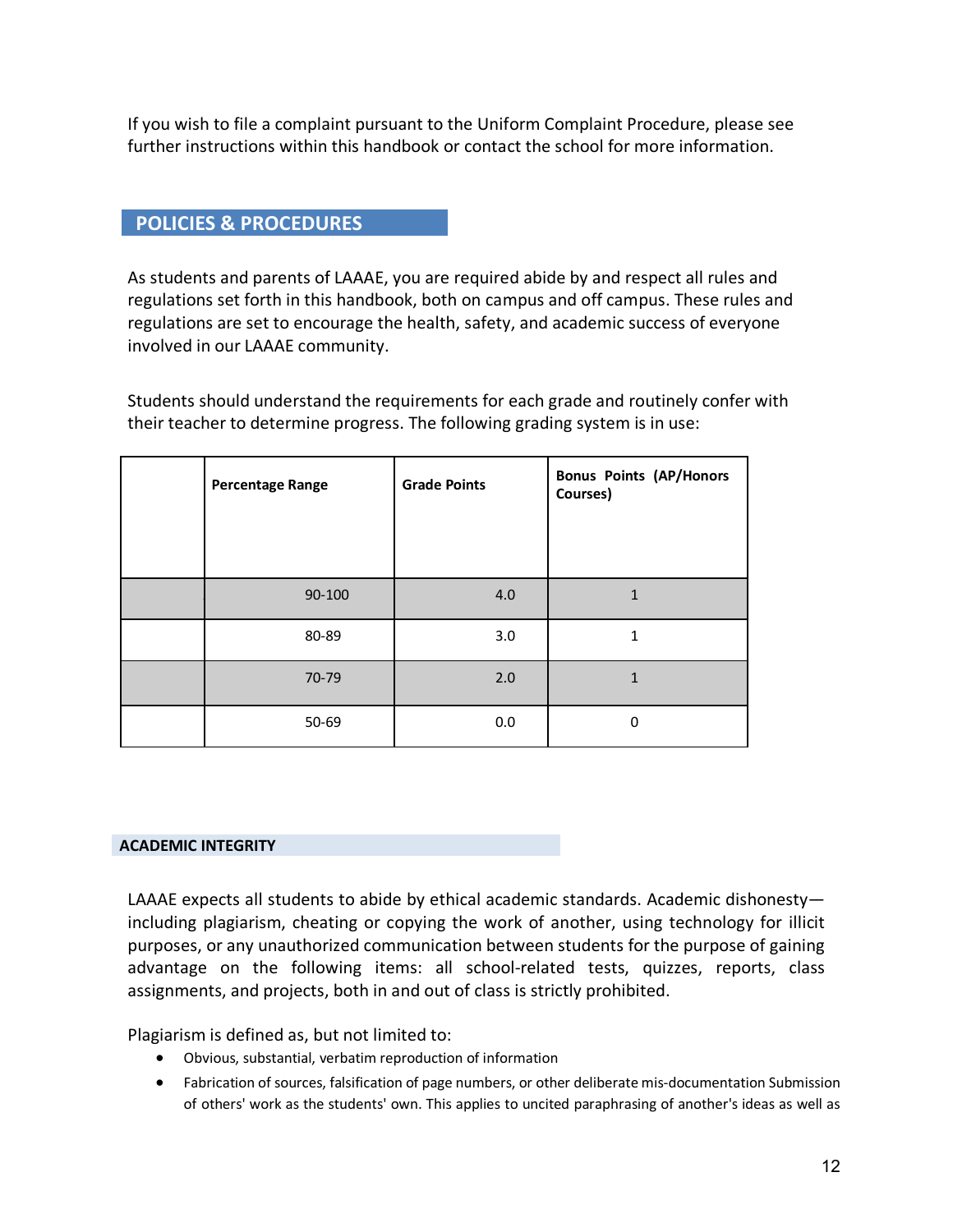verbatim use of others' words. ('*Others'* may refer to scholarly sources, online essays, or the work of other students).

#### **GRADING POLICY**

Students may have formal and informal assessments, performances, projects, papers, and other assignments that may be graded using a conventional letter-grade system. Letter grades ranging from an A to an F may be given for all courses. Missing work may result in a grade of Incomplete (I). Grade point averages may be based on all courses taken in the appropriate grade level. All middle school grades may appear on middle school transcripts and all high school grades may appear on the high school transcript. Class ranks may be neither calculated nor reported. A valedictorian and a salutatorian may be recognized at the high school graduation.

#### **GRADE POINT AVERAGE**

Grade Point Averages (GPA) are calculated for any of the reasons listed below:

- Eligibility for high school graduation
- Class rank
- Eligibility to participate in interscholastic extracurricular activities
- Awards and recognition programs
- Eligibility for the honor roll and /or membership in honor societies
- College admissions and scholarship competitions
- California Sport Federation

#### **ACADEMIC PROGRESS**

Students must earn a minimum Grade Point Average (GPA) of 2.2 to participation in sports and activities. We believe in academic rigor and achievement of potential, therefore, LAAAE enforces stronger site regulations designed to minimize disruption of the school environment and maximize the climate for learning.

#### **COLLEGE ADMISSION REQUIREMENTS**

Los Angeles Academy of Arts and Enterprise takes pride in graduating college-ready students. Our student will complete minimum college admissions coursework requirements for the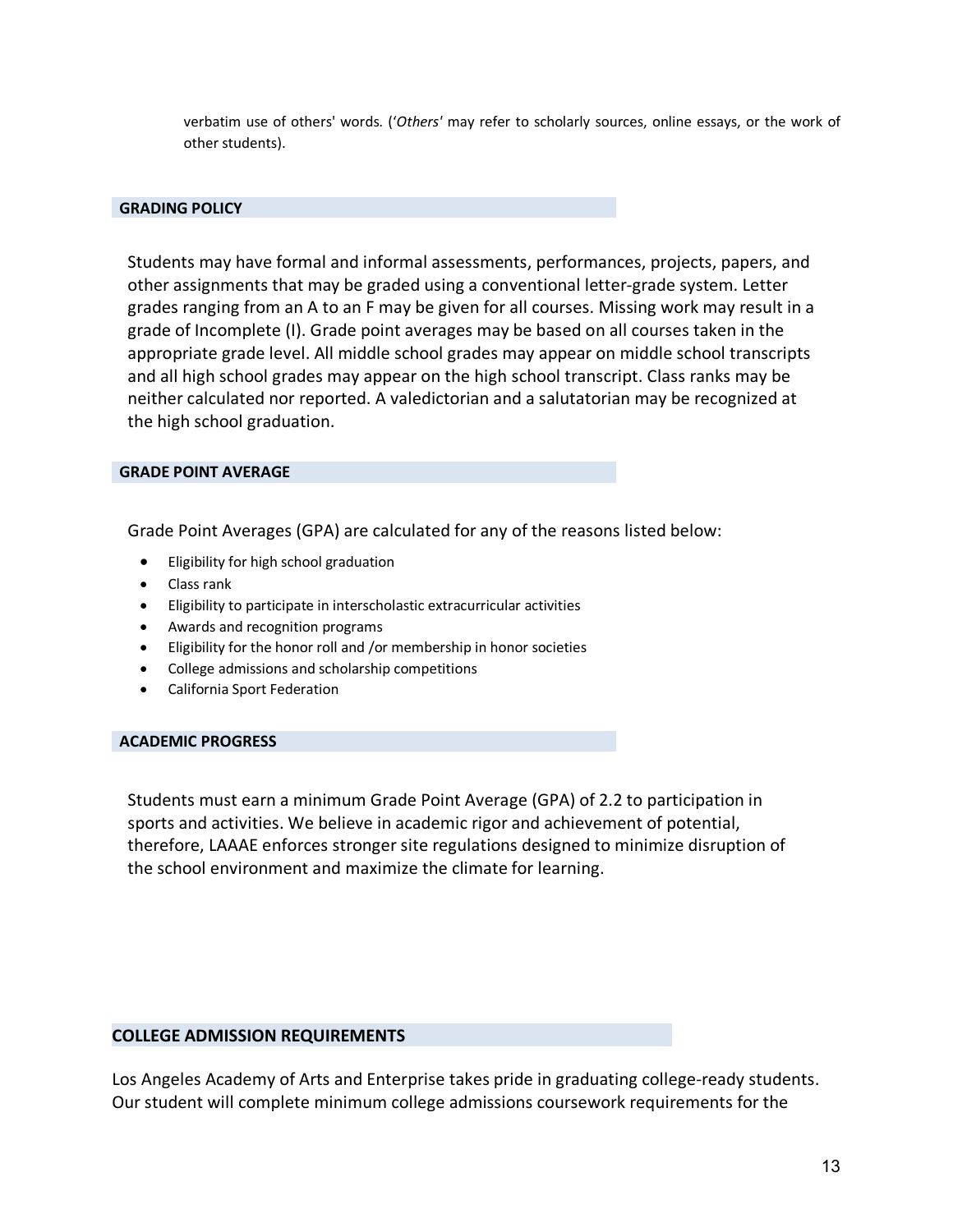California State University (CSU) system and the University of California (UC) system known as A-G courses are part of their graduation requirements.

| <b>A-G Requirement</b>                                                             | <b>Description</b>                                                                                                                                                                                                                                                                               | <b>UC Approved A-G Courses</b>                                                                                                                                                                         |
|------------------------------------------------------------------------------------|--------------------------------------------------------------------------------------------------------------------------------------------------------------------------------------------------------------------------------------------------------------------------------------------------|--------------------------------------------------------------------------------------------------------------------------------------------------------------------------------------------------------|
| A-History / Social Science (2<br>years)                                            | Two years of history/social science,<br>including one year of world history,<br>cultures and geography; and one<br>year of US history, or one-half year<br>of US history AND one-half year of<br>American government.                                                                            | <b>World History</b><br><b>US History</b><br>$\overline{\phantom{a}}$<br>Principles of American<br>Democracy                                                                                           |
| <b>B-</b> English (4 years)                                                        | Four years of college-preparatory<br>English.                                                                                                                                                                                                                                                    | ELD <sub>2</sub><br>$\overline{\phantom{a}}$<br>English 9<br>English 10<br>English 11<br>English 12                                                                                                    |
| C- Math (3 years required; 4<br>years recommended)                                 | Three years of college preparatory<br>mathematics; the minimum pattern<br>is Algebra I, Geometry, and<br>Algebra II. Math courses taken in<br>the 7th and 8th grades that the<br>student's high school accepts as<br>equivalent to its own may be used<br>to fulfill a part of this requirement. | Algebra 1<br>$\blacksquare$<br>Geometry<br>Algebra 2<br>Pre-Calculus<br><b>AP Calculus</b>                                                                                                             |
| <b>D-Laboratory Science (2 years</b><br>required; 3 years recommended)             | Two years of laboratory science in<br>at least two of these three subjects:<br>biology, chemistry, and physics.                                                                                                                                                                                  | <b>Biology</b><br>Chemistry<br>Physics<br>AP Computer Science<br>Principles<br><b>AP Environmental</b><br>Science                                                                                      |
| <b>E-Language Other than English</b><br>(2 years required; 3 years<br>recommended) | Two years of the same language<br>other than English.                                                                                                                                                                                                                                            | Spanish 1<br>$\overline{\phantom{a}}$<br>Spanish 2<br>Spanish 3<br>AP Spanish Language<br>and Culture<br>AP Spanish Literature<br>and Culture                                                          |
| <b>F- Visual and Performing Arts (1)</b><br>year)                                  | A single yearlong visual or<br>performing arts class such as dance,<br>drama, music, or visual art<br>(drawing, painting, etc.).                                                                                                                                                                 | AP 2D Art and Design<br>Art I A/B<br>Chorus A/B<br>Dance 1 A/B<br>Dance 2 A/B<br><b>Guitar AB</b><br><b>Music Production 1</b><br>Orchestra 1 A/B<br>Piano 1 A/B<br>Radio Production<br>Studio Art A/B |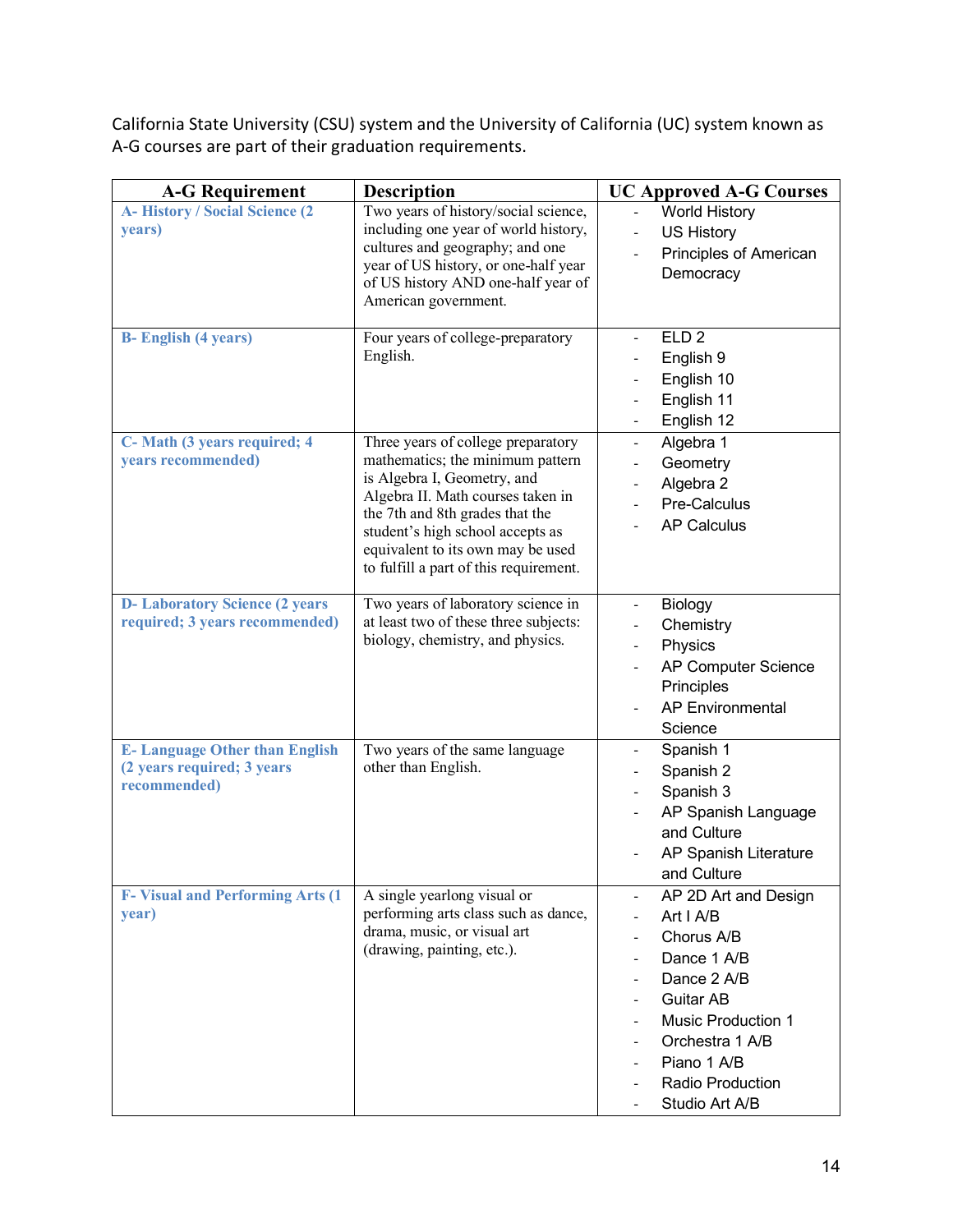|                                                    |                                                                                                                                                                     | Theater Arts A/B                                                                                                                                                         |
|----------------------------------------------------|---------------------------------------------------------------------------------------------------------------------------------------------------------------------|--------------------------------------------------------------------------------------------------------------------------------------------------------------------------|
| <b>G- College Preparatory Elective</b><br>(1 year) | One year chosen from additional<br>"A-F" courses beyond those used to<br>satisfy the requirements above, or<br>courses that have been approved<br>elective classes. | Earth Science<br>Economics<br>Entrepreneurship<br><b>Introduction to Business</b><br>Introduction to<br>Marketing<br><b>Office Occupations</b><br><b>Film Production</b> |

Information regarding how to plan for and apply to the CSU system is located at https://www2.calstate.edu/apply

The UC recommends that students applying for freshman admission complete three additional years of advanced study: one each in mathematics, science, and foreign language. Information regarding how to plan for and apply to the CSU system is located at http://admission.universityofcalifornia.edu/how-to-apply/apply-online/

California community colleges are required to admit any California resident possessing a high school diploma or equivalent. To learn about admission to California Community Colleges (CCC), visit https://home.cccapply.org/

# **Career Technical Education**

Career technical education (CTE) provides students and adults with the academic and technical skills, knowledge and training necessary to succeed in future careers and develop skills they will use throughout their careers.

CTE programs have been organized into 15 industry sectors that identify the knowledge and skills students need as they follow a pathway to their goals.

CTE prepares students for the world of work by introducing them to workplace competencies, and makes academic content accessible to students by providing it in a hands-on context. For more information please visit https://www.cde.ca.gov/ci/ct/gi/ctegeneralfacts.asp

Students and parents are encouraged to meet with the school counselors to monitor their progress, help choose courses, and enroll in CTE courses by submitting a Request for Meeting with Office Staff (19-20). You can find the link at the bottom of the LAAAE.org page (https://docs.google.com/forms/d/e/1FAIpQLSc2rRTkIyeQfmBGBp\_2pRB7vW66y3t3- S2GZEQZvJsRWJ2kDg/viewform). Parents can also call and schedule a parent meeting with the counselor at 213-487-0600.

#### **PROGRESS REPORTS**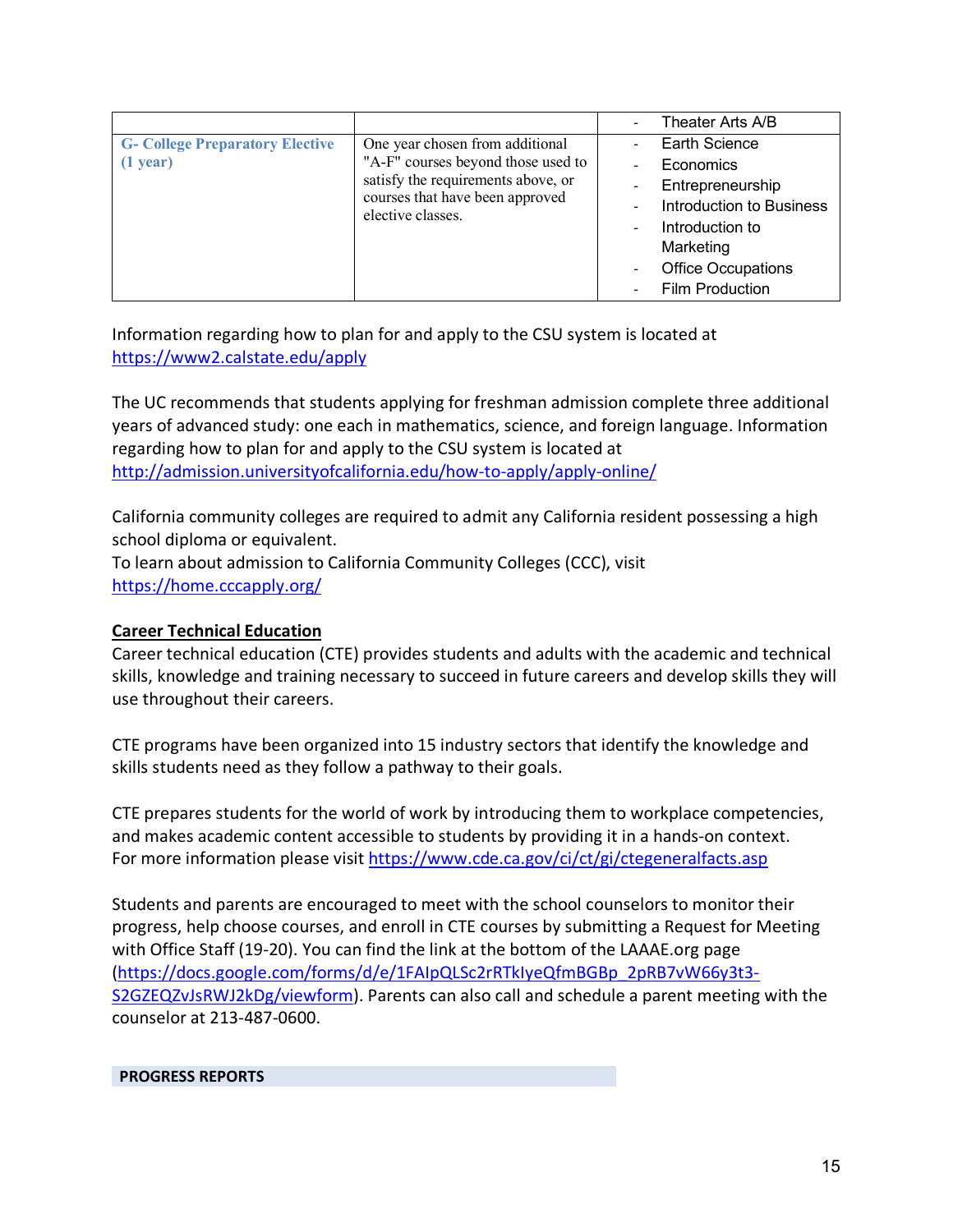Official progress reports are distributed at parent conferences according to the following schedule:

- Quarter 1 Progress Report (September)
- Quarter 2 Progress Report (December)
- Quarter 3 Progress Report (March)
- Quarter 4 Progress Report (June)

Understanding progress reports may be key in making sure students are on track to graduate. Because progress reports happen at the half-way mark in the reporting period, this allows students and their families to make necessary study preparations following the progress report to ensure academic success.

#### **MIDDLE SCHOOL PROMOTION POLICY**

LAAAE does not endorse social promotion. Clear expectations for what students should know and be able to do at each grade level in each subject in an effort to equip all students with the academic skills that enable them to be ready for entrance to and success in college. Students shall progress through grade levels by demonstrating growth in learning and meeting standards of expected student achievement. As early as possible in the school year in students' school careers, the principal or designee shall identify students who may be at risk of retention in accordance with law, Board policy, and the following criteria:

- 1. Teachers' grades in courses. Students must successfully complete at least half of their courses.
- 2. Statewide achievement test scores (ex: Smarter Balance Assessment Consortium (SBAC), or other standardized tests).
- 3. Other performance-based assessments as designated by the school Principal.
- 4. In the case of English Language Learners, student progress towards proficiency in use of the English Language.
- 5. In the case of Special Education students, individual progress toward completion of Individualized Education Program (IEP) objectives.

When a student in grades 6-8 is retained or recommended for retention, the Principal or designee shall offer programs of direct, systematic and intensive supplemental instruction in accordance with Education Code 37252.2 to assist the student in overcoming his/her academic deficiencies. Such opportunities may include but are not limited to tutorial programs, after-school programs, and summer school programs.

#### **GRADUATION REQUIREMENTS**

#### **CREDIT REQUIREMENTS**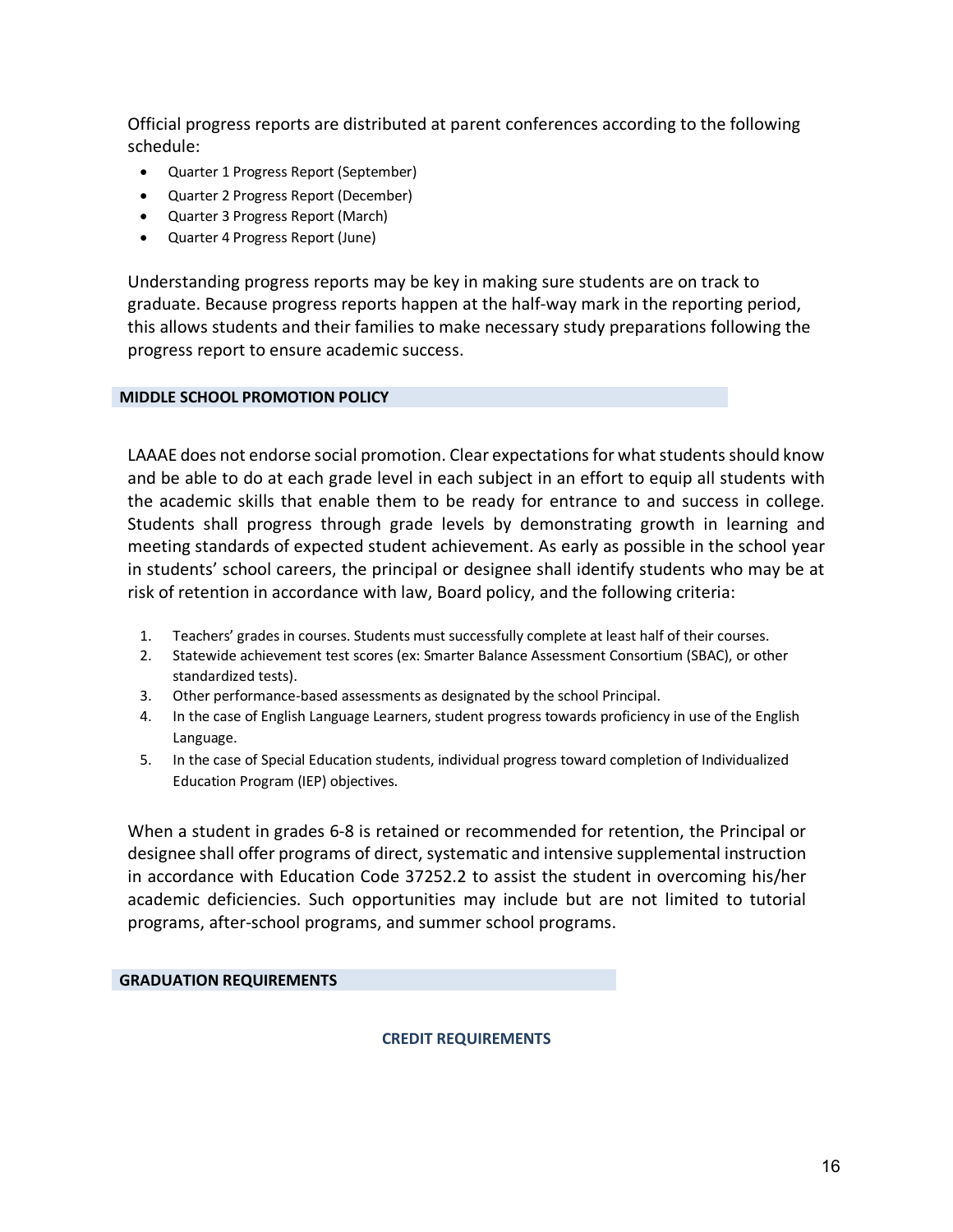| <b>Subject</b>            | <b>Required</b><br><b>Credits</b> | <b>Notes</b>                                                                           |
|---------------------------|-----------------------------------|----------------------------------------------------------------------------------------|
| English                   | 40                                | 4 years of High School English                                                         |
| Math                      | 30                                | 3 years of High School Math                                                            |
| Science                   | 20                                | 1 year of Biology, and 1 year of Chemistry or<br>Physics                               |
| Social Science            | 30                                | 1 year of World History, 1 year of US History, 1 year<br>of Government/Economics       |
| Visual & Performing Arts  | 10                                | 1 year of Piano, Guitar, Art, Drawing, Dance, or<br>Theatre/Drama                      |
| Foreign Language          | 20                                | At least through 2rd year level of Spanish                                             |
| <b>Physical Education</b> | 20                                | 2 years                                                                                |
| <b>Business</b>           | 10                                | 1 year                                                                                 |
| <b>Elective Courses</b>   | 40                                | Elective credits can be taken as additional courses in<br>other required subject areas |

| 220 Credits Total Required for Graduation |
|-------------------------------------------|
|-------------------------------------------|

#### *Alternative Requirements for Students in Foster Care*

California Education Code 51225.1 and 51225.3 allow for students designated as homeless youth who change schools following the completion of their second year of high school, and who do not have sufficient time to complete all LAAAE requirements by the end of their fourth year, to be offered two options for earning a high school diploma. The first option would allow the student to complete the minimum California state requirements for a high school diploma, which are listed in the table below, by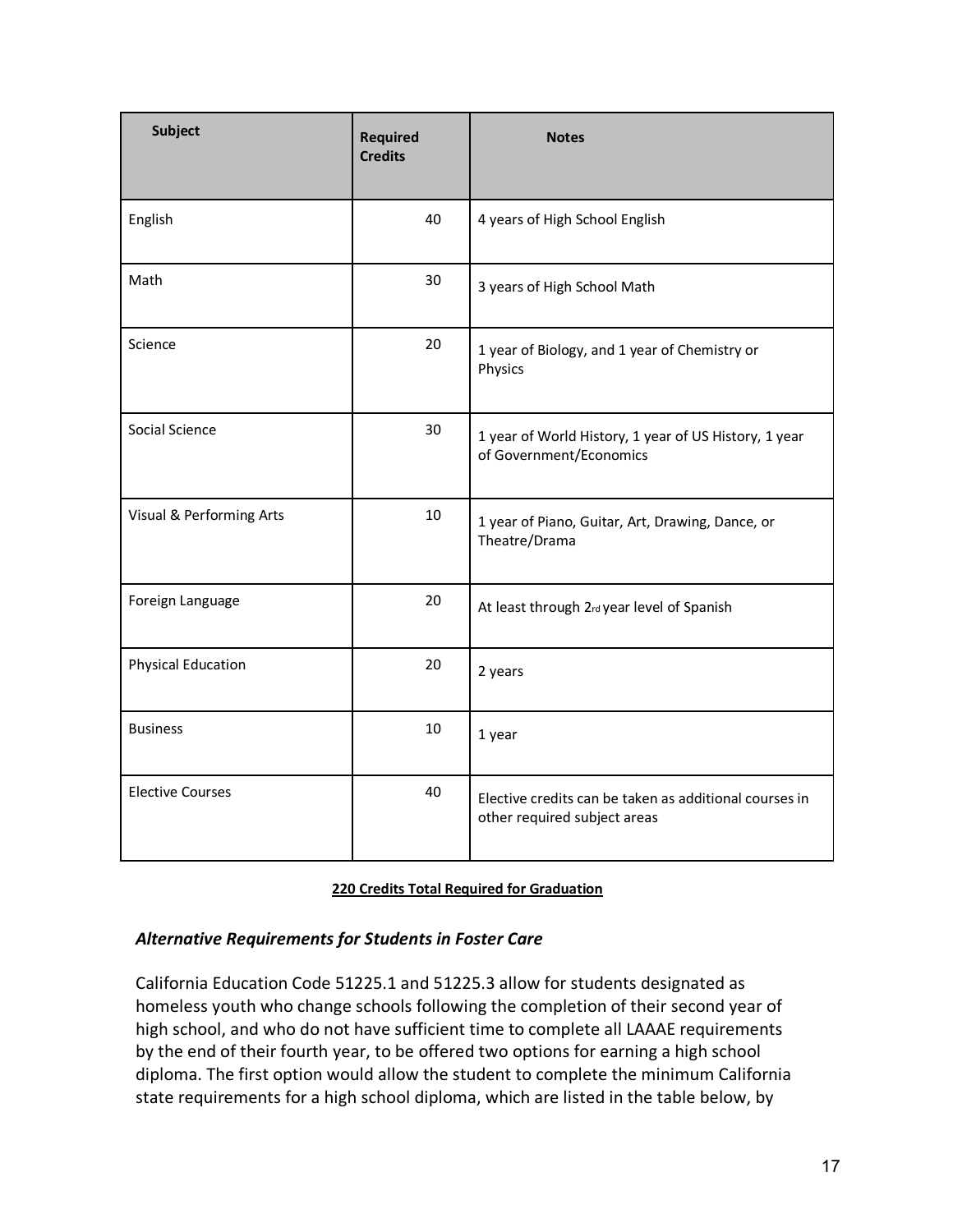the end of their fourth year. The second option would allow the student to remain for a fifth year of high school in order to complete all of the LAAAE requirements. Entering students are reviewed on a case-by-case basis to determine available options.

#### *Alternative Requirements for Students Designated as Homeless Youth*

California Education Code 51225.1 and 51225.3 allow homeless students who change schools following the completion of their second year of high school, and who do not have sufficient time to complete all LAAAE graduation requirements by the end of their fourth year, to be offered two options for earning a high school diploma. The first option would allow the student to complete the minimum California state requirements for a high school diploma, which are listed in the table below, by the end of their fourth year. The second option would allow the student to remain for a fifth year of high school in order to complete all of the LAAAE requirements. Entering students are reviewed on a case-by-case basis to determine available options.

# *Alternative Requirements for Migratory Children and Newly Arrived Immigrant Pupils*

California Education Code 51225.1 and 51225.3 allow for a migratory child who changes schools following the completion of their second year of high school or a student participating in a newcomer program who is in his or her third or fourth year of high school, and who do not have sufficient time to complete all LAAAE graduation requirements by the end of their fourth year, to be offered two options for earning a high school diploma. The first option would allow the student to complete the minimum California state requirements for a high school diploma, which are listed in the table below, by the end of their fourth year. The second option would allow the student to remain for a fifth year of high school in order to complete all of the LAAAE requirements. Entering students are reviewed on a case-by-case basis to determine available options.

#### **CAHSEE**

Due to recent changes in legislation, the California High School Exit Exam is no longer required to earn a high school diploma in California. No replacement exam has been identified at this point by the State Board of Education. Additional information about the CAHSEE can be found on the California Department of Education web site by following this link: http://www.cde.ca.gov/ta/tg/hs

#### **COMMUNITY SERVICE HOURS**

Students must complete a reflection paper upon completion of **100 hours** of volunteer community service in order to graduate. For information regarding opportunities to complete community service hours and community service forms, please visit the Counseling Office. **Community service hours should be completed**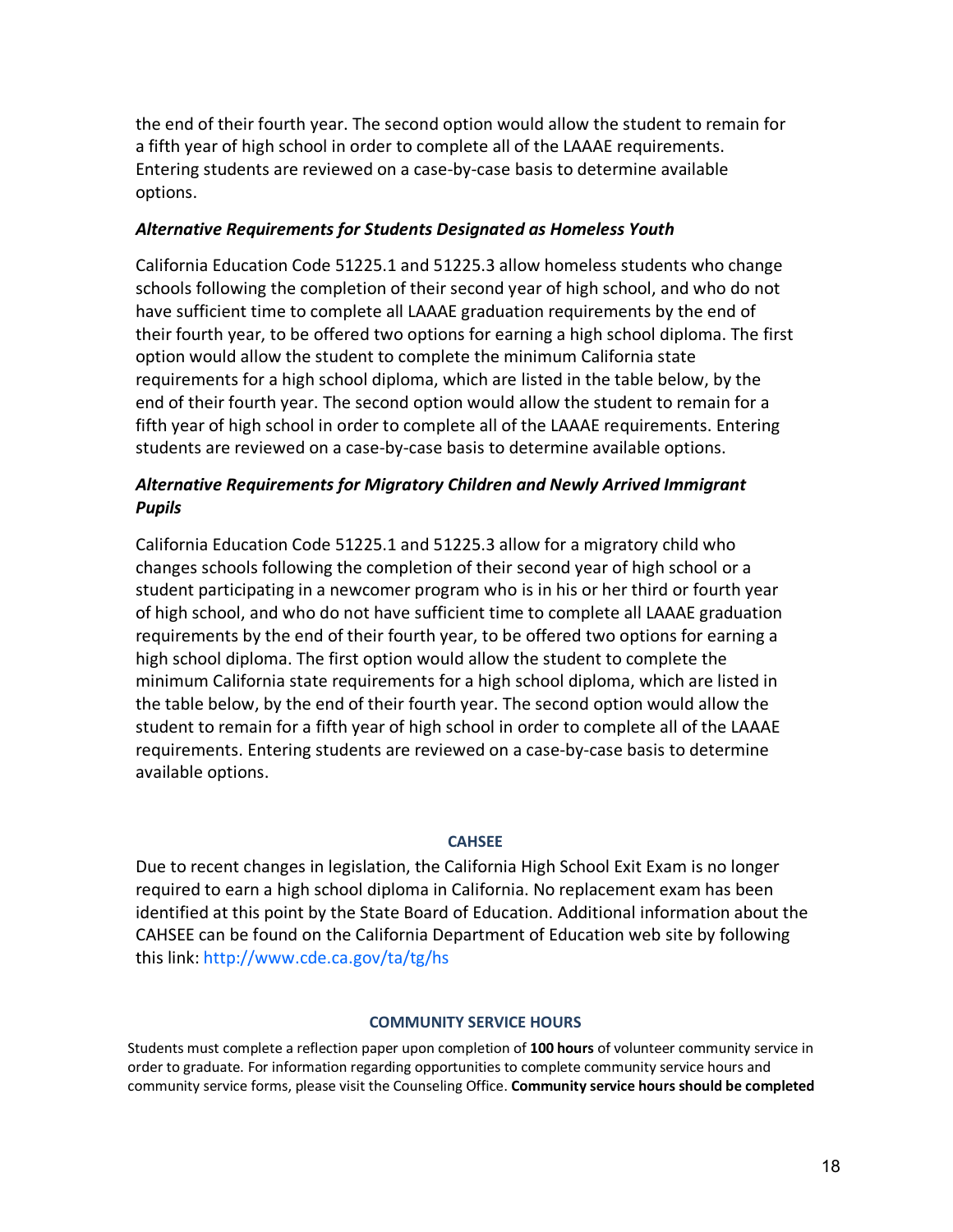**by June 1st of 12th grade. Students who complete 250 hours or more of community service prior to graduation will be recognized and awarded a white cord to wear at graduation.**

#### **EXTRA-CURRICULAR SCHOOL ACTIVITY PARTICIPATION GUIDELINES**

LAAAE personnel are dedicated to ensuring all events promote school culture and memorable experiences. A student who fails to comply with any of the school rules and expectations may be in jeopardy r of not being able to participate in the school event. If a ticket is purchased to participate in a school activity, and the student is subsequently ineligible to attend because of failure to adhere to school rules, the student may not qualify for a full refund.

#### **HONOR ROLL**

Students may be placed on Honor Roll if they have satisfied the following criteria: GPA 3.5 and above (no F's) = Board of Director's Honor Roll  $GPA$  3.0 – 3.49 (no F's) = Principal's Honor Roll

#### **HOMEWORK POLICY**

Regular, purposeful homework is an essential part of a student's education. Homework is an integral factor in fostering the academic achievement of students and in extending school activities into the home and the community. Regular homework provides opportunities for developmental practice, drill, the application of skills already learned, the development of independent study skills, enrichment activities, and self-discipline. Homework should provide reinforcement and extension of class instruction and should serve as a basis for further study and preparation for future class assignments.

#### **STUDENT'S RESPONSIBILITIES**

- Completing assigned homework as directed and in the spirit in which it was assigned.
- Returning homework to the teacher by the designated time.
- Submitting homework assignments that reflect careful attention to detail and quality of work.

• Devoting a minimum of 30 minutes each day to reading as an additional part of the homework assignment

#### **PARENTS' RESPONSIBILITIES**

While it is understood that parents/guardians are not responsible for providing a great deal of assistance to their child in completing homework, there is still much that parents/guardians can do to promote good study habits. Parents'/guardians' responsibilities include: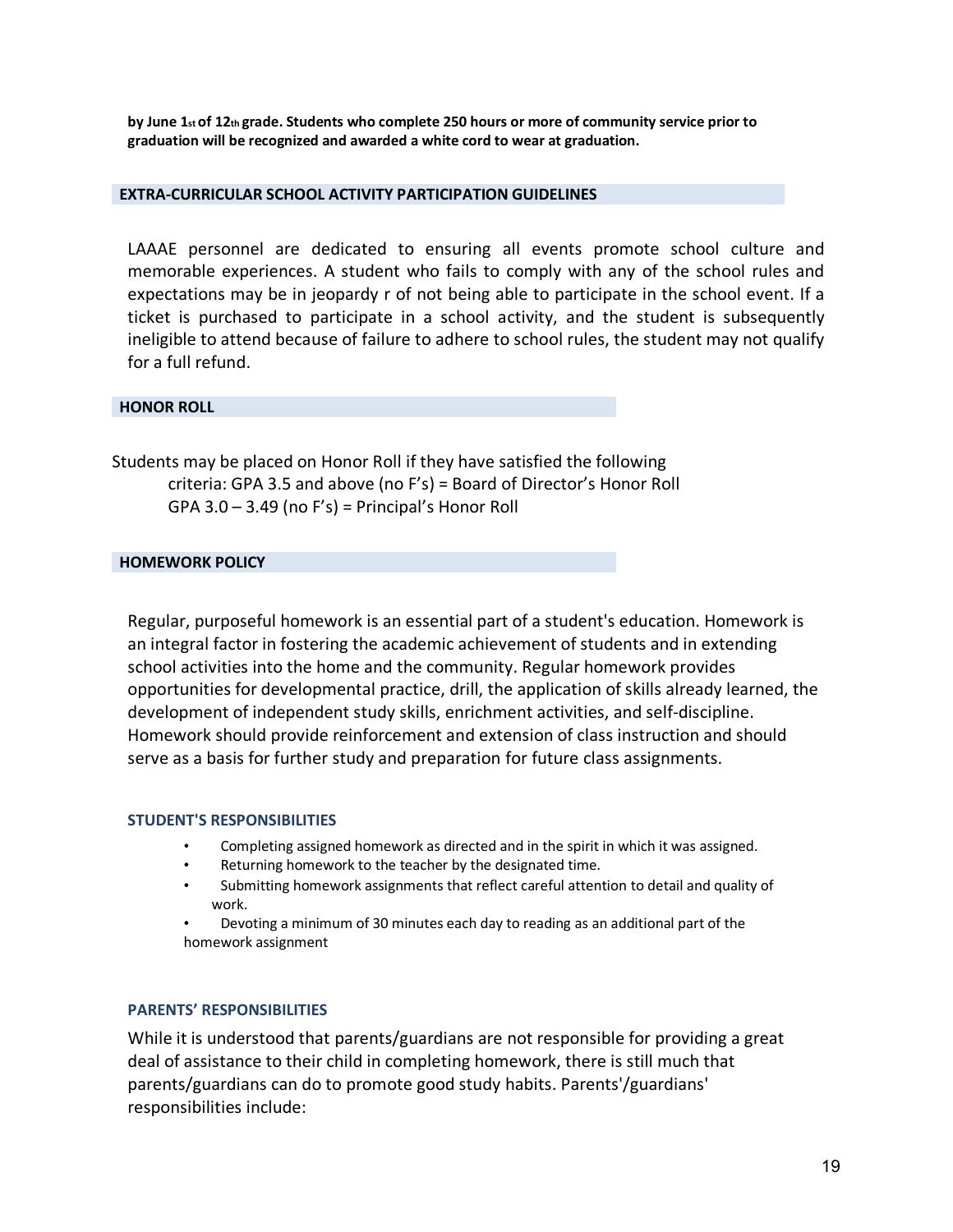- Providing an environment conducive to study.
- Providing continued interest and concern for the child's successful performance in school, through encouraging and supporting the child in his/her performance of homework.
- Indicating an interest in assignments and assisting, if possible, when requested by the child, but not to include performing the work for the child.
- Supporting the school in regard to the child being assigned homework.
- Requesting assignments for the child when short-term absences are involved.
- Assuring that the child reads for a period of at least 30 minutes each day in addition to any other assigned homework.

#### **AFTER SCHOOL PROGRAM**

LAAAE, in partnership with community organizations, offers after school activities to help support our students and their families. The mission of our program is to provide a safe and nurturing environment for students and their families. Services offered include academic support, enrichment opportunities, college/career preparation, and athletics.

#### **UNEXCUSED PERIOD NONATTENDANCE**

Students can accumulate an *unexcused period nonattendance* for each class throughout the quarter in the following ways:

- The student receives one unexcused absence (A).
- The student receives one cut for being out of class without the teacher's permission (CUT).
- The student receives one unexcused tardy that is greater than 30 minutes (T30).
- The student receives three unexcused tardies in the same class that are each less than 30 minutes (30T).

#### **EXCUSED AND UNEXCUSED ABSENCES/TARDIES**

According to the following conditions unexcused absences/tardies may be converted to excused absences/tardies which will result in their removal from the student's unexcused period nonattendance total.

Parents or guardians must explain each absence in writing and sign it and/or call the office. An excuse for absence from school may be approved for one (1) or more of the following reasons: Excused Absences: California E.C. 48205 provides that a student may be excused from school when the absence is due to:

- Illness or injury of student
- Quarantine, Medical, dental, optometric or chiropractic services
- Attending the funeral of an immediate family member e.g., mother, father, grandmother, grandfather, brother, sister, or any relative living in the immediate household of the student (one day within the state, three days outside the state)
- Jury duty
- Illness or medical treatment of a child of whom the student is the custodial parent.
- Students, with the written consent of their parents or guardians, may be excused from school in order to participate in religious exercises with prior approval by the school principal [Education Code Section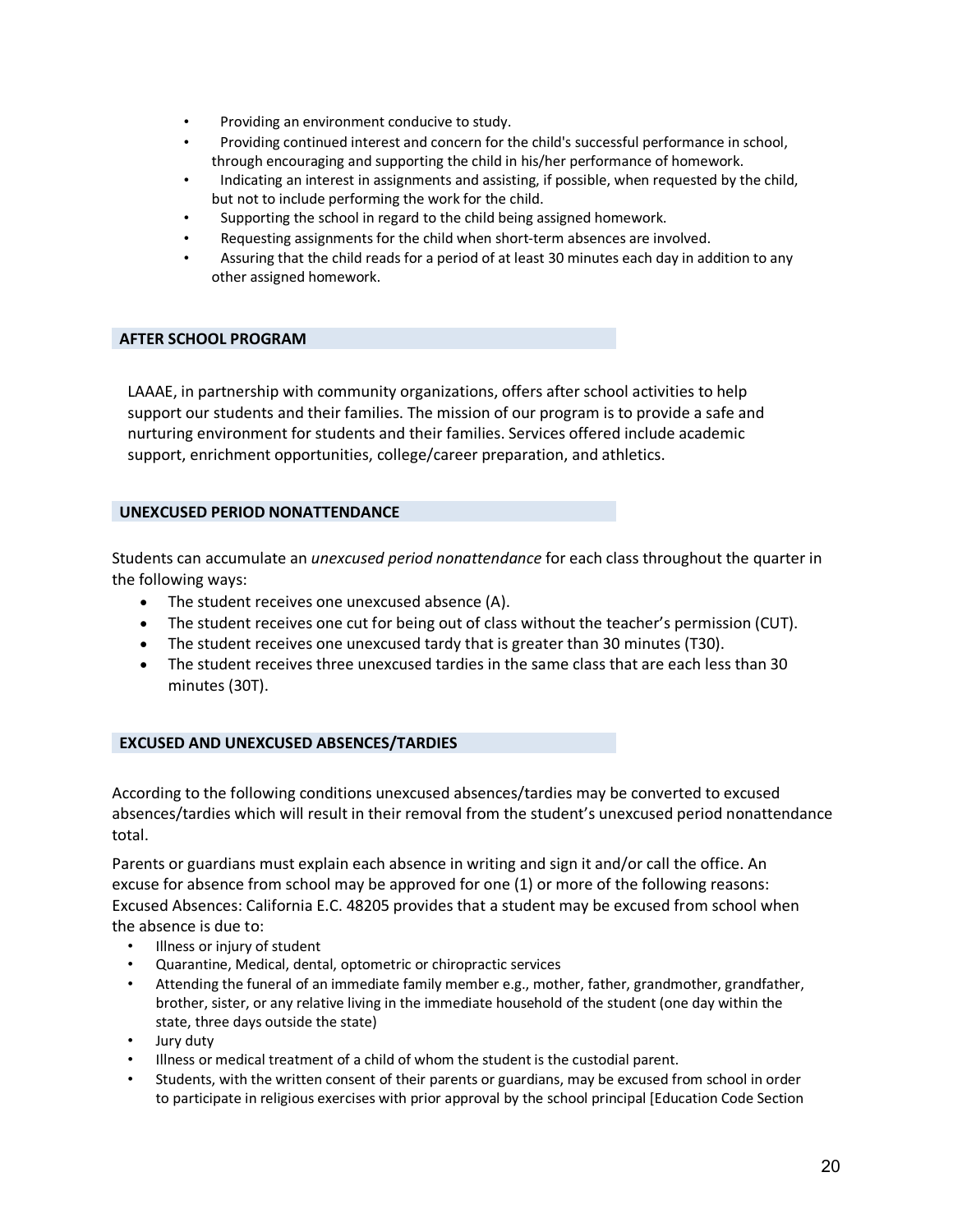46014]. Additionally, students may be absent to attend a religious retreat [Education Code Section 48205(a) (7)], not to exceed four hours per semester. Such absences are considered excused absences, and students are responsible for making up missed work.

• Other justifiable personal reasons may include when the student's absence has been requested in writing by the parent and approved by the principal or designee. Absences that fall into this category include, but are not limited to: Active Duty Military (Immediate Family Member- 1-3 days:local (within US) 4-5 days: overseas); Mental Health Day Treatment; Appearance in court; Educational conference offered by non-profit organization (legislative/judicial); Entertainment Industry- no more than 5 consecutive days or maximum of 5 absences per school year; Medical Exclusion or exemption; Member of a precinct board for an election; Participation in not-for-profit performing arts organization (maximum 5 per school year); Pre-arranged Mental Health Services; Revoked suspension through appeal's procedure; Attendance at an employment conference; Take Our Daughters and Sons to Work Day®

Any absence for reasons other than those listed as EXCUSED ABSENCES may be unexcused. LAAAE is required by law to seek an explanation from the parent/guardian (a written note or verbal justification) regarding all absences. A student with an unexcused absence may be classified as truant (refer to Truancy section) and this could be grounds for referral to the Student's Rights and Responsibility Advisory Team (SRR), and to the City or District Attorney's Office may be marked unexcused if the following occur:

- · Do not bring a note within three school days, following an absence.
- Leave school early without signing out at the office
- Are absent from class without permission, including walking out of class
- Are absent from school without parental permission
- Get a pass to go to a certain place but do not report there and/or

Below are examples of being absent for reasons not acceptable to the administration which include, but are not limited to:

- · On vacation or out-of-town
- · Traffic
- Car trouble
- Did not wake up on time
- **Errands**
- · Miss the bus
- · Work
- **Babysitting**
- · Hair appointment
- Needed at home

While we recognize that certain events at home or concerning the parent or legal guardian may make it difficult for the student to be present at school, it is still within the parent or legal guardian's responsibility to ensure that their student is in attendance.

#### **EMERGENCY OR OUT-OF-ORDINARY LEAVE**

While parents/guardians are discouraged from taking their child(ren) on extended vacations or leaves of absence outside the designated instructional days, there are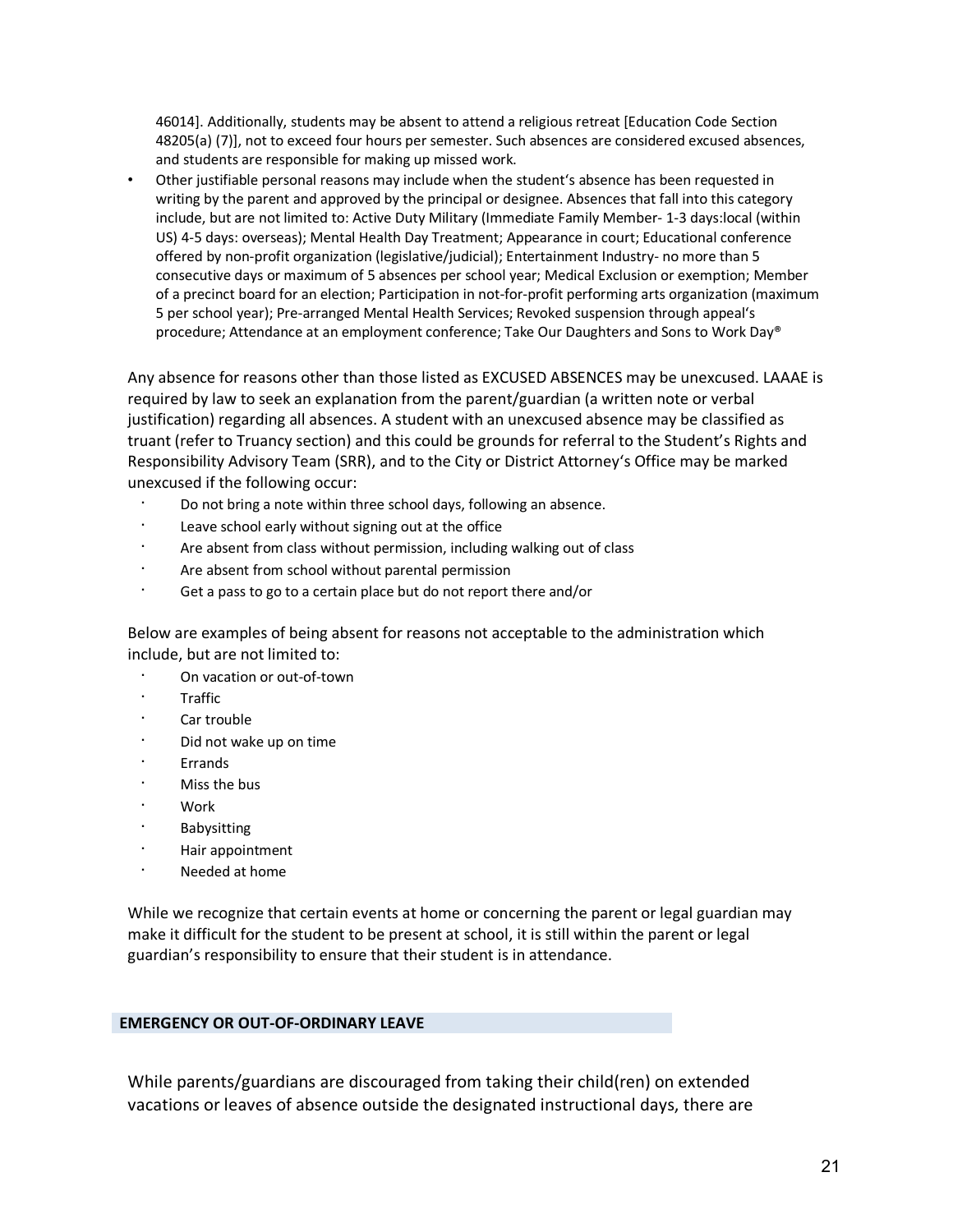circumstances in which a school principal may authorize or approve such time off. Such approval must take place prior to the leave.

#### **MAKE UP WORK POLICY**

Students who miss school are allowed to make up the missing assignment(s) ONLY if the student has an excused absence. It is the students' responsibility to make up homework, classwork, quizzes, and tests. Students have one calendar week from the due date posted in PowerTeacher or until the Friday preceding the last week of the quarter, whichever comes first, to submit makeup work. Additional extensions may be provided on an individual basis only if the student seeks an extension prior to the due date as previously described. Makeup tests may be scheduled at a date/time mutually agreed upon by the teacher and student. It is the students' responsibility to take the test at that time. If the student fails to do so, the teacher is not obligated to set another time for make-up.

#### **NO CREDIT POLICY**

Students who accumulate over 10 incidents of unexcused period nonattendance for a single class in any given quarter will receive no credit for that quarter. Students who have a no credit for either quarter within a given semester will receive no credit for that semester and will need to retake the class.

An unexcused period nonattendance status update will be provided to all students every two weeks in advisory. Additionally, the accumulation of four to ten unexcused period nonattendance incidents in a single class will result in a phone call home and counselor meeting.

The accumulation of over ten unexcused period nonattendance incidents in a single class will result in a request for a parent/guardian meeting at which the student and parent will be asked to sign an Unexcused Period Nonattendance Contract stipulating that the student will be receiving no credit for the current quarter but may recover credit by staying within the no credit policy (ie under ten incidents of unexcused period nonattendance) in the following quarter if it is the end of quarter one or three. If it is the end of quarter 2 or 4 the student may complete a no credit appeal. If a student has violated the no credit policy (ie over ten incidents of unexcused period nonattendance per quarter) in both quarters of a semester, a no credit appeal will be extremely unlikely to be approved.

Some exceptions for extenuating and extraordinary circumstances may be made. Examples include: hospitalization, death of immediate family member, car accident, court subpoena.

When filing your appeal: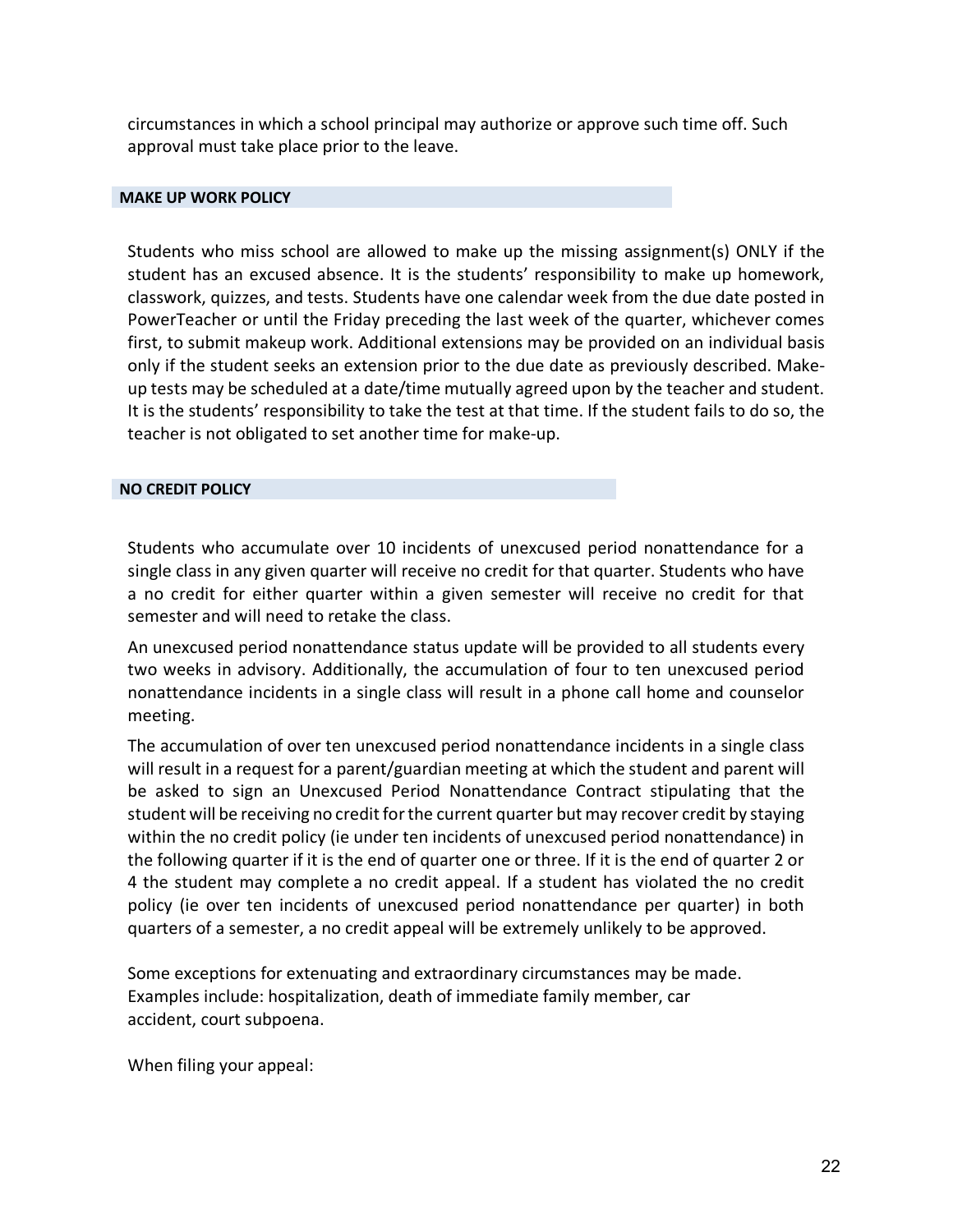Supporting documentation must be included and submitted with the appeal. Late documentation may not be accepted.

#### **TRUANCY**

A student who is inexcusably absent from any assigned class period may be considered truant. As stated in the California Education Code Section 48260.5, truancy is against the law. The Education Code also requires students to attend school until 18 years of age, or the completion of high school. Students are expected to attend school daily and are not allowed to leave campus during the school day without an off campus permit (Ed Code 48264.5A, 48260, & 48900K).

LAAAE has adopted a three-tier system to address truancy as defined below:

- Tier 1 Up to four unexcused absences: Attendance letter provided every two weeks
- · **Tier 2 – Up to 10 unexcused absences**: Phone call home and a counselor meeting
- · **Tier 3 – Over 10 unexcused absences**: The student will be issued a No Credit for the absences and has the right to an appeal process. (See No Credit Policy).

#### **TARDINESS**

A student is marked tardy when the student is not in the assigned class and seat when the official class time has started. Tardies can be marked excused or unexcused

#### **HALLWAY PASS GUIDELINES**

- Official hallway passes must be worn on a lanyard around the student's neck and visible at all times when a student leaves a classroom or office during the instructional time without a staff escort.
- Students using a pass are required to fill out a hallway pass log located in each classroom indicating their time out and time in.
- Each hall pass is valid for only one student.
- No cell phone usage during this time. See Cell Phone and Electronic Device Policy.
- Hand-written notes are never acceptable as hallway passes.

#### **DISCIPLINE POLICY**

 **PHILOSOPHY**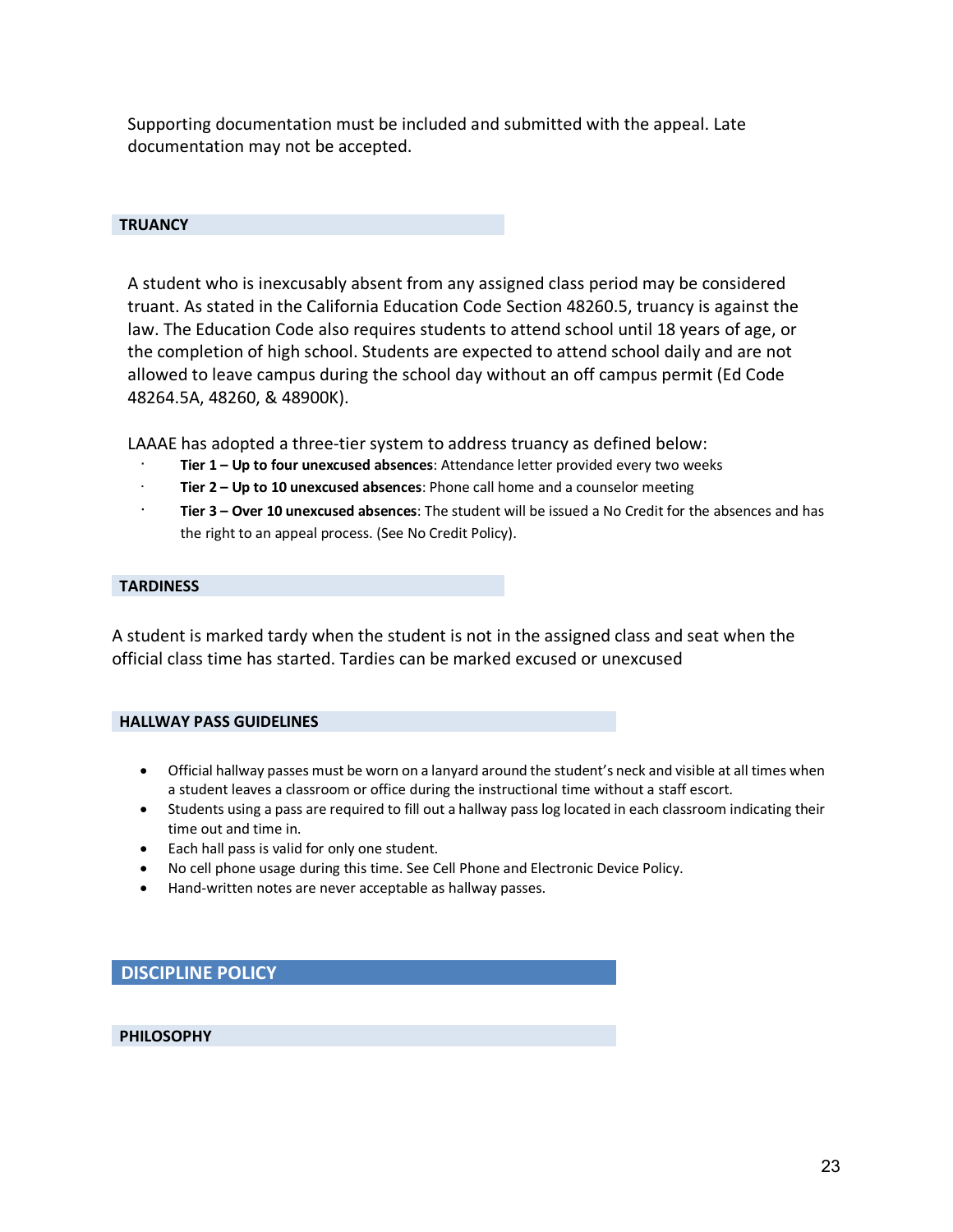The Los Angeles Academy of Arts and Enterprise discipline policy aims for a schoolwide culture which enables students to improve their academic abilities and self-esteem through a foundation of trust and high expectations. It is the goal of the administration, staff and parents to encourage students to exercise self-discipline. Students share the responsibility for creating an atmosphere that is conducive to learning. LAAAE will implement a schoolwide culture of positive and Restorative Justice approaches to working with students, staff and parents/guardians.

The LAAAE discipline philosophy aims to establish a culture, which enables students to improve their academic abilities and self-esteem through a foundation of trust and high expectations. Students share the responsibility for creating an atmosphere that is conducive to learning. LAAAE will implement a schoolwide culture of positive and restorative justice approaches to working with students, staff, and parents/guardians. It is the responsibility of the student to attend school regularly, to show effort in classroom work, and to conform to school rules and regulations and expectations. No student has the right to interfere with the education of fellow students.

Student discipline at LAAAE is based on positive support and involves multiple parties including school staff, teachers, parents, and students. Los Angeles Academy of Arts and Enterprise seeks input from parents, teachers, and students on how to best provide a safe and healthy school environment.

Based on stakeholder feedback, Los Angeles Academy of Arts and Enterprise has developed a comprehensive student discipline policy included in the student handbook. Los Angeles Academy of Arts and Enterprise staff review the discipline policy with students and parents prior to admission to LAAAE. By enrolling in Los Angeles Academy of Arts and Enterprise, the students and parents acknowledge their understanding of and the responsibility to the standards set forth in the discipline policy. The discipline policy will include the students' rights and responsibilities and Los Angeles Academy of Arts and Enterprise's suspension and expulsion policies. The discipline policy will not be discriminatory, arbitrary, or capricious, and will follow the general principles of due process. The policy will be adapted as needed in regard to the discipline of a student with special needs as determined by the provisions of the IDEA.

Los Angeles Academy of Arts and Enterprise shall ensure that its staff is knowledgeable about and complies with the District's Discipline Foundation Policy and/or current equivalent policy, as required by the Modified Consent Decree. Los Angeles Academy of Arts and Enterprise shall comply with the terms of the School Discipline Policy and School Climate Bill of Rights resolution adopted by the LAUSD Board of Education on May 6, 2013.

#### **POSITIVE BEHAVIOR INTERVENTION SUPPORT (PBIS) PROGRAM**

LAAAE has a proactive Positive Behavior Support System (PBIS), which reinforces students to follow the school's expectations. Specifically, Los Angeles Academy of Arts and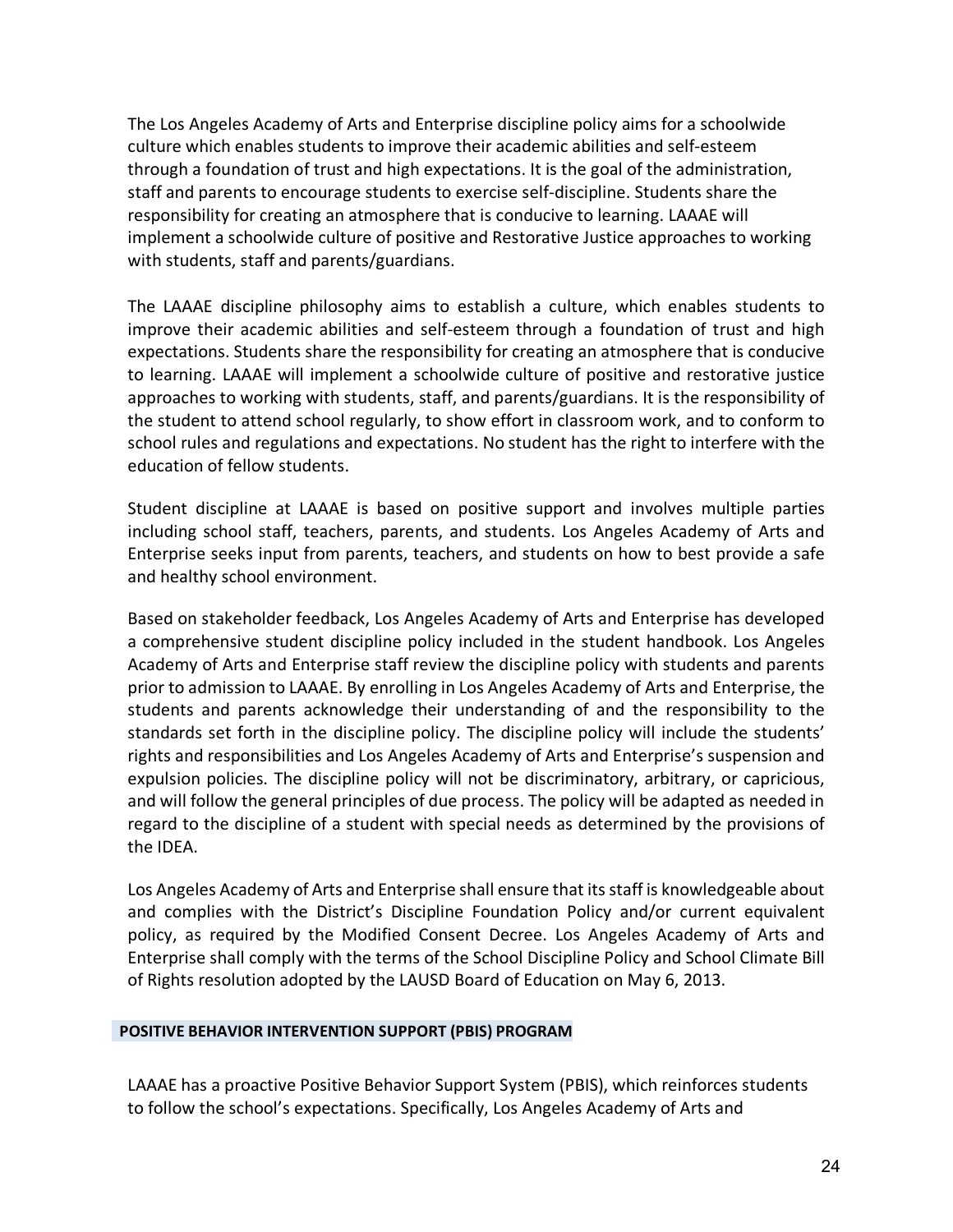Enterprise implements a schoolwide positive behavior and intervention and support (PBIS) program called PBIS Rewards.

School level practices also include: teaching school rules and social emotional skills; reinforcing appropriate student behavior; using effective classroom management and positive behavior support strategies by providing early intervention for misconduct and appropriate use of consequences.

Serving as examples, faculty and staff model community norms, including treating others with respect, appreciating differences, finding peaceful solutions, showing empathy and compassion, and defending the rights of others.

Expected student behaviors are rewarded with points which students can redeem for prizes. Students earn points by simply following the school's SLOs. Teachers and out of the classroom personnel have access to reward points to students who demonstrate these expectations. In turn, students can redeem their points to purchase a variety of prizes.

The program aims to reduce tardies, increase attendance, and improve school climate and culture through a multi-tiered system of academic, social, and behavioral supports to address students' attendance, behavioral, and academic needs. Through positive reinforcement, PBIS is intended to mitigate punitive approaches that infringe on instructional time. Staff shall enforce disciplinary rules and procedures fairly and consistently among all students. Staff are trained and annually review de- escalation strategies for students in crises. These strategies focus on developing relationships with students, identifying and avoiding, when possible, triggers for undesirable behavior, and stabilize students who have been triggered safely.

#### **CELL PHONE AND ELECTRONIC DEVICE POLICY**

Students are to be responsible for their own possessions. The school takes no responsibility for electronic devices brought to campus.

The Cell Phone and Electronic Device Policy is as follows:

All unauthorized/personal electronic devices (including headphones, earphones and speakers) must be kept completely off and out of sight during all instructional minutes (ie during class time). This includes while students are in hallways or off campus on field trips.

Any staff member may confiscate a student's unauthorized/personal electronic device if it is seen or heard during instructional minutes without providing any warnings to the student.

Additionally, playing music or other sounds from an electronic device loud enough to be audible to a staff member is never permitted on campus or on school sponsored field trips regardless of the time of day. This includes before school, during lunch, during passing periods, and after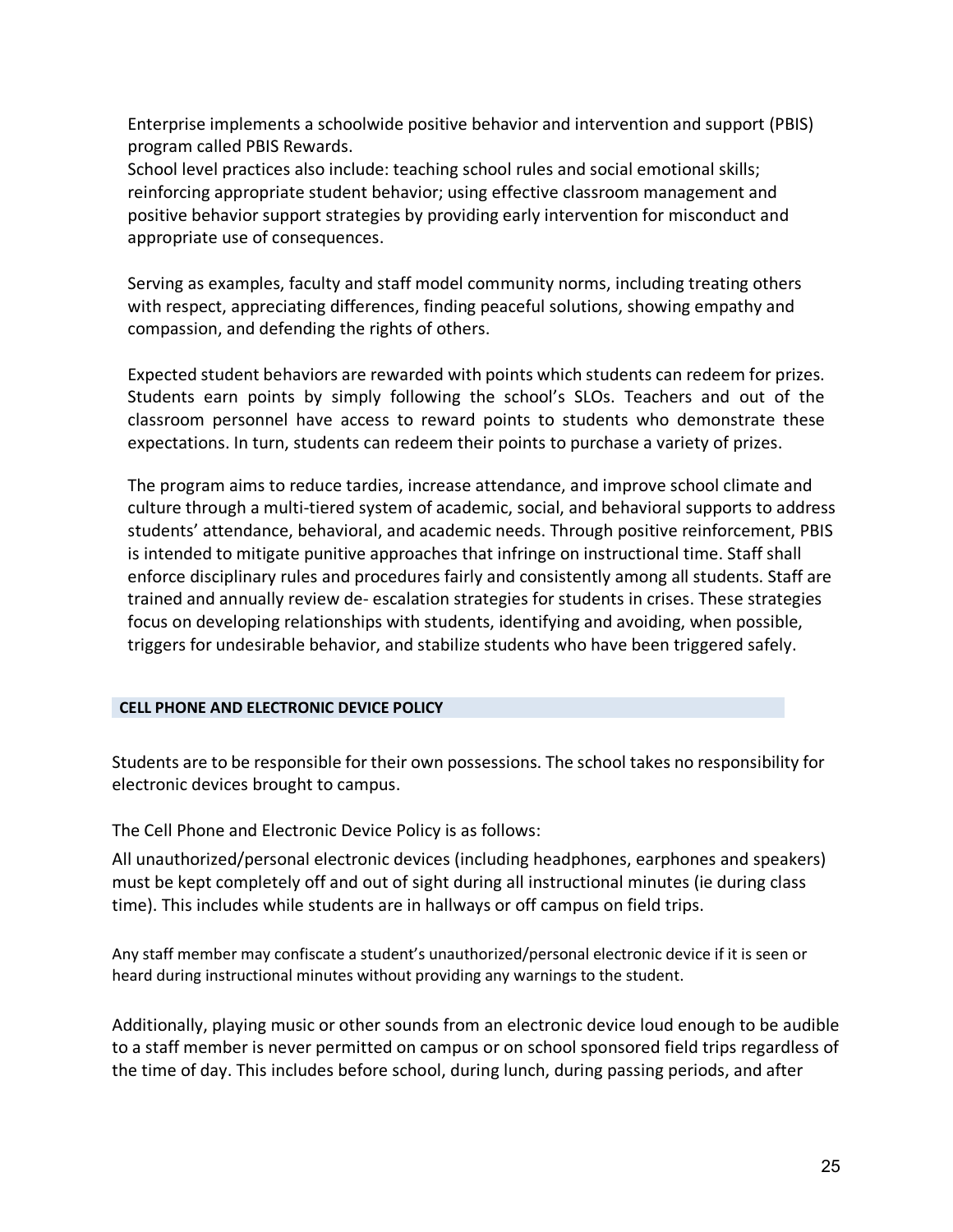school. Any electronic device used to this end may be immediately confiscated by any staff member.

If the device is given to the staff member immediately and respectfully it will be returned at the end of the school day. If the student refuses to give his/her unauthorized electronic device to the staff member, an administrator will follow up with the student within 24 hours and confiscate the device for a full week and notify parents/guardians. Parents/guardians may come in at any time during the week to retrieve the device. If the student also refuses to give his/her unauthorized electronic device to the administrator, the administrator will issue the student an office disciplinary referral (see below).

#### **SCHOOLWIDE BEHAVIOR EXPECTATIONS**

The chart below outlines schoolwide expected behaviors. Failure to comply with these expectations may result in disciplinary consequences. Students are expected to follow the 4Ps and be: Productive, Prompt, Prepared, and Polite. The Chart below provides expected behaviors.

| <b>LAAAE Schoolwide Expectations</b> |                                                                                                                           |                                                                   |                                                                                                                                 |                                                                                                            |  |  |  |  |  |  |  |
|--------------------------------------|---------------------------------------------------------------------------------------------------------------------------|-------------------------------------------------------------------|---------------------------------------------------------------------------------------------------------------------------------|------------------------------------------------------------------------------------------------------------|--|--|--|--|--|--|--|
| <b>SLOs</b>                          | <b>Classroom</b>                                                                                                          | <b>MPR/Quad/Lunch</b>                                             | <b>Hallway/Restroom</b>                                                                                                         | <b>Main Office/Wellness</b><br><b>Center</b>                                                               |  |  |  |  |  |  |  |
| <b>Empathy</b>                       | Celebrate mistakes<br>Welcome the diversity in<br>each class and appreciate<br>the efforts of others                      | Be inclusive and kind to<br>others<br>Look out for each other     | Be mindful of the personal<br>space of others                                                                                   | Be thoughtful of the<br>privacy and time of others<br>Welcome all who come<br>through the door             |  |  |  |  |  |  |  |
| <b>Integrity</b>                     | Be honest and treat others<br>fairly<br>Respond appropriately and<br>honestly                                             | Stay in designated areas<br>and help keep campus<br>clean         | Have a hall pass or<br>submission before leaving<br>the classroom<br>Allow other classes to<br>continue without<br>interruption | Only request submissions<br>when you truly need them<br>Be truthful                                        |  |  |  |  |  |  |  |
| <b>Respect</b>                       | Follow classroom<br>procedures without<br>reminders<br>Value what others find<br>important, interesting, and<br>heautiful | Be courteous with all staff.<br>students, and guests on<br>campus | Walk in the hallways and<br>keep the restroom clean<br>Keep your volume low                                                     | Wait patiently and ask<br>politely for what you need<br>Determine the appropriate<br>tone and words to use |  |  |  |  |  |  |  |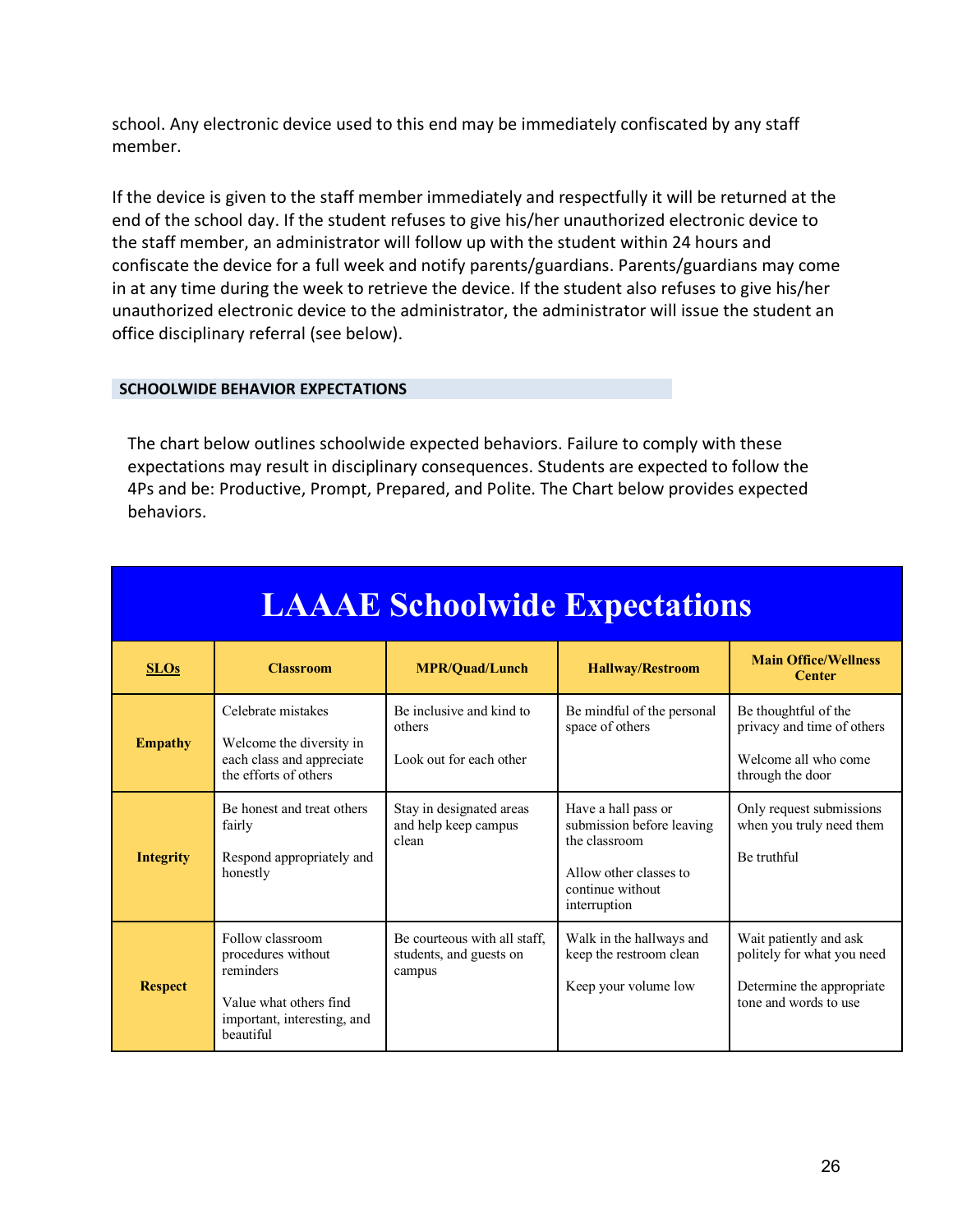| <b>Perseverance</b> | Always participate and<br>work through challenges<br>Ask for help                | Meet new friends!<br>Save PBIS points for big<br>purchases | Return to class as quickly<br>as possible                            | Reflect honestly on your<br>actions<br>Maintain a growth mindset                                                 |
|---------------------|----------------------------------------------------------------------------------|------------------------------------------------------------|----------------------------------------------------------------------|------------------------------------------------------------------------------------------------------------------|
| <b>Innovation</b>   | Ask questions and be<br>creative<br>Research and explore<br>topics independently | Get involved! Try new<br>activities                        | Implement strategies to<br>minimize missing<br>instructional minutes | Think positively about<br>changes that can help you<br>improve<br>Take the initiative to plan<br>for your future |

#### **CLASSROOM DISCIPLINE POLICY AND PROCEDURE**

All faculty and staff at Los Angeles Academy of Arts and Enterprise (LAAAE) has a responsibility to assist in maintaining good discipline, not only in the classroom, but also throughout the school. This policy and supporting procedures were developed to support staff in the maintenance of classroom discipline and to provide a standard, fair and transparent system for dealing with any disciplinary situation that may arise in the classroom or on campus. Within the school, the Principal has overall responsibility for student discipline. The Assistant Principal is responsible for the implementation of the disciplinary process.

#### **PROTOCOL FOR STUDENT(S) WHO DEMONSTRATE IMPROPER CLASSROOM BEHAVIOR.**

- 1. Provide a warning.
- 2. Offer the student a positive behavior incentive for returning to on task behavior.
- 3. Issue a teacher consequence. (ie change the student's seat, send the student to a buddy teacher, private conversation with the student, etc.)
- 4. If the improper classroom behavior persists, the teacher may issue a wellness center submission.

LAAAE's Leadership team is here to support you and would like to help empower you in your classroom. Asking for advice and guidance is always best practice. To empower yourself you need to problem-solve your classroom behaviors to demonstrate your authority. If assistance is needed, please refer to the order mentioned in the "Administration Protocols for Extreme and/or Emergency Situations".

#### **ADMINISTRATION PROTOCOLS FOR EXTREME, EMERGENCY SITUATIONS.**

#### **Administration Protocols for Extreme and/or Emergency Situations:**

If a student(s) is involved in any action of violence, possession of any paraphernalia, and possible intoxication, the teacher and/or staff member should immediately call or text in the following order: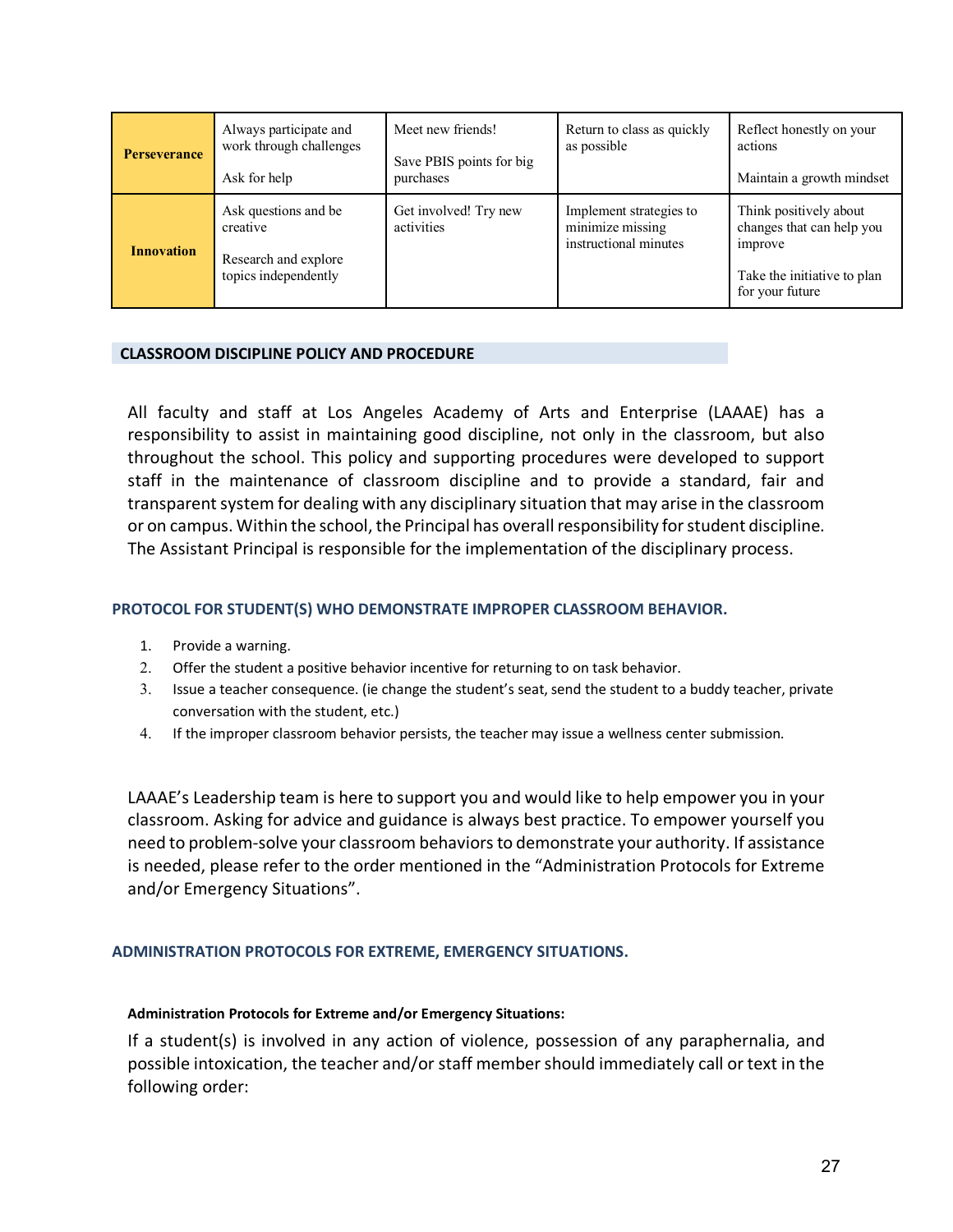- 1.) Mr. Cordova, Student Services Specialist
- 2.) Mr. DeFrenza, Dean of Students
- 3.) Mr. Calvo, Principal

#### **ADMINISTRATIVE DISCIPLINARY CONSEQUENCES AND STUDENT SUPPORT SERVICES**

Students who receive wellness center submissions will be counseled and returned to class as soon as they are able to reintegrate without causing a substantial disruption to the classroom learning environment. While in the wellness center, students will receive counseling, complete classwork and behavior reflections, or read silently. A phone call home will be placed for all punitive wellness center submissions. Parent meetings will be scheduled at the teacher's discretion.

Office Disciplinary Referrals (ODRs) are issued for the following major behavior categories: cheating, fighting, harassment/bullying, theft/fraud, use/possession of alcohol/drugs, use/possession of weapons, vandalism/property damage, defiance, disrespect, and out of bounds. An ODR will also be issued for every three punitive wellness center submissions the student receives schoolwide. The consequences for each ODR will follow the progressive disciplinary procedures stipulated in the Office Disciplinary Referral Contract.

#### **GROUNDS FOR SUSPENSION AND EXPULSION**

Students who present an immediate threat to the health and safety of others may be suspended or expelled. A student may be suspended or expelled for any of the acts enumerated in this section.

#### REASONS FOR SUSPENSION AND EXPULSION (EDUCATION CODE 48900 AND 48915)

Los Angeles Academy of Arts and Enterprise does not consider suspensions or expulsions as effective means of improving student behavior and compliance with school rules and policies. While either or both may become necessary in extraordinary circumstances, disciplinary issues shall first be attempted to be dealt with through other strategies. A student may be suspended or expelled for acts which occur, but not limited to: while on school grounds; while going to or leaving from school; and during, or traveling to or from, a school-sponsored activity.

Below are excerpts from the Administrator Recommendation of Expulsion Matrix as posted on the California Department of Education's website http://www.cde.ca.gov/ls/ss/se/expulsionrecomm.asp.

#### **Must Recommend Expulsion:**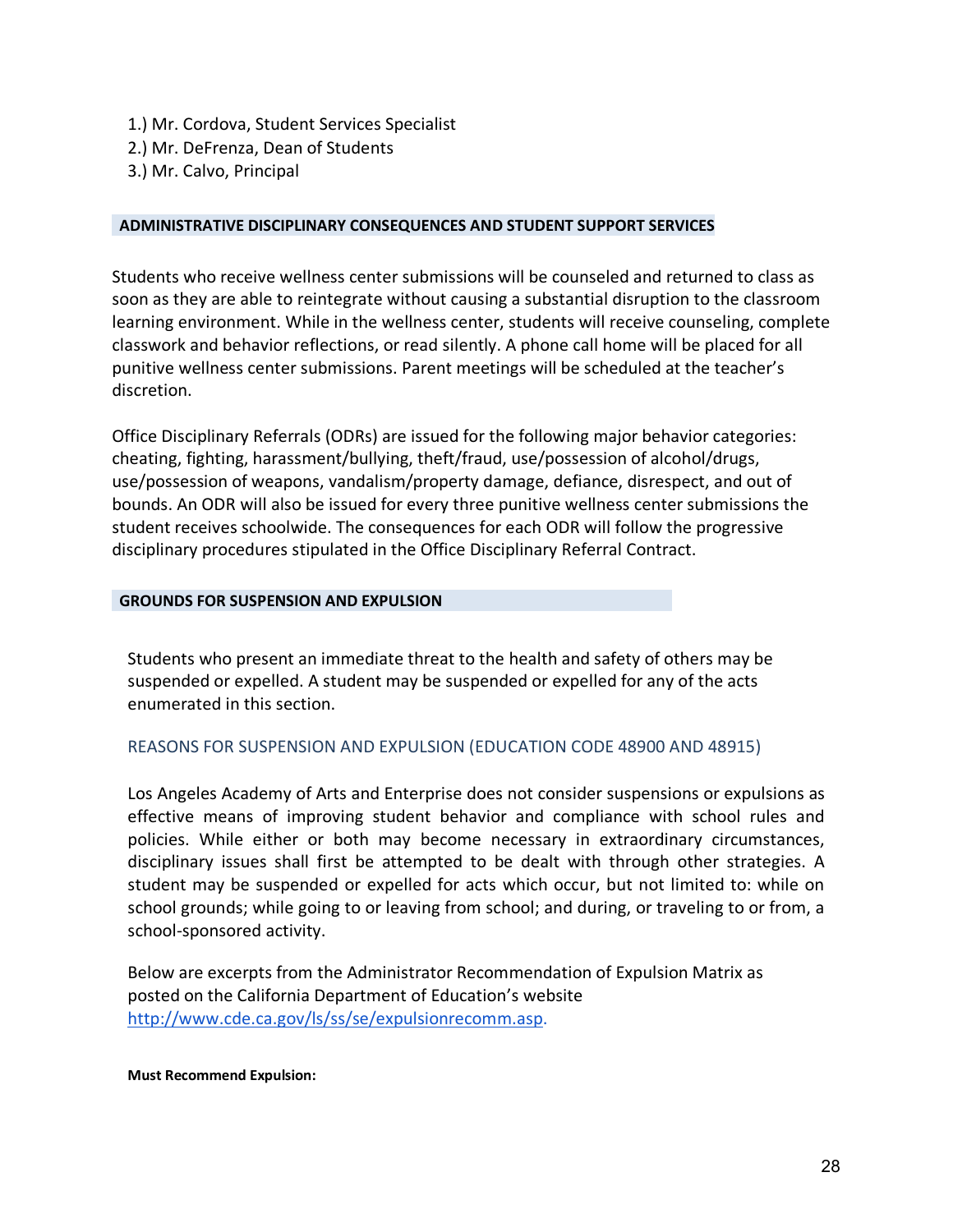In accordance with Education Code Section 48915(c), the principal shall suspend and recommend expulsion of a pupil determined to have committed any of the following acts:

- a. Possessing firearm when a district employee verified firearm possession and when student did not have prior written permission from a certificated employee which is concurred with by the principal or designee.
- b. Selling or otherwise furnishing a firearm.
- c. Brandishing a knife at another person.
- d. Unlawfully selling a controlled substance listed in *Health and Safety Code* Section 11053 et. seq.
- e. Committing or attempting to commit a sexual assault as defined in subdivision (n) of *EC* 48900 or committing sexual battery as defined in subdivision (n) of 48900.
- f. Possession of an explosive.

#### **Shall Recommend Expulsion Unless Particular Circumstances Render Inappropriate:**

In accordance with Education Code Section 48915(a), the principal shall recommend expulsion for the following violations [except for 48915 subsections (c) and (e)] unless the principal finds that expulsion is inappropriate due to a particular circumstance.

- a. Causing serious physical injury to another person, except in self-defense.
- b. Possession of any knife, explosive, or other dangerous object of no reasonable use to the pupil.
- c. Possession and/or use of any substance listed in Chapter 2 (commencing with Section 11053) of Division 10 of the *Health and Safety Code*, except for the first offense for possession of not more than one avoirdupois ounce of marijuana other than concentrated cannabis.
- d. Robbery or extortion.
- e. Assault or battery, or threat of, on a school employee.

The recommendation for expulsion shall be based on one or both of the following:

1. Other means of correction are not feasible or have repeatedly failed to bring about proper conduct.

2. Due to the nature of the act, the presence of the pupil causes a continuing danger to the physical safety of the pupil or others [see Section 48915 (b)].

#### **May Recommend Expulsion:**

In accordance with Education Code Section 48900, n addition to the foregoing mandatory suspension/expulsion infractions, students may be immediately suspended and recommended for expulsion upon a determination that the student has committed one of the acts listed below:

- a. Inflicted physical injury†
- b. Possessed dangerous objects
- c. Possessed drugs or alcohol
- d. Sold look alike substance representing drugs or alcohol
- e. Committed robbery/extortion
- f. Caused damage to property‡
- g. Committed theft
- h. Used tobacco
- i. Committed obscenity/profanity/vulgarity
- j. Possessed or sold drug paraphernalia
- k. Received stolen property
- l. Possessed imitation firearm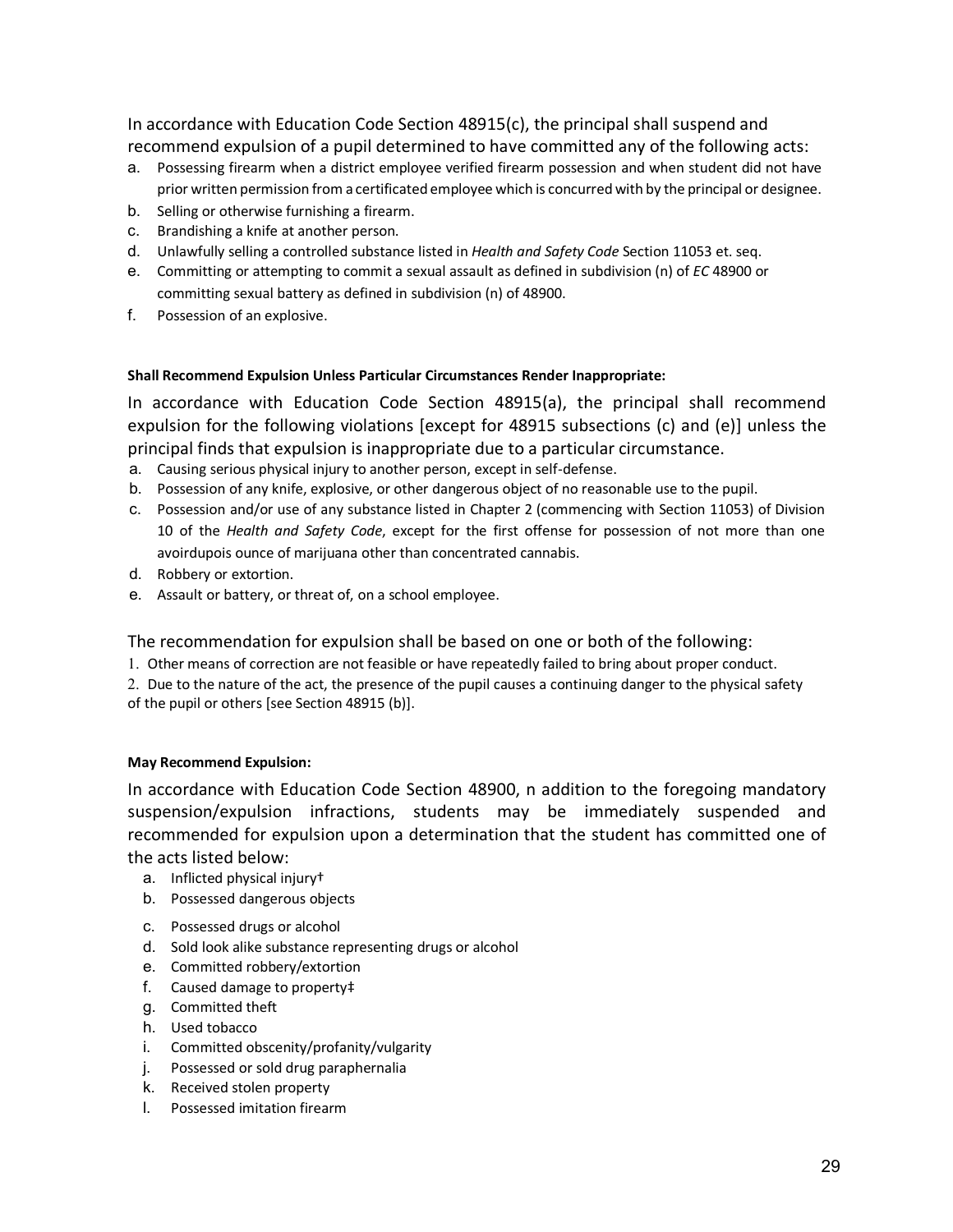- m. Committed sexual harassment
- n. Harassed, threatened or intimidated a student witness
- o. Sold prescription drug Soma
- p. Committed hazing
- q. Engaged in an act of bullying, including, but not limited to, bullying committed by means of an electronic act, as defined in subdivisions (f) and (g) of Section 32261, directed specifically toward a pupil or school personnel.
- r. Participating in the act of hate Violence and Terroristic Threats

† Section 48900 (t) states a pupil who aids or abets in infliction of physical injury to another, as defined in *Penal Code* 31, may suffer suspension, but not expulsion. However, if a student is adjudged by a court to have caused, attempted to cause, or threatened personal injury, the student shall be subject to discipline pursuant to 48900(a).

‡ Section 48900 (u)"school property" includes, but is not limited to, electronic files and databases.

#### **In-School Suspensions**

In alignment with California Education Code Section 48911.1, the principal or designee may assign a student to a supervised in-school suspension for any offense that qualifies for suspension for the length of the suspension.

#### **Process for Suspension and/or Expulsion - Informal Conference**

Suspension shall be preceded by an informal conference conducted by the principal or designee, with the student and his/her parents. The conference may be omitted if the principal determines that an emergency situation exists. An "emergency situation" involves a clear and present danger to the lives, safety or health of students or school personnel. If the student is suspended without a conference, the parent/guardian shall be notified of the suspension by the principal or designee by telephone. Should this not render success, the principal or designee will follow up in writing. A conference will be conducted as soon as possible thereafter. The principal may notify law enforcement if it is reasonably suspected that the student committed offenses identified in Penal Codes 245, 626, and Education Code 48900. If the student is subsequently arrested, the principal or designee will take immediate steps to notify the parent of the place to which the student is reportedly being taken.

#### **Notice to Parents/Guardians**

At the time of a student's suspension, the principal or designee shall make a reasonable effort to contact the parent/guardian by telephone or in person. A written notice will follow initial contact. This notice will state the specific offense(s) committed by the student. In addition, the notice will also state the date and time the student may return to school.

#### **Length of Suspension**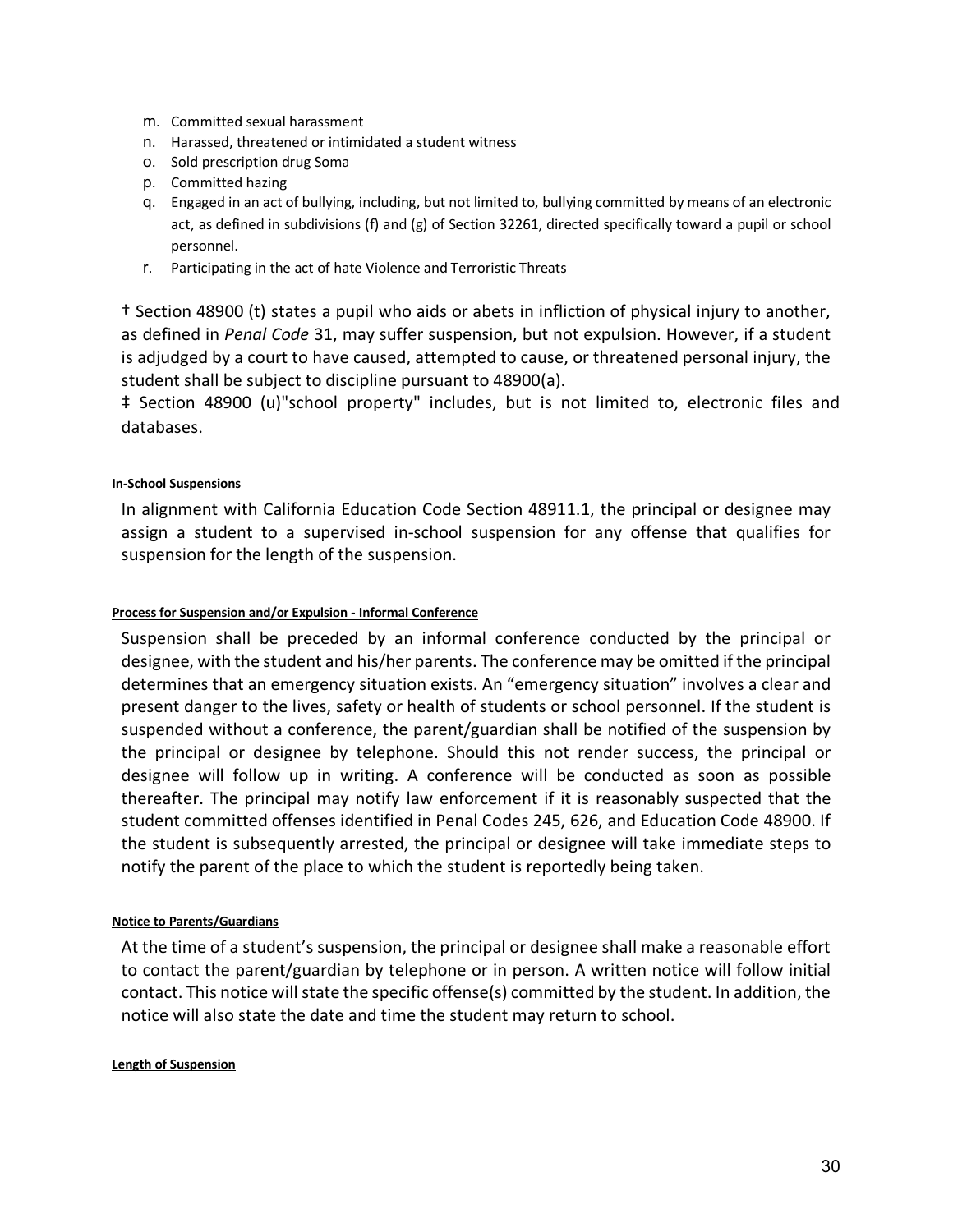The length of a suspension, when not including a recommendation for expulsion, shall not exceed five

(5) consecutive days per suspension or twenty (20) days total per year, unless the student has an IEP, in which case will not exceed (10) without a manifestation determination. Students are expected to continue completing their respective assignments throughout a suspension period. Los Angeles Academy of Arts and Enterprise will continue to provide the student with an education, including textbooks or other instructional materials, classwork, and homework, as well as support from appropriate staff and opportunities to complete missed assignments or other in-class activities. Upon a recommendation by the principal for expulsion, the pupil and the pupil's guardian or representative will be invited to a conference to determine if the suspension for the pupil should be extended pending an expulsion hearing. The principal will make this determination upon either of the following findings:

- Whether the pupil's presence will be disruptive to the educational process; or
- Whether the pupil poses a threat or danger to others.

Upon this determination, the pupil's suspension will be extended, pursuant to Education Code 48911(g) pending the results of an expulsion hearing.

### EXPULSION HEARING

Upon recommendation of expulsion by the principal, the student and student's guardian(s) and/or representative(s) will be invited to a conference to determine if the suspension for the pupil should be extended pending an expulsion hearing. The determination will be made by the principal upon either of the following determinations:

- (1) the pupil's presence will be disruptive to the education process or
- (2) the pupil poses a threat or danger to others.

Upon either determination, the student's suspension will be extended pending the results of an expulsion hearing. Students recommended for expulsion are entitled to a hearing to determine whether the pupil should be expelled. A written hearing waiver will be solicited from parents electing to waive the hearing. Unless postponed for good cause, the hearing shall be held within 30 school days after the recommendation for expulsion. The school will be responsible for providing the student with appropriate educational opportunities, while the student is on suspension and awaiting an expulsion hearing.

The expulsion hearing (which is usually held in closed session, unless otherwise requested, 72 hours in advance) will be presided over by an expulsion administrative panel appointed by Los Angeles Academy of Arts and Enterprise's governing board. The expulsion administrative panel will consist of at least three members who are certificated. No teacher of the pupil or Los Angeles Academy of Arts and Enterprise governing board member will serve on the expulsion administrative panel. A facts and findings document that includes dates, times, incidences, people present, and an objective anecdotal record of the events will be prepared by the expulsion administrative panel to summarize the evidence presented at the hearing and to substantiate the expulsion decision. The administrative panel may recommend to reinstate the student, to reinstate the student with a behavioral contract, or to expel. A special meeting of Los Angeles Academy of Arts and Enterprise's governing board will be convened within one week of the expulsion hearing. At that meeting, the final expulsion hearing decision and outcome will be reported, by a representative of the expulsion administrative panel, to Los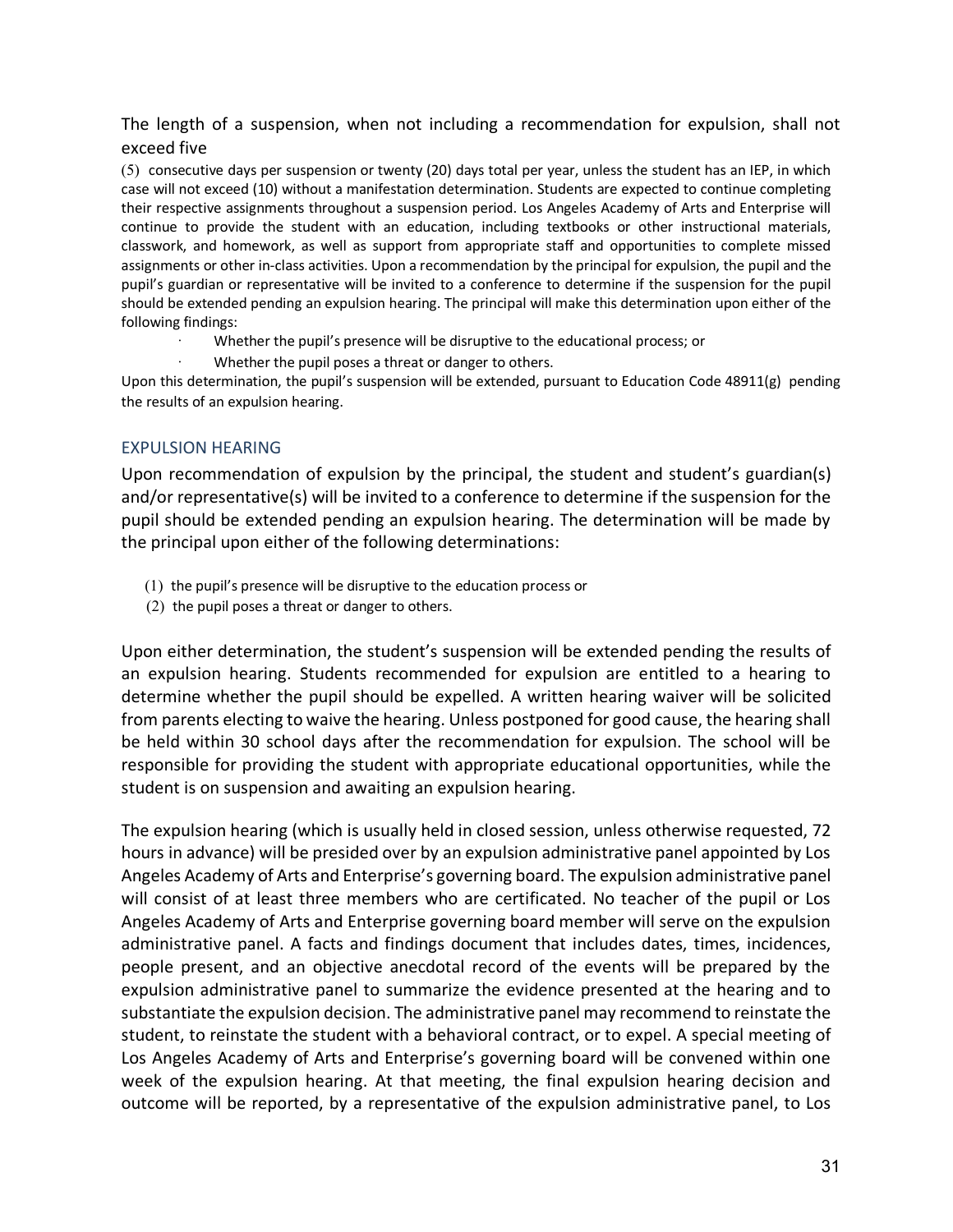Angeles Academy of Arts and Enterprise's governing board, who will uphold or not uphold the recommendation.

Written notice of the hearing shall be forwarded by the principal or principal's designee, to the pupil and the pupil's parent/guardian at least ten (10) calendar days before the date of the hearing. Upon mailing the notice, it shall be deemed served upon the pupil. The notice shall include the following:

- a. The date and place of the expulsion hearing;
- b. A statement of the specific facts, charges, and offenses upon which the proposed expulsion is based;
- c. A copy of the disciplinary rules which relate to the alleged violation;
- d. Notification of the pupil's or parent/guardian's obligation provide information about the pupil's status at the school to any other school district or school to which the pupil seeks enrollment;
- e. The opportunity for the pupil or the pupil's parent/guardian to appear in person or to employ and be represented by counsel or an advocate;
- f. The right to inspect and obtain copies of all documents to be used at the hearing;
- g. The opportunity to confront and question all witnesses who testify at the hearing; and
- h. The opportunity to question all evidence presented and to present oral and documentary evidence on the pupil's behalf including witnesses.

#### **Recording of Hearing**

A record of the hearing shall be made and may be maintained by any means, including electronic recording, as long as a reasonably accurate and complete written transcription of the proceedings can be made.

#### **Presentation of Evidence**

While technical rules of evidence do not apply to expulsion hearings, evidence may be admitted and used as proof, only if it is the kind of evidence on which reasonable persons can rely in the conduct of serious affairs. A decision by the expulsion administrative panel to expel must be supported by substantial evidence that the pupil committed the expellable offense(s).

Findings of fact shall be based solely on the evidence at the hearing. While hearsay evidence is admissible, no decision to expel shall be based solely on hearsay, and sworn declarations may be admitted as testimony from witnesses, when the principal determines that disclosure of their identity or testimony at the hearing may subject them to an unreasonable risk of physical or psychological harm.

If, due to a written request by the pupil who is being considered for an expulsion, the hearing is held at a public meeting, and the charge is committing or attempting to commit a sexual assault or committing a sexual battery, as defined in Education Code Section 48900, a complaining witness shall have the right to have his/her testimony heard in a session closed to the public.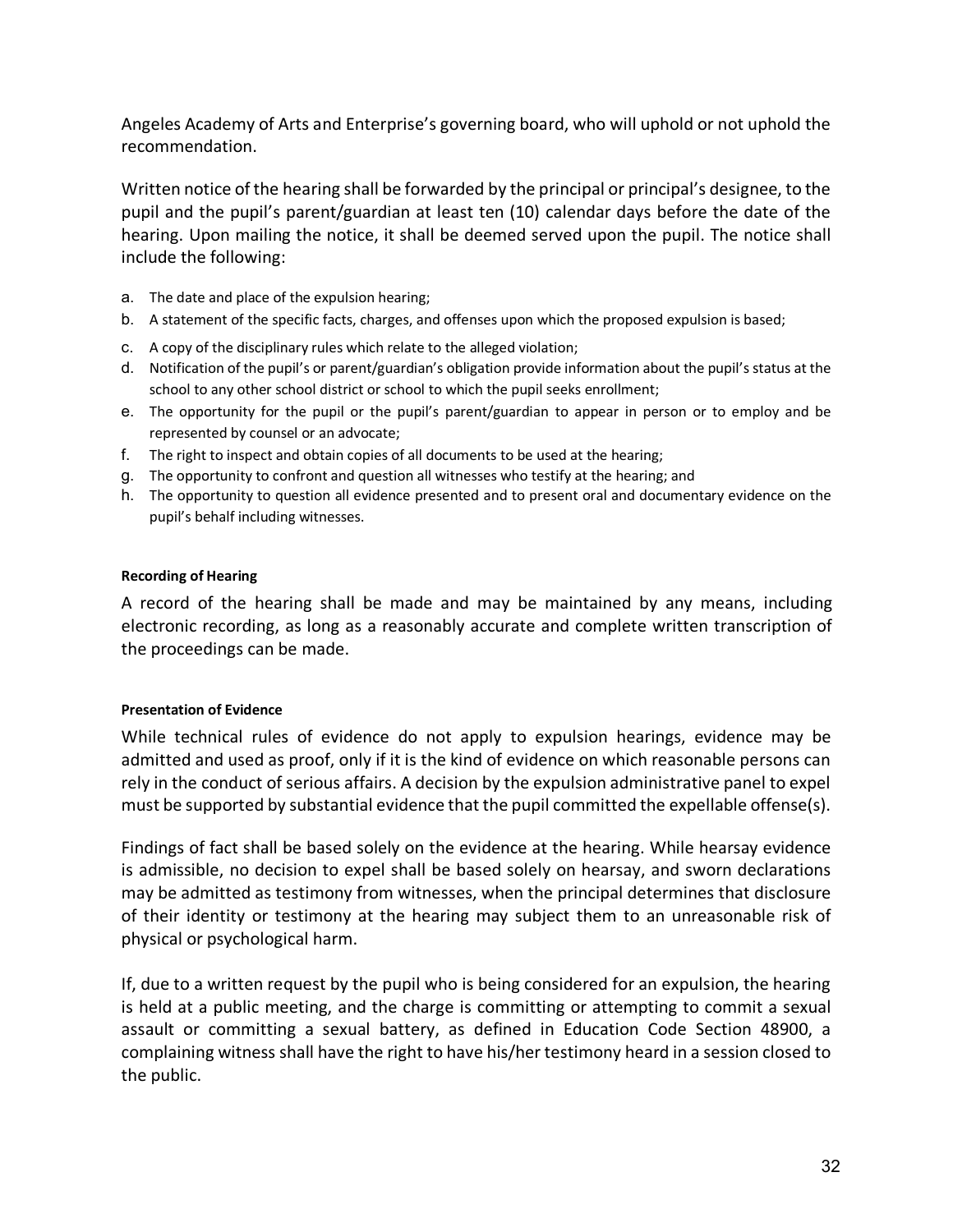#### **Special Procedures for Expulsion Hearings Involving Sexual Assault or Battery Offenses**

- 1. The complaining witness in any sexual assault or battery case must be provided with a copy of the applicable disciplinary rules and advised of his/her right to (a) receive five days' notice of his/her scheduled testimony, (b) have up to two (2) adult support persons of his/her choosing present in the hearing at the time he/she testifies, which may include a parent, guardian, or legal counsel, and (c) elect to have the hearing closed while testifying.
- 2. Los Angeles Academy of Arts and Enterprise must also provide the victim a room separate from the hearing room for the complaining witness' use prior to and during breaks in testimony.
- 3. At the discretion of the person or panel conducting the hearing, the complaining witness shall be allowed periods of relief from examination and cross-examination during which he or she may leave the hearing room.
- 4. The person conducting the expulsion hearing may also arrange the seating within the hearing room to facilitate a less intimidating environment for the complaining witness.
- 5. The person conducting the expulsion hearing may also limit time for taking the testimony of the complaining witness to the hours he/she is normally in school, if there is no good cause to take the testimony during other hours.
- 6. Prior to a complaining witness testifying, the support persons must be admonished that the hearing is confidential. Nothing in the law precludes the person presiding over the hearing from removing a support person whom the presiding person finds is disrupting the hearing. The person conducting the hearing may permit any one of the support persons for the complaining witness to accompany him or her to the witness stand.
- **7. If one or both of the support persons is also a witness, Los Angeles Academy of Arts and Enterprise must present evidence that the witness' presence is both desired by the witness and will be helpful to Los Angeles Academy of Arts and Enterprise. The person presiding over the hearing shall permit the witness to stay unless it is established that there is a substantial risk that the testimony of the complaining witness would be influenced by the support person, in which case the presiding official shall admonish the support person or persons not to prompt, sway, or influence the witness in any way. Nothing shall preclude the presiding officer from exercising his or her discretion to remove a person from the hearing whom he or she believes is prompting, swaying, or influencing the witness.**
- 8. The testimony of the support person shall be presented before the testimony of the complaining witness and the complaining witness shall be excluded from the hearing room during that testimony.
- 9. Evidence of specific instances of a complaining witness' prior sexual conduct is presumed inadmissible and shall not be heard absent a determination by the person conducting the hearing that extraordinary circumstances exist requiring the evidence be heard. Before such a determination regarding extraordinary circumstance can be made, the witness shall be provided notice and an opportunity to present opposition to the introduction of the evidence. In the hearing on the admissibility of the evidence, the complaining witness shall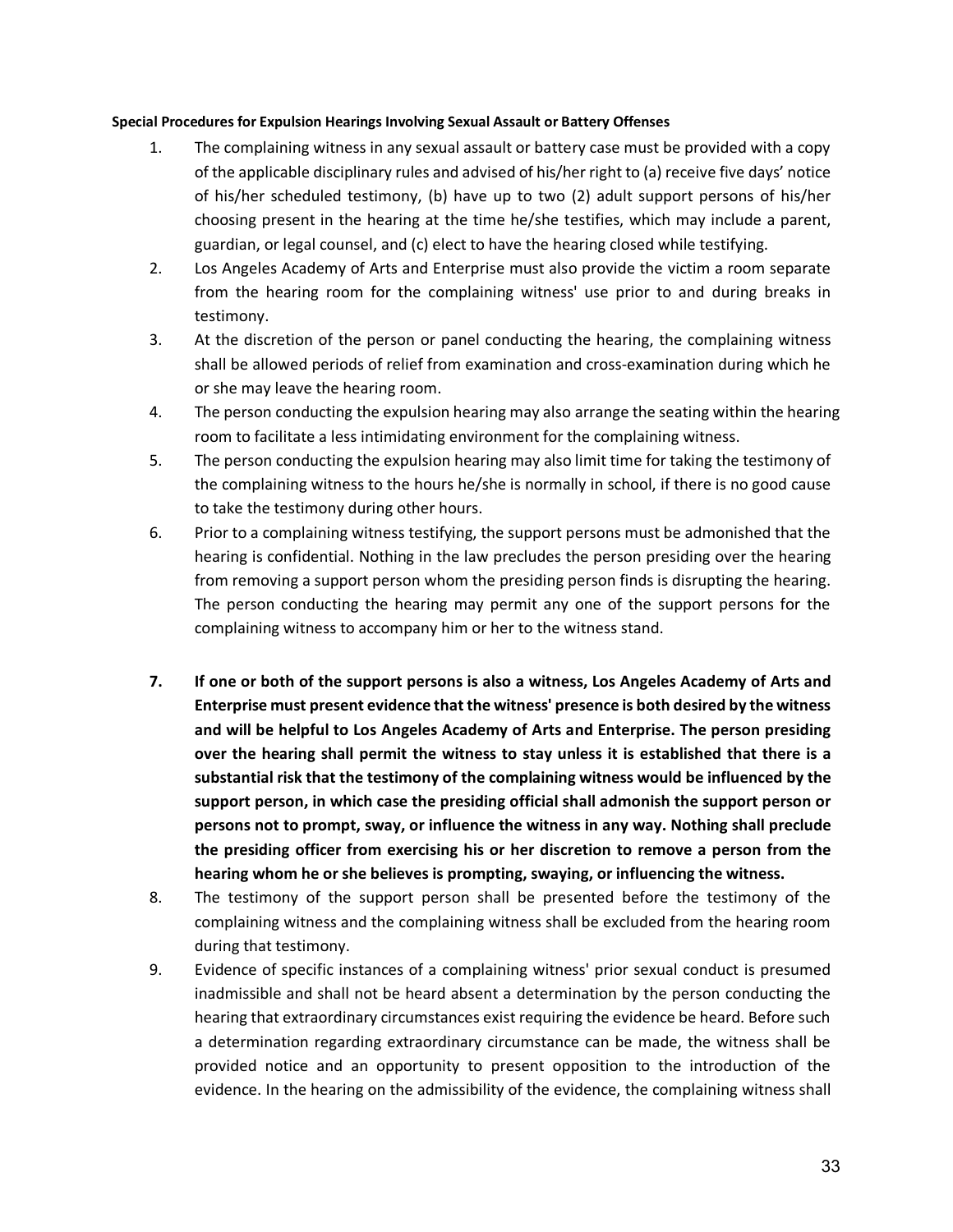be entitled to be represented by a parent, legal counsel, or other support person. Reputation or opinion evidence regarding the sexual behavior of the complaining witness is not admissible for any purpose.

#### **Notification of Expulsion**

The principal, following Los Angeles Academy of Arts and Enterprise governing board's decision to expel shall send written notice of expulsion, including the expulsion administrative panel's findings of fact, to the pupil or parent/guardian. This notice shall include the following:

- (1) Notice of the specific offense(s) committed by the pupil.
- (2) Notice that the pupil has a right to appeal and the date and process by which an appeal may be filed.
- (3) Notice of the pupil's or parent/guardian's obligation to inform any new district in which the pupil seeks to enroll of the pupil's status.
- (4) Effective date of expulsion.
- (5) Notice of alternative education placement.
- (6) Date the student to be reviewed for readmission.

#### **APPEAL OF SUSPENSION OR EXPULSION**

If a suspension was assigned by a principal's designee, a parent may request an appeal by submitting a written appeal request, addressed to the principal, within 72 hours of the imposed suspension. If the suspension was assigned or upheld by the principal, a parent may request an appeal, addressed to Los Angeles Academy of Arts and Enterprise's governing board chair, within 72 hours of the principal's notification. Lastly, a parent may request an appeals hearing at a regularly scheduled Los Angeles Academy of Arts and Enterprise governing board meeting. Los Angeles Academy of Arts and Enterprise's governing board will issue a decision the same day. A written notice with the decision will be provided to the parent. A suspension appeal decision by Los Angeles Academy of Arts and Enterprise's governing board is final.

Parent/s or legal guardian/s may appeal an expulsion within thirty (30) days from the notice of expulsion by submitting a written request for appeal, or providing that request in person or via telephone to the principal. If the request is made in person or via telephone, the principal will create a memorandum that documents the request and forward it to Los Angeles Academy of Arts and Enterprise's governing board for review and consideration.

Written notice of the appeal shall be forwarded to the pupil and the pupil's parent/guardian at least ten (10) calendar days before the date of the appeals hearing. Upon mailing the notice, it shall be deemed served upon the pupil. The notice shall include the following:

- a. The date and place of the expulsion appeal hearing;
- b. A statement of the specific facts, charges, and offense(s) upon which the proposed expulsion is based;
- c. A copy of the disciplinary rules which relate to the alleged violation;
- d. Notification of the pupil's or parent/guardian's obligation provide information about the pupil's status at the school to any other school district or school to which the pupil seeks enrollment;
- e. The opportunity for the pupil or the pupil's parent/guardian to appear in person or to employ and be represented by counsel or an advocate;
- f. The right to inspect and obtain copies of all documents to be used at the hearing;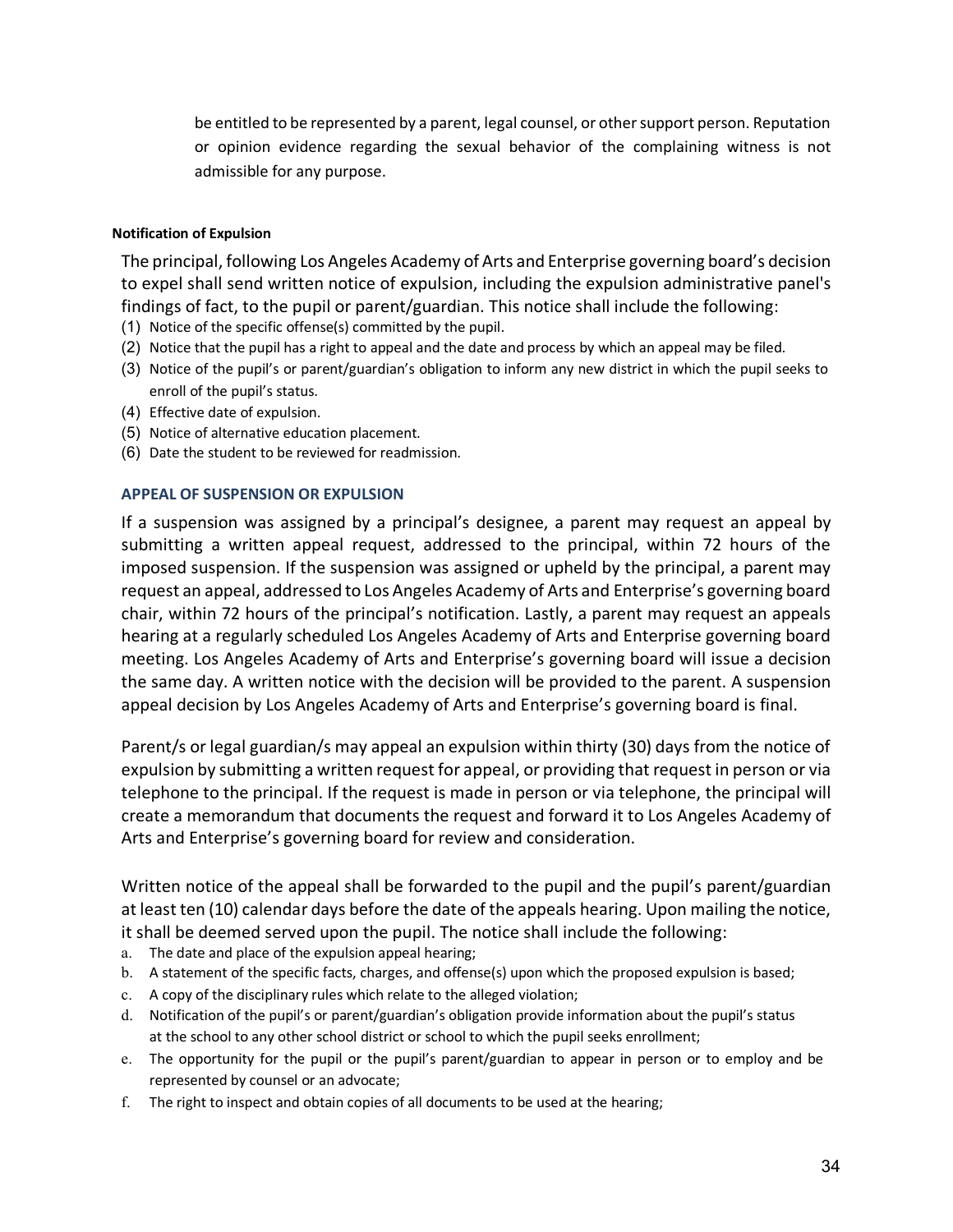- g. The opportunity to confront and question all witnesses who testify at the hearing; and
- h. The opportunity to question all evidence presented and to present oral and documentary evidence on the pupil's behalf including witnesses.

The student will be considered suspended until a meeting is convened to hear the appeal (within 10 working days) at which time the parent(s) must attend to present their appeal. A fair and impartial panel of representatives assigned by Los Angeles Academy of Arts and Enterprise's governing board will hear the appeal. Such hearing will be presided over by an expulsion appeals administrative panel which will consist of at least three members who are certificated. No teacher of the pupil or Los Angeles Academy of Arts and Enterprise governing board member will serve on the administrative appeals panel. This panel will not include any of the members of the expulsion administrative panel. The expulsion appeals administrative panel will deliberate in closed session after hearing presentations from both the principal and the student and his/her parent/s or legal guardian/s. The expulsion appeals administrative panel will issue its decision the same day as the hearing. The expulsion appeals administrative panel may recommend to reinstate the student, to reinstate the student with a behavioral contract, or to expel. The decision of the expulsion appeals administrative panel will be final.

A facts and findings document that includes dates, times, incidences, people present, and an objective anecdotal record of the events will be prepared by the expulsion appeals administrative panel to summarize the evidence presented at the hearing and to substantiate the appeal decision. A special meeting of Los Angeles Academy of Arts and Enterprise's governing board will be convened within one week of the expulsion appeal hearing. At that meeting, the final decision and outcome will be reported, by a representative of the expulsion appeals administrative panel, to Los Angeles Academy of Arts and Enterprise's governing board, who will uphold or not uphold the recommendation.

#### **Recording of Hearing**

A record of the hearing shall be made and may be maintained by any means, including electronic recording, as long as a reasonably accurate and complete written transcription of the proceedings can be made.

#### **Presentation of Evidence**

While technical rules of evidence do not apply to expulsion appeals hearings, evidence may be admitted and used as proof only if it is the kind of evidence on which reasonable persons can rely in the conduct of serious affairs. A decision by the expulsion appeals administrative panel to expel must be supported by substantial evidence that the pupil committed the expellable offense(s).

Findings of fact shall be based solely on the evidence at the hearing. While hearsay evidence is admissible, no decision to expel shall be based solely on hearsay, and sworn declarations may be admitted as testimony from witnesses, when the principal determines that disclosure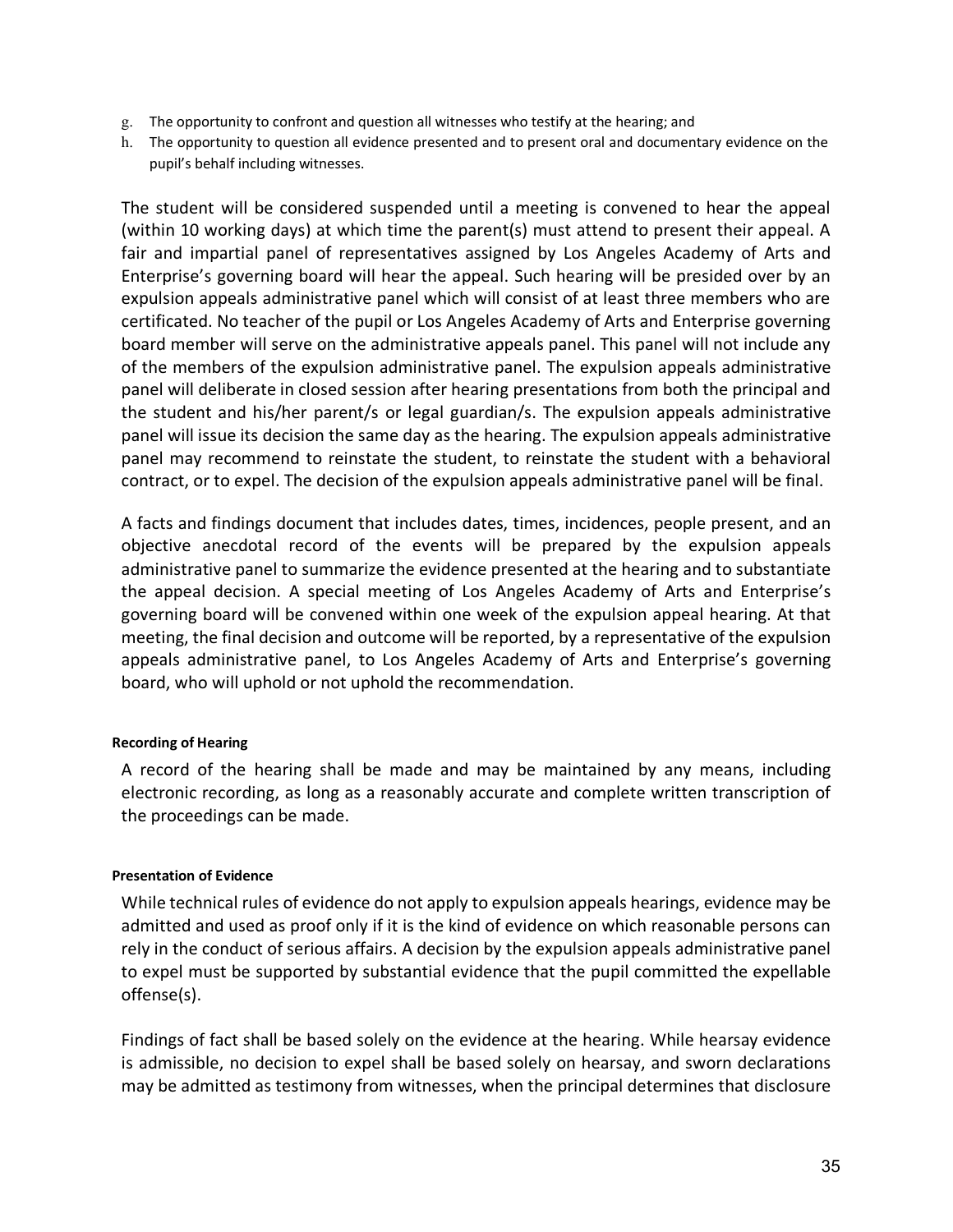of their identity or testimony at the hearing may subject them to an unreasonable risk of physical or psychological harm.

If, due to a written request by the pupil who is being considered for an expulsion, the hearing is held at a public meeting, and the charge is committing or attempting to commit a sexual assault or committing a sexual battery, as defined in Education Code Section 48900, a complaining witness shall have the right to have his/her testimony heard in a session closed to the public, as previously detailed in this element.

In the event of a decision to expel a student from Los Angeles Academy of Arts and Enterprise, Los Angeles Academy of Arts and Enterprise will work cooperatively with the district of residence, county, and/or private schools to assist with the appropriate educational placement of the student who has been expelled. Any incident of violent and/or serious student behavior shall be communicated to the district/school to which the student matriculates.

If a student is expelled or leaves Los Angeles Academy of Arts and Enterprise without graduating or completing the school year for any reason, Los Angeles Academy of Arts and Enterprise shall notify the superintendent of the school district of the student's last known address within 30 days, and shall, upon request, provide that school district with a copy of the cumulative record of the student, including a transcript of grades or report card, and health information.

If the student is not reinstated, the student can enroll at their home school. Students who are not reinstated, must be sent written notification of such, including specific reasons why reinstatement was denied; and must be given a new eligibility review date.

For new enrollees, Los Angeles Academy of Arts and Enterprise will request a copy of the rehabilitation plan and work with the expelling school/district to ensure the student is provided with the supports and interventions needed for successful reinstatement.

Outcome data will be maintained including:

- **Suspensions**
- · Expulsions and Expulsion Placements
- · Reinstatements
- Out of the District Expellees

Students who demonstrate successful rehabilitation are able to be reinstated. Los Angeles Academy of Arts and Enterprise will expunge the expulsion order once the student has successfully completed the prescribed rehabilitation plan.

#### **GUIDELINES GOVERNING SPECIAL EDUCATION STUDENTS**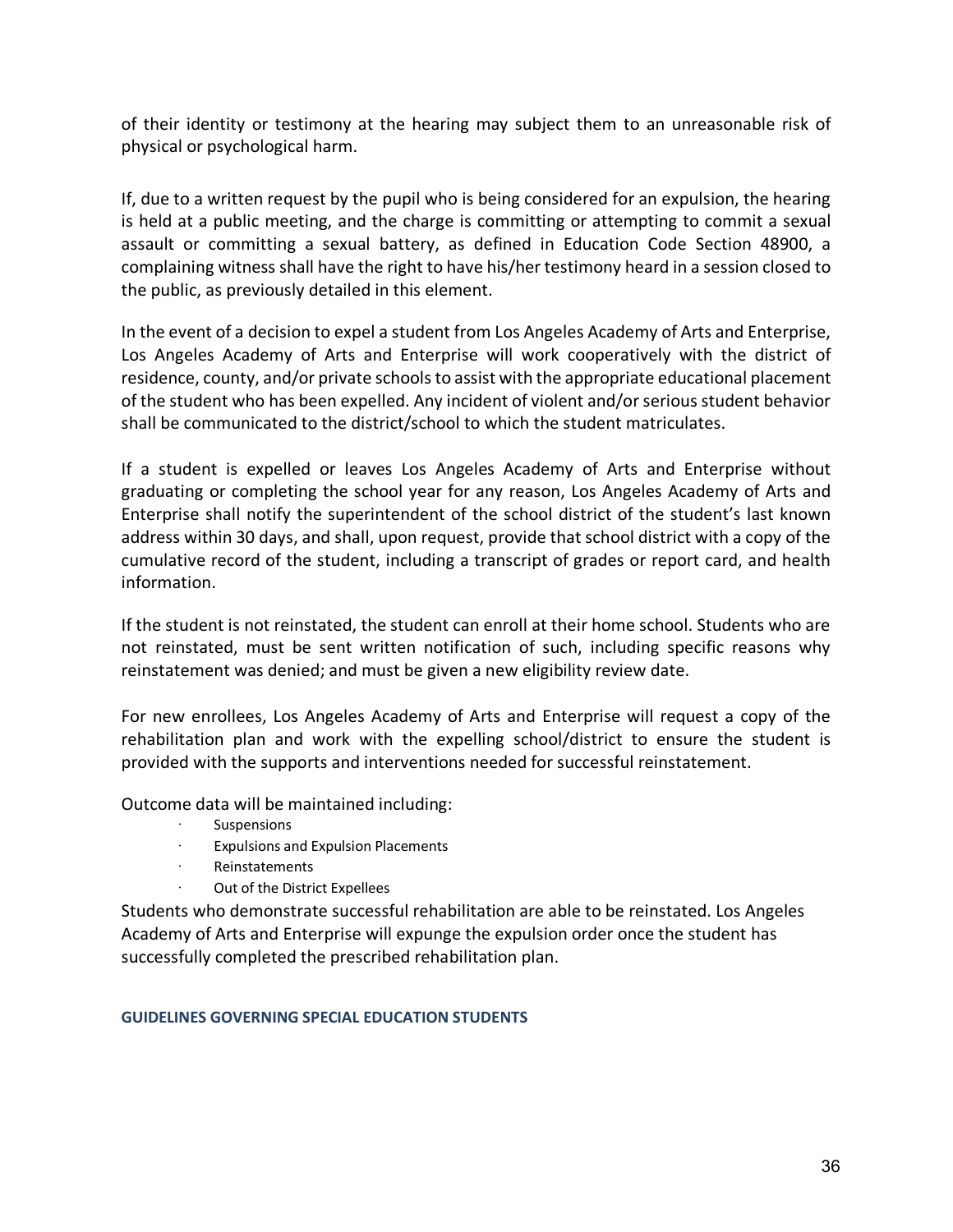In the case of a student who has an IEP, or a student who has a 504 Plan, the charter will ensure that it follows the correct disciplinary procedures to comply with the mandates of state and federal laws, including the IDEA and Section 504 of the Rehabilitation Plan of 1973.

As set forth in the MOU regarding special education between the District and Los Angeles Academy of Arts and Enterprise an IEP team, including a district representative, will meet to conduct a manifestation determination and to discuss alternative placement utilizing the District's Policies and Procedures Manual. Prior to recommending expulsion for a student with a 504 Plan, the charter administrator will convene a Manifestation Determination meeting to ask the following two questions: A) Was the misconduct caused by, or directly and substantially related to the student's disability? B) Was the misconduct a direct result of the Charter's failure to implement the 504 Plan? Outcome data will be maintained including: Suspensions, expulsions and expulsion placements, reinstatements, and other school placements.

LAAAE offers a range of activities that enrich student development during and after school. Because the safety of students is priority, specific rules may apply to these activities.

PLEASE NOTE: All extracurricular activities are privilege, not a right. Therefore, school administration reserves the right to refuse anyone to attend these activities based on academic, disciplinary, and behavioral concerns.

# **PROTOCOLS AND GUIDELINES**

#### **FIELD TRIPS**

Field Trips offer exciting ways to learn. LAAAE students may have the opportunity to go on field trips at various times throughout the school year. Students must have the LAAAE permission form completed and submitted one week before the field trip. Participation in any school related field trip may be denied due to academic, attendance, and disciplinary issues upon review by teachers and/or administration. Students participating in field trips must follow all LAAAE dress code and/or grooming regulations, and conduct themselves according to the discipline policies of LAAAE.

#### **AFTER-SCHOOL ACTIVITIES**

LAAAE offers a variety of after-school tutoring, clubs, sports, and other various student activities that is free. There is no better way to enrich your student's education than by taking part of the many offerings at LAAAE. Students who stay for an after-school activity must follow these rules:

Be with a teacher or other staff member at all times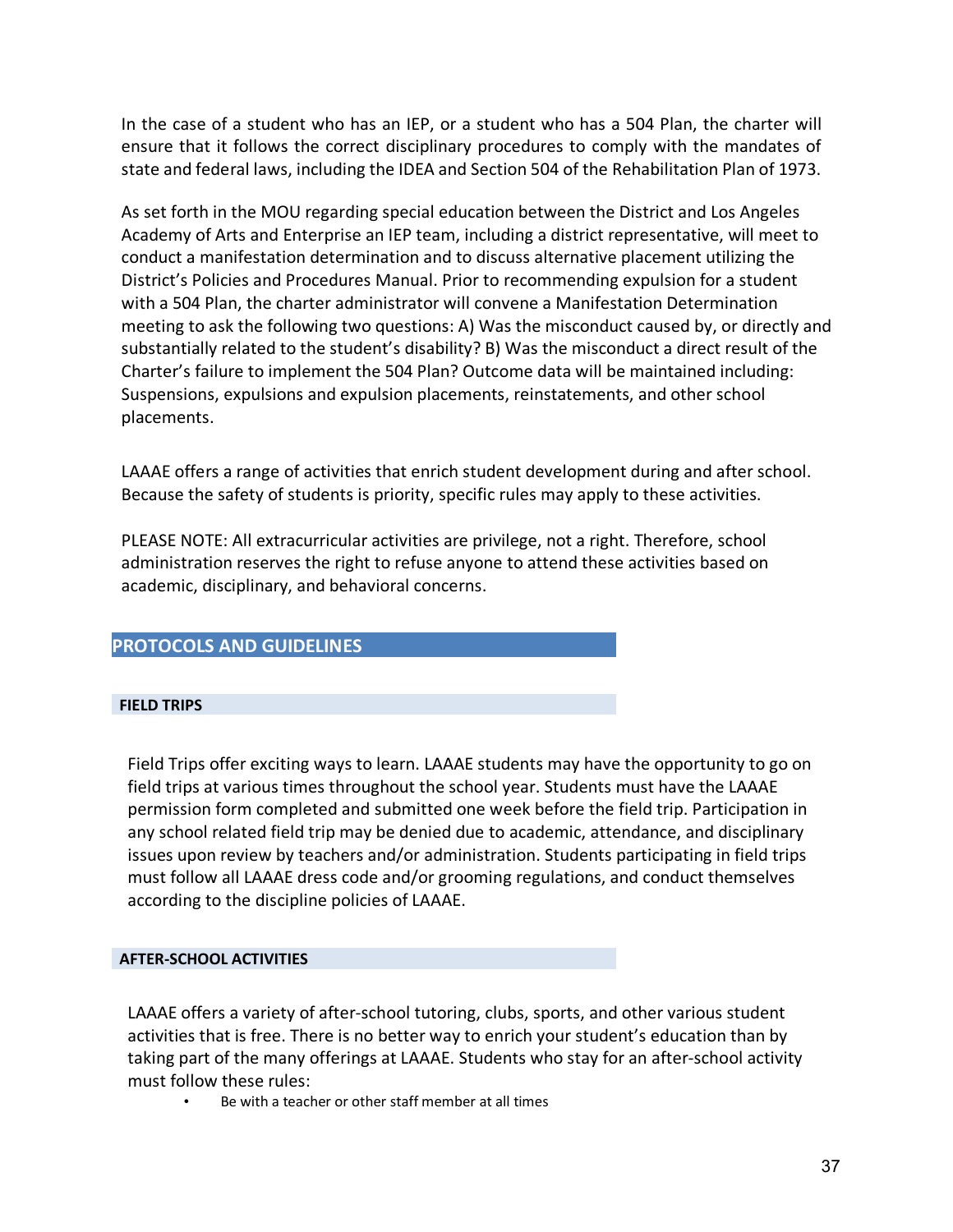- Arrange to have their transportation pick them up at the end of the activity
- Abide by the LAAAE code of conduct as outlined in the handbook while participating in the activity
- Students who are disruptive, disrespectful, or who do not follow the rules may be prohibited from participating in LAAAE after-school activities.

#### **TEXTBOOKS**

Textbooks may be issued for courses. Each subject area teacher may check out a book to a student directly. Students are responsible for the textbooks that are issued to them. Charges may be applied for books that are lost or damaged. The school is not responsible for stolen, lost, or damaged books. Report lost books immediately. A replacement fee may be charged and must be paid by the end of the semester. Withdrawing or transferring students must have returned all school materials, books, and equipment or pay all fees before any transfer records may be released.

| extent) |  |
|---------|--|

#### **MEDICATION POLICY**

Non-Prescription medication: School employees may not distribute any non-prescription medication. Students may NOT carry, consume, or distribute any non-prescription medication for pain relief (or for any other reason) to anyone. Medications must be checked-in with a LAAAE staff member in the reception office. Parents must provide a note with instructions for administration.

#### **PARENT/FAMILY INVOLVEMENT**

All parents and legal guardians are highly encouraged, but not required, to volunteer 20 hours to the school by the end of May of the school year. Furthermore, they are encouraged to attend and participate in parent-student-teacher conferences, school meetings, and other LAAAE related events throughout the year.

#### **VISITORS**

Parents/Guardians of current students are welcome to visit the school. Parents/guardians may visit their student's classroom with the approval of the administration. All visitors must enter and sign-in at the main office. Students may not have friends, siblings, or other relatives visit them at school at any time. For prospective students who would like to visit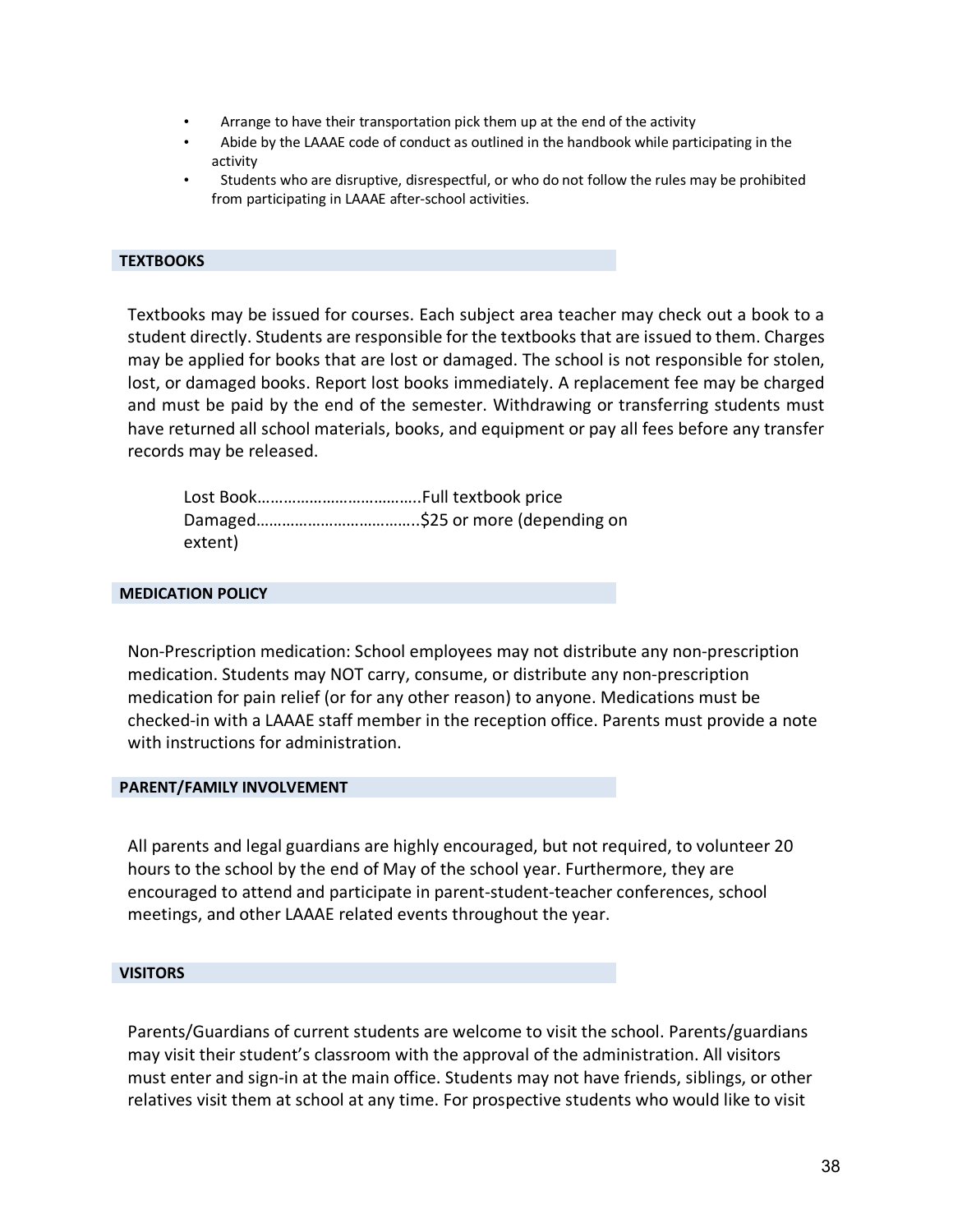the school, they can do so if accompanied by a parent or guardian on a scheduled tour accompanied by a school administrator or designee. All visitors must sign in and sign out of school.

#### **POWERSCHOOL**

Parents can follow student academic progress through the Internet. Parents have access to the PowerSchool parent portal, which allows them to check their student's homework, grades, test scores, lunch balances, and even attendance. To receive access to your PowerSchool log-in, please contact the main office.

Users of Power School are required to ensure that confidential, sensitive, and personal information is protected from disclosure by law, regulation, and policy. LAAAE strictly enforces information security. Unauthorized access, inspection, use, disclosure or modification of confidential, sensitive, or personal information may result in administrative discipline or termination of privileges to access PowerSchool.

#### **TECHNOLOGY AND INTERNET USAGE**

### ACCEPTABLE USES OF THE COMPUTER OR THE INTERNET

The account provided by LAAAE should be used only for educational or professional purposes. Staff may use the Internet for personal use only if such use is incidental and occurs during their duty-free time. If a user is uncertain about whether a particular use of the computer network or the Internet is appropriate, he or she should consult a teacher or supervisor.

#### **UNACCEPTABLE USES OF THE COMPUTER OR THE INTERNET**

Individuals who are provided access to computer facilities and to the campus-wide communication network assume responsibility for their appropriate use. LAAAE expects individuals to be careful, honest, responsible, and civil in the use of computers and networks. Those who use wide-area networks (such as the Internet) to communicate with others or to connect to computers at other institutions are expected to abide by the rules for the remote systems and networks as well as those

for LAAAE's systems. Be advised that, in addition to being a violation of LAAAE rules, certain computer misconduct is prohibited under California General Laws, and is, therefore, subject to criminal penalties. Such misconduct includes: knowingly gaining unauthorized access to a computer system or data base, falsely obtaining electronic services or data without payment of required charges, and destroying of electronically processed, stored, or intransit data.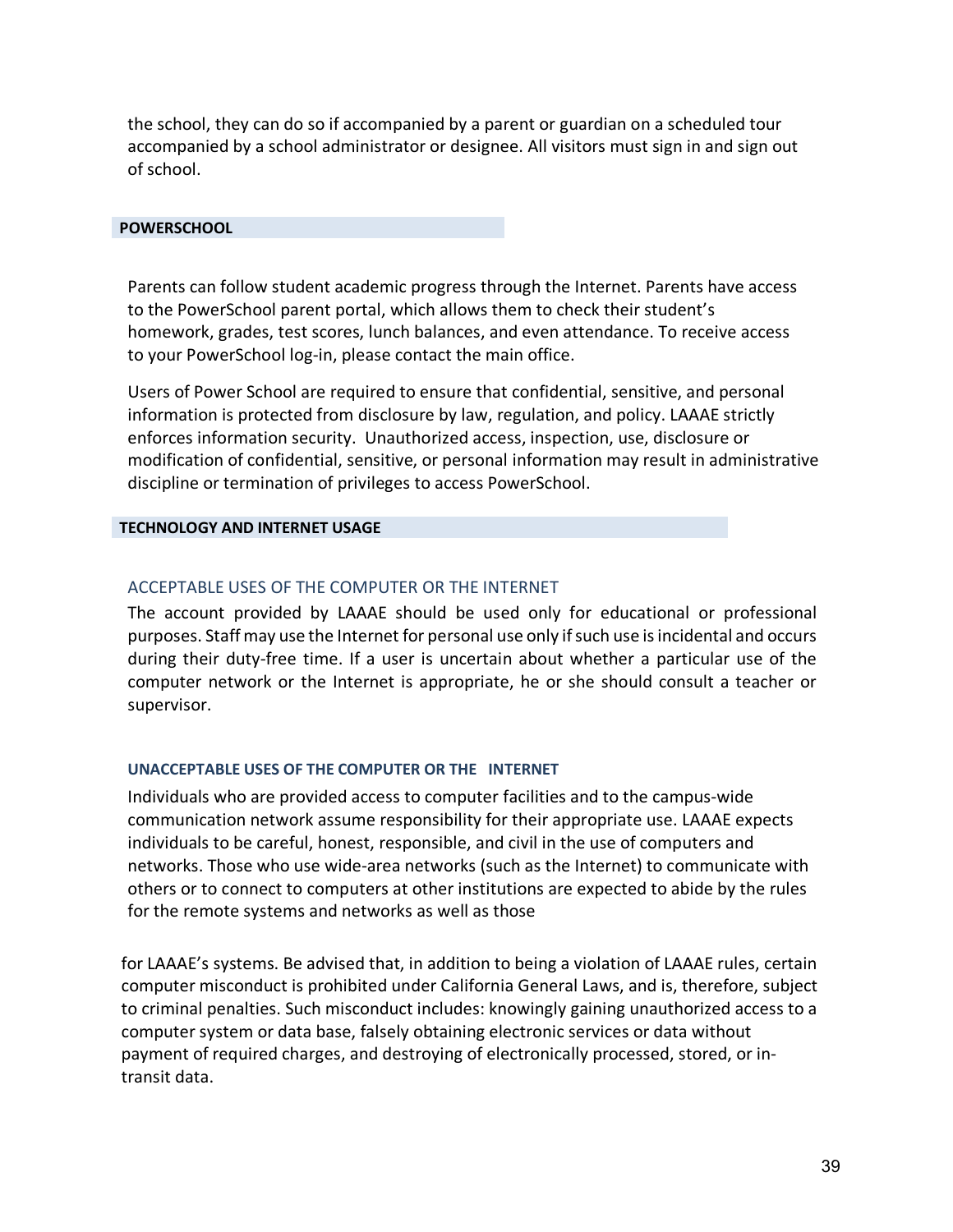Individuals are expected to abide by these rules and policies and to consult an official of LAAAE prior to any activity that would appear to threaten the security or performance of School computers and networks.

The following uses of the account provided by LAAAE are unacceptable:

- LAAAE must ensure that academic work takes precedence at all times over other computing activities in its facilities. In situations of high user demand that may strain available computer resources, LAAAE reserves the right to restrict (e.g., to specific times of day) or prohibit computer entertainment activities such as game playing.
- Uses that violate any state or federal law or municipal ordinance are unacceptable. Unacceptable uses include, but are not limited to the following:
	- 1. Selling or purchasing any illegal substance;
	- 2. Accessing, transmitting, or downloading child pornography, obscene depictions, harmful materials, or materials that encourage others to violate the law; or
	- 3. Transmitting or downloading confidential information or copyrighted materials.
- Uses that involve the accessing, transmitting or downloading of inappropriate matters on the Internet, as determined by the school board, local educational agency or other related authority
- Uses that involve obtaining and or using anonymous email sites.
- Individuals may not attempt to damage or to degrade the performance of LAAAE's computers and networks and should not disrupt the work of other users. Individuals may not attempt to circumvent security systems or to exploit or probe for security holes in any LAAAE network or system, nor may individuals attempt any such activity against other networks or systems accessed through LAAAE's facilities. Uses that cause harm to others or damage to their property are unacceptable. Unacceptable uses include, but are not limited to the following:
	- 1. Deleting, copying, modifying, or forging other users' e-mails, files, or data;
	- 2. Accessing another User's email without their permission, and as a result of that access, reading or forwarding the other User's e-mails or files without that User's permission;
	- 3. Damaging computer equipment, files, data or the network;
	- 4. Using profane, abusive, or impolite language;
	- 5. Disguising one's identity, impersonating other users, or sending anonymous email messages;
	- 6. Threatening, harassing, or making defamatory or false statements about others;
	- 7. Accessing, transmitting, or downloading offensive, harassing, or disparaging materials;
	- 8. Accessing, transmitting or downloading computer viruses or other harmful files or programs, or in any way degrading or disrupting any computer system performance; or
	- 9. Accessing, transmitting or downloading large files, including "chain letters" or any type of "pyramid schemes."
	- 10. Using any district computer to pursue "hacking," internal or external to LAAAE, or attempting to access information that is protected by privacy laws.
- Execution or compilation of programs designed to breach system security is prohibited unless authorized in advanced. Moreover, the possession or collection of others passwords, personal identification numbers (PINs), private digital certificates, or other secure identification information is prohibited. Use that jeopardize access or lead to unauthorized access into Accounts or other computer networks are unacceptable. Unacceptable uses include, but are not limited to the following:
	- 1. Using other users' account passwords or identifiers;
	- 2. Disclosing one's account password to other users or allowing other users to use one's accounts;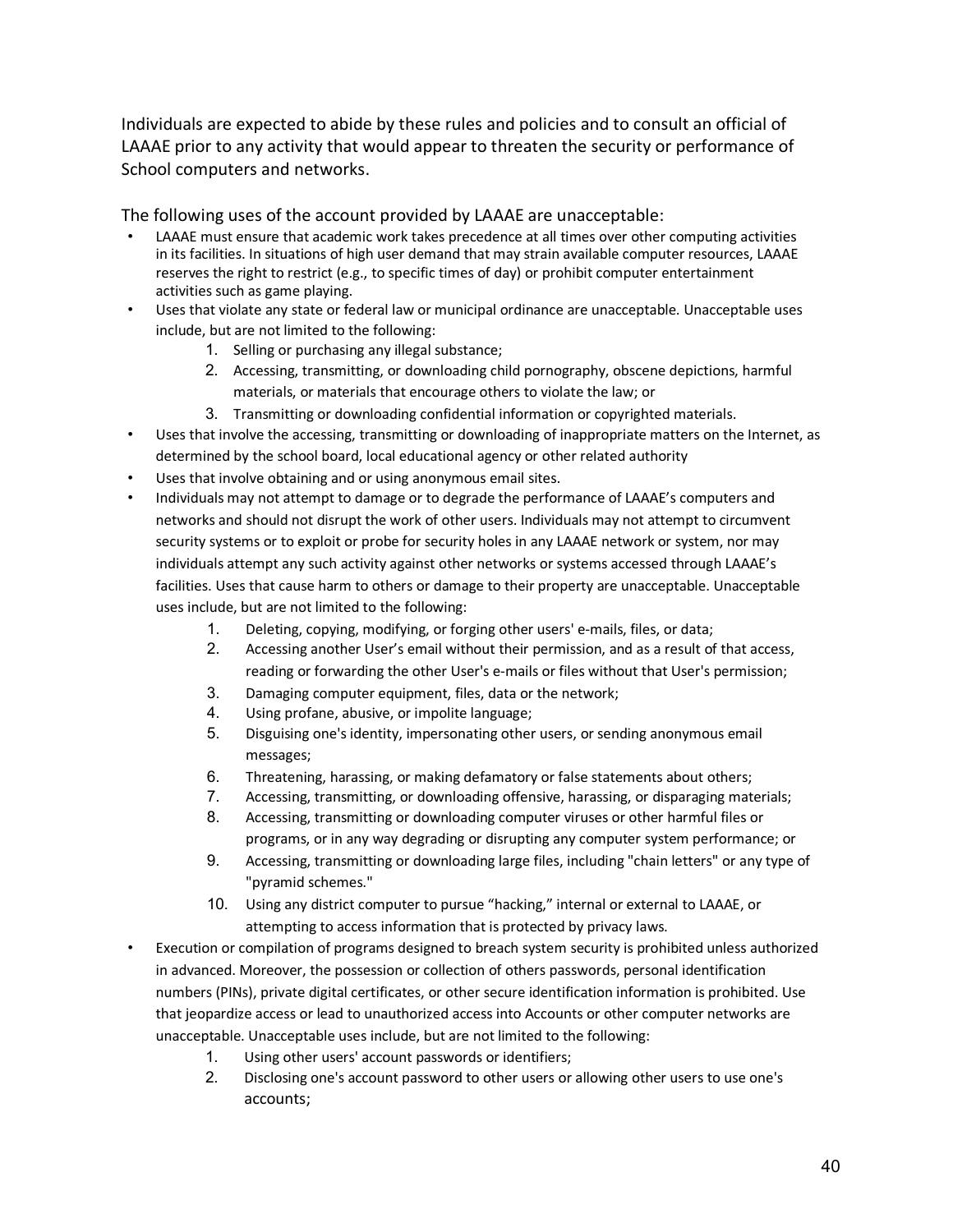- 3. Getting unauthorized access into other users' accounts or other computer
- 4. Interfering with other users' ability to access their accounts.
- Use of LAAAE's computers and networks for business-related purposes without authorization is prohibited. Unauthorized use of the LAAAE Network, computer systems, or facilities is prohibited. Individuals should not attempt to exploit, test, or probe for suspected security holes on LAAAE computers or networks, but instead should report them to LAAAE's Network Operation Center. Likewise, users should not disseminate to others any information that serves to circumvent or degrade system or network security, configuration or integrity. Commercial uses are unacceptable. Unacceptable uses include, but are not limited to the following:
	- 1. Selling or buying anything over the Internet for personal financial gain; or
	- 2. Using the Internet for advertising, promotion, or financial gain; or
	- 3. Conducting for-profit business activities and engaging in non-government related fundraising or public relations activities such as solicitation for religious purposes, lobbying for political purposes, or soliciting votes.
- Physical theft, rearrangement, or damage to any School computer or network equipment, facilities, or property is strictly prohibited, and will be reported to the police. This includes all public computer labs, network hubs, wiring, and links. III. Internet Safety
- In compliance with the Children's Internet Protection Act ("CIPA"), LAAAE may implement filtering and/or blocking software to restrict access to Internet sites containing child pornography, obscene depictions, or other materials harmful to minors under 18 years of age. The software may work by scanning for objectionable words or concepts, as determined by LAAAE. [Note: CIPA does not enumerate any actual words or concepts that should be filtered or blocked. Thus, CIPA necessarily requires that LAAAE determine which words or concepts are objectionable.] However, no software is foolproof, and there is still a risk an Internet user may be exposed to a site containing such materials. An account user who incidentally connects to such a site must immediately disconnect from the site and notify a teacher or supervisor. If an Account user sees another user is accessing inappropriate sites, he or she should notify a teacher or supervisor immediately.
- In compliance with CIPA, LAAAE and its representatives may implement a mechanism to monitor all minors' on-line activities, including website browsing, email use, chat room participation and other forms of electronic communications. Such a mechanism may lead to discovery a user has violated or may be violating this Policy, the appropriate disciplinary code or the law. Monitoring is aimed to protect minors from accessing inappropriate matter, as well as help enforce this policy, on the Internet, as determined by the school board, local educational agency or other related authority. LAAAE reserves the right to monitor other users' (e.g., employees, students 17 years or older) online activities, and to access review, copy, store or delete any electronic communications or files and disclose them to others as it deems necessary.
- If a student under the age of eighteen accesses his/her LAAAE account or the Internet outside of school, a parent or legal guardian must supervise the student's use of the Account or Internet at all times and is completely responsible for monitoring the use. Filtering and/or blocking software may or may not be employed to screen home access to the Internet. Parents and legal guardians should inquire at the school or district if they desire more detailed information about the software.
- Student information may not be posted unless it is necessary to receive information for instructional purposes, and only if the student's teacher and parent or guardian has granted.
- Account users may not reveal on the Internet personal information about themselves or about other persons. For example, Account users should not reveal their full names, home addresses, telephone numbers, school addresses, or parents' names on the Internet.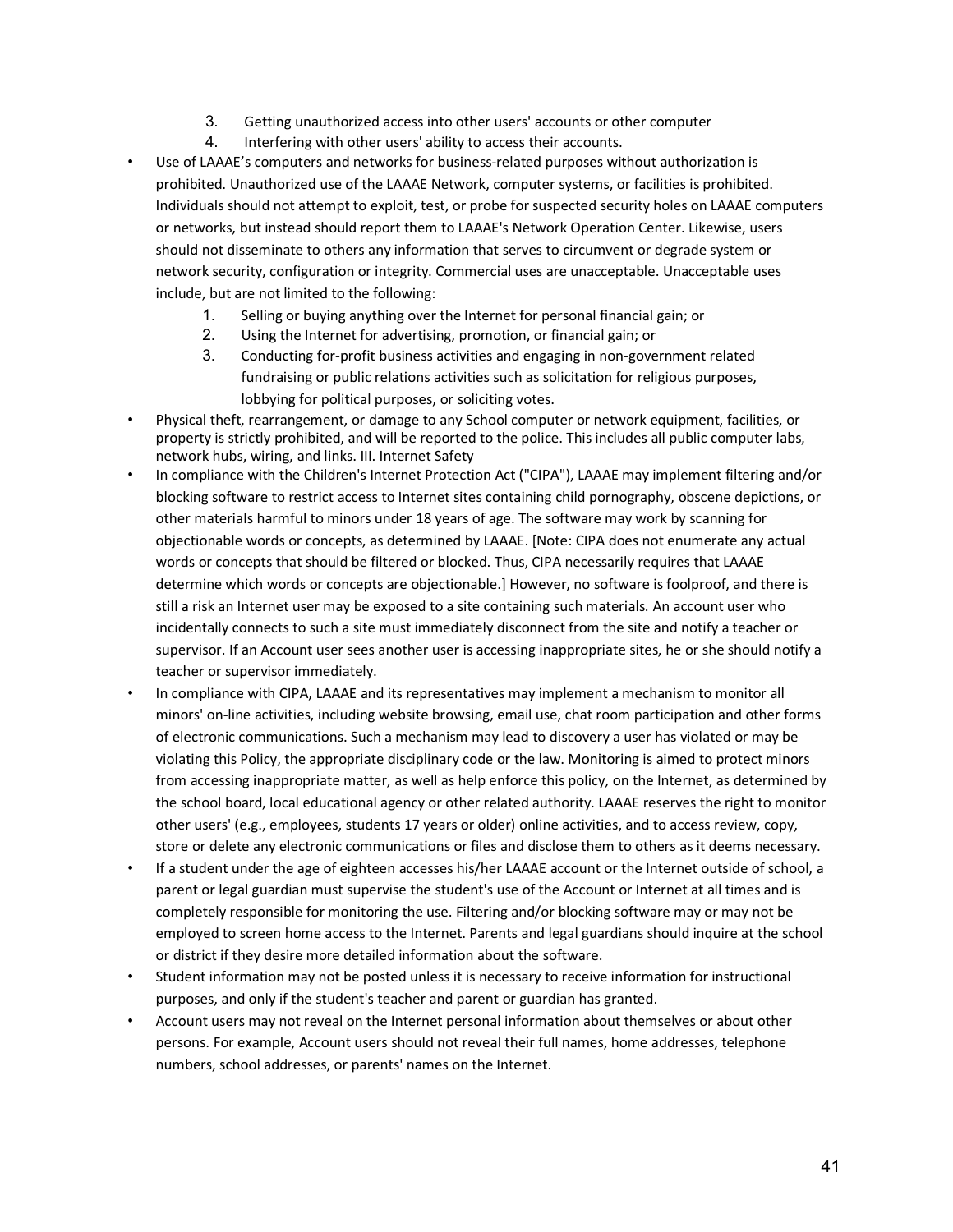- Account users may not meet in person anyone they have met on the Internet in a secluded place or a private setting. Account users who are under the age of 18 may not meet in person anyone they have met on the Internet without their parent's permission.
- Account users may abide by all LAAAE security policies.

#### **USE OF THE WIRELESS NETWORK**

- Users with personal computers on the wireless network are expected to take reasonable precautions to ensure the security of their systems. Individuals may be held responsible for misuse by others that occurs on their systems.
- Attempts to monitor, analyze, or tamper with network data packets that are not explicitly addressed to your computer are prohibited.
- Using a network address other than the one assigned by LAAAE is prohibited.
- Users are not permitted to register external domain names that reference systems on the LAAAE Network without authorization.
- Users may not advertise routing information on the LAAAE Network, attempt to act as a gateway to any external network, or connect any other secondary physical network.
- Providing services or running applications that consume excessive bandwidth or impede others' use of the LAAAE Network is prohibited without authorization.

#### **PRIVACY OF INFORMATION**

Information stored on a computer system or sent electronically over a network is the property of the individual who created it. Examination, collection, or dissemination of that information without authorization from the owner is a violation of the owner's rights to control his or her own property. Systems administrators, however, may gain access to users data or programs when it is necessary to maintain or prevent damage to systems or to ensure compliance with other rules.

Computer systems and networks provide mechanisms for the protection of private information from examination. These mechanisms are necessarily imperfect and any attempt to circumvent them or to gain unauthorized access to private information (including both stored computer files and messages transmitted over a network) will be treated as a violation of privacy.

In general, information that the owner would reasonably regard as private must be treated as private by other users. Examples include the contents of electronic mail boxes, the private file storage areas of individual users, and information stored in other areas that are not public. That measures have not been taken to protect such information does not make it permissible for others to inspect it.

On shared and networked computer systems certain information about users and their activities is visible to others. Users are cautioned that certain accounting and directory information (for example, user names and electronic mail addresses), certain records of file names and executed commands, and information stored in public areas, are not private. Nonetheless, such unsecured information about other users must not be manipulated in ways that they might reasonably find intrusive; for example, eavesdropping by computer and systematic monitoring of the behavior of others are likely to be considered invasions of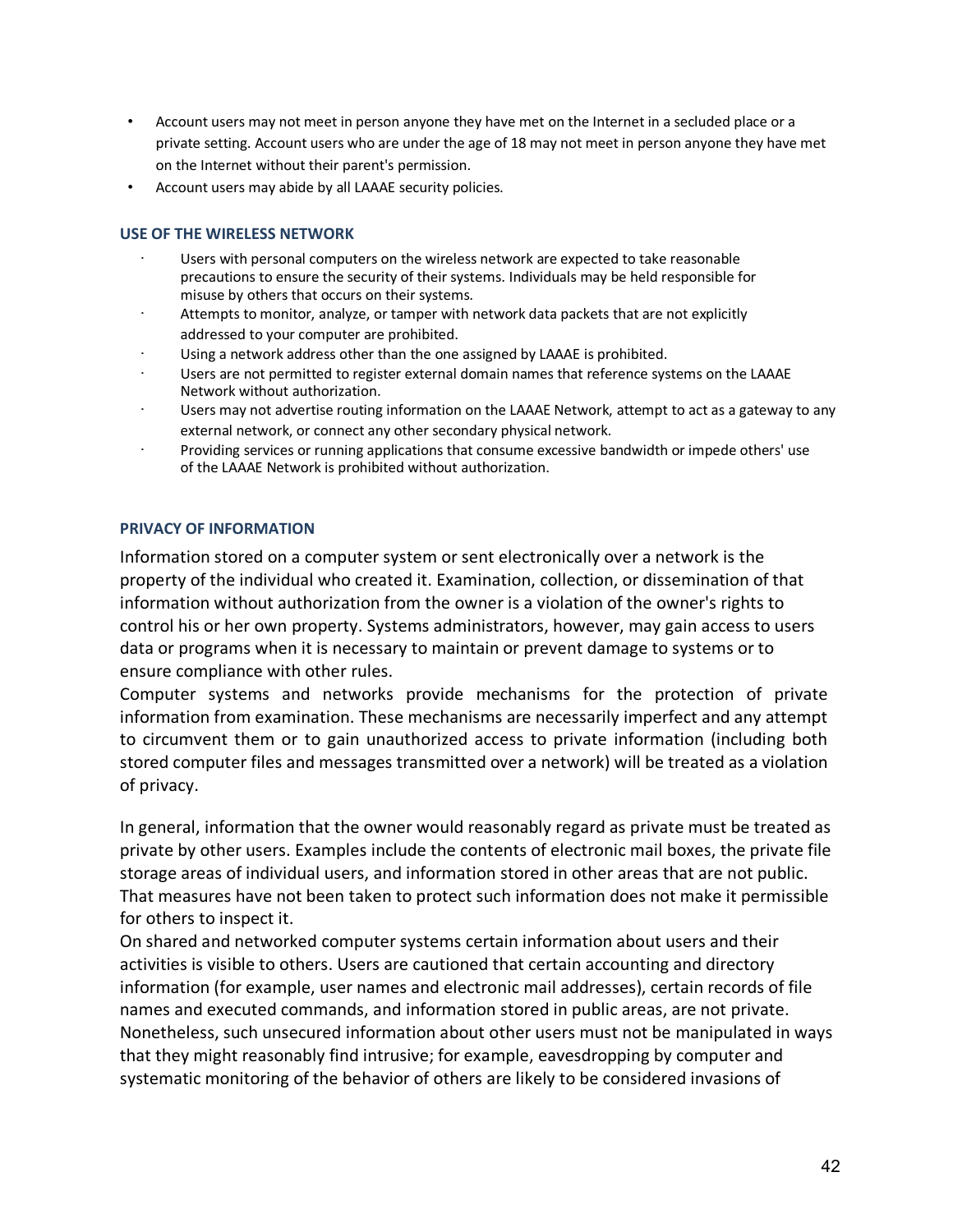privacy. The compilation or redistribution of information from School directories (printed or electronic) to third parties, especially those outside the School, is forbidden.

#### **ELECTRONIC COMMUNICATION**

LAAAE neither sanctions nor censors individual expression of opinion on its systems. The same standards of behavior, however, are expected in the use of electronic mail as in the use of telephones and written and oral communication. Therefore electronic mail, like telephone messages, must be neither obscene nor harassing. Similarly, messages must not misrepresent the identity of the sender and should not be sent as chain letters or broadcast indiscriminately to large numbers of individuals. This prohibition includes unauthorized mass electronic mailings. For example, E-mail on a given topic that is sent to large numbers of recipients should in general be directed only to those who have indicated a willingness to receive such E-mail.

### **ADVERTISING**

The use of school issued computers or internet may result in exposure to advertising in or out of the classroom.

### **INTELLECTUAL PROPERTY**

Computer programs written as part of one's academic work should be regarded as literary creations and subject to the same standards of misrepresentation of copied work. In addition, attempts to duplicate, use, or distribute software or other data without authorization by the owner is prohibited.

Under federal copyright law, no copyrighted work may be copied, published, disseminated, displayed, performed, or played without permission of the copyright holder. LAAAE may terminate the network access of users who are found to have repeatedly infringed the copyrights of others.

# **CASES OF MISCONDUCT**

Whenever a case of computer misconduct is suspected or reported, LAAAE reserves the right to deny system or network access on a temporary basis to anyone who violates these rules. This includes the ability to terminate processes or connections that threaten system or network security, performance, or integrity.

#### **WAIVER**

Users recognize that systems and networks are imperfect and waive any responsibility for lost work or time that may arise from their use. The staff of LAAAE cannot compensate users for degradation or loss of personal data, software, or hardware as a result of their use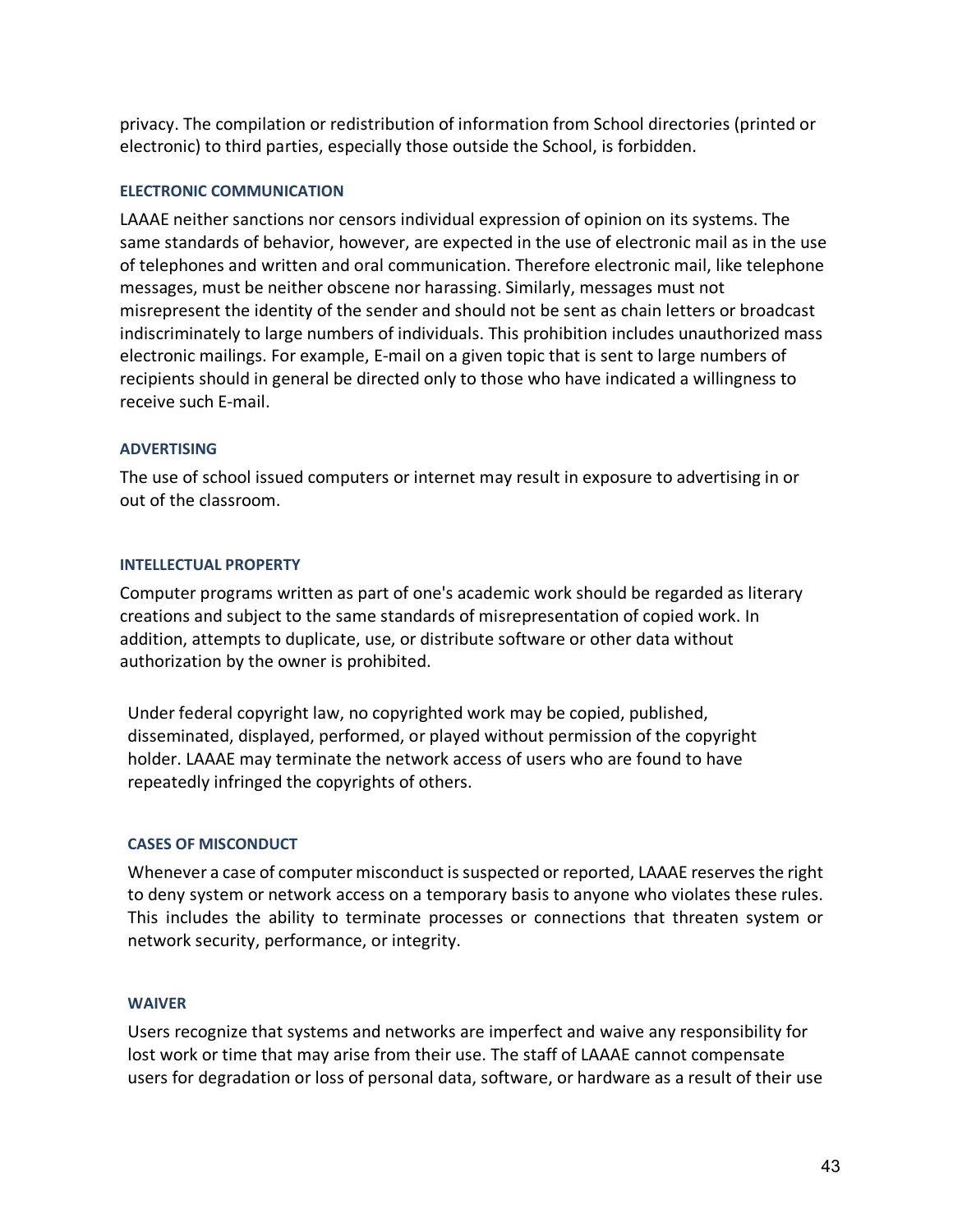of school-owned systems, software, or networks, or as a result of assistance they may seek from LAAAE staff.

#### **DISCONNECTION**

LAAAE reserves the right to disconnect a network connection to protect the integrity and security of the network.

#### **PERSONAL PROPERTY**

Students may be solely responsible for bringing items to school and must watch their belongings carefully. The school is not responsible for any loss or damage to personal items. It is best for items that are not related to the instructional program (i.e., iPods, IPads, PSPs, Portable Gaming Devices, expensive jewelry/items) be kept at home for safekeeping.

#### **Skateboards, Bicycles, and Scooters:**

Students may ride a skateboard/bicycle/scooter to school. Upon arriving to campus, students must store their skateboard or bicycle in the designated storage area below the large stairwell. Students may not ride on any of these things during the school day or on campus grounds. Students who do not adhere to these conditions may have these items confiscated. Only the parent/guardian may retrieve the confiscated item. The school is not responsible for any loss or damage to equipment. We encourage the use of locks to keep student's belongings safe.

#### **Lost and Found**

The lost-and-found may be in the Main Office. Students who have lost clothing, keys, etc., should check in the office to see if the items have been turned-in. at the end of the month, unclaimed items may be donated to a non-profit organization.

#### **LOCKER POLICY**

Los Angeles Academy of Arts and Enterprise (LAAAE) has lockers available for student use on the school premises, including, but not limited to, lockers located in the hallways, and physical education area, and are the property of the school. These lockers are made available for student use in storing school supplies and personal items necessary for use at school, but the lockers are not to be used to store items which cause, or can reasonably be foreseen to cause, an interference with school purposes or an educational function, or which are forbidden by state law or school rules.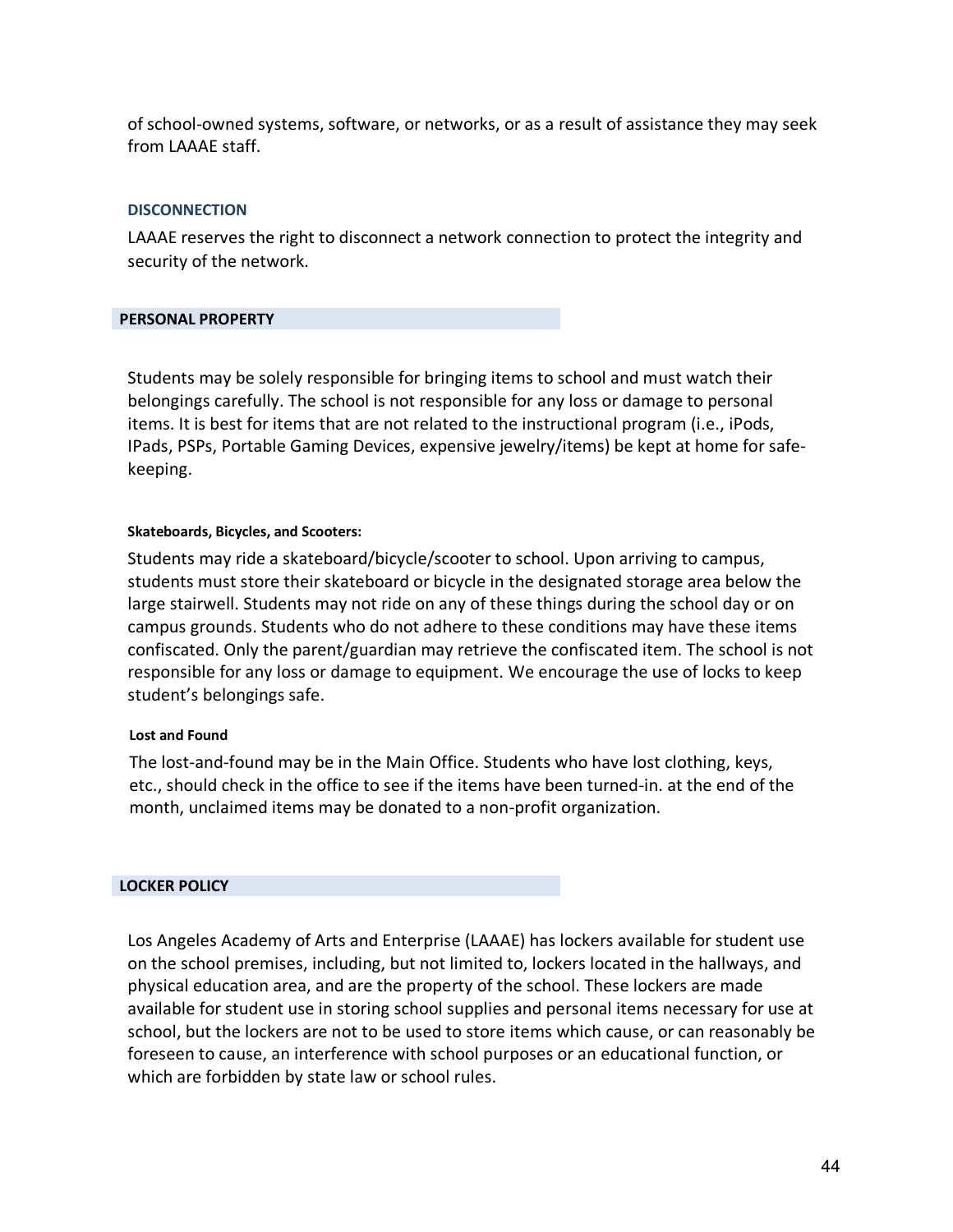A student who uses a locker that is the property of the school is to follow the expectation below:

- Lockers are a privilege, not a right. Misuse of a locker may cause locker privileges to be revoked. Damage to lockers will result in a restitution charge.
- Lockers are numbered. Students are to use their assigned locker only. Locker codes shall not be shared.
- Personal locks may not be used. Personal locks are subject to cutting, and/or destruction and will not be replaced.
- Open food or drinks are not to be stored in lockers.
- Students may not keep animals in the locker.
- · Drugs, alcohol, and weapon storage/possession is strictly forbidden.
- · Any pictures or posters you display inside your locker cannot be offensive in any way to anyone.
- · All pictures must be school appropriate; subjects of photos must be appropriately dressed and there can be no images of items banned at school such as tobacco products, weapons, alcohol, etc.
- The front of all lockers is to be kept completely blank and clean.
- Lockers should be cleaned out daily.
- The school will not responsible for any lost, stolen, or damaged items left inside the locker.
- Excessive tardies and/or absences may cause the loss of locker privileges.
- Random inspections will be held by the school's personnel without the student present, and without notice. There is no expectation of privacy. Student and parent consent is not required to search lockers.

#### **MEAL PROGRAM**

#### APPLICATION

Students must submit the LAAAE meal program application in order to apply for the school lunch program. Students are responsible for the cost of their meals if they pay reduced or full price. Each month, students with balances may receive a letter home detailing an invoice that must be paid by the end of the month.

• Students who qualify for free or reduced-price breakfast/nutrition/lunch may receive one meal of each per day. Students who do not qualify for free or reduced-priced meal may be charged the full price of \$1.85 for breakfast/nutrition and \$3.00 for lunch.

#### **FOOD SERVICE**

All students are provided with breakfast and lunch during the school day. Students in the lunch line will use their student ID number to record lunches received. Students with a balance will be contacted for payment to be made.

#### **DISASTER PROCEDURES**

SCHOOL SAFETY AND EMERGENCY DRILLS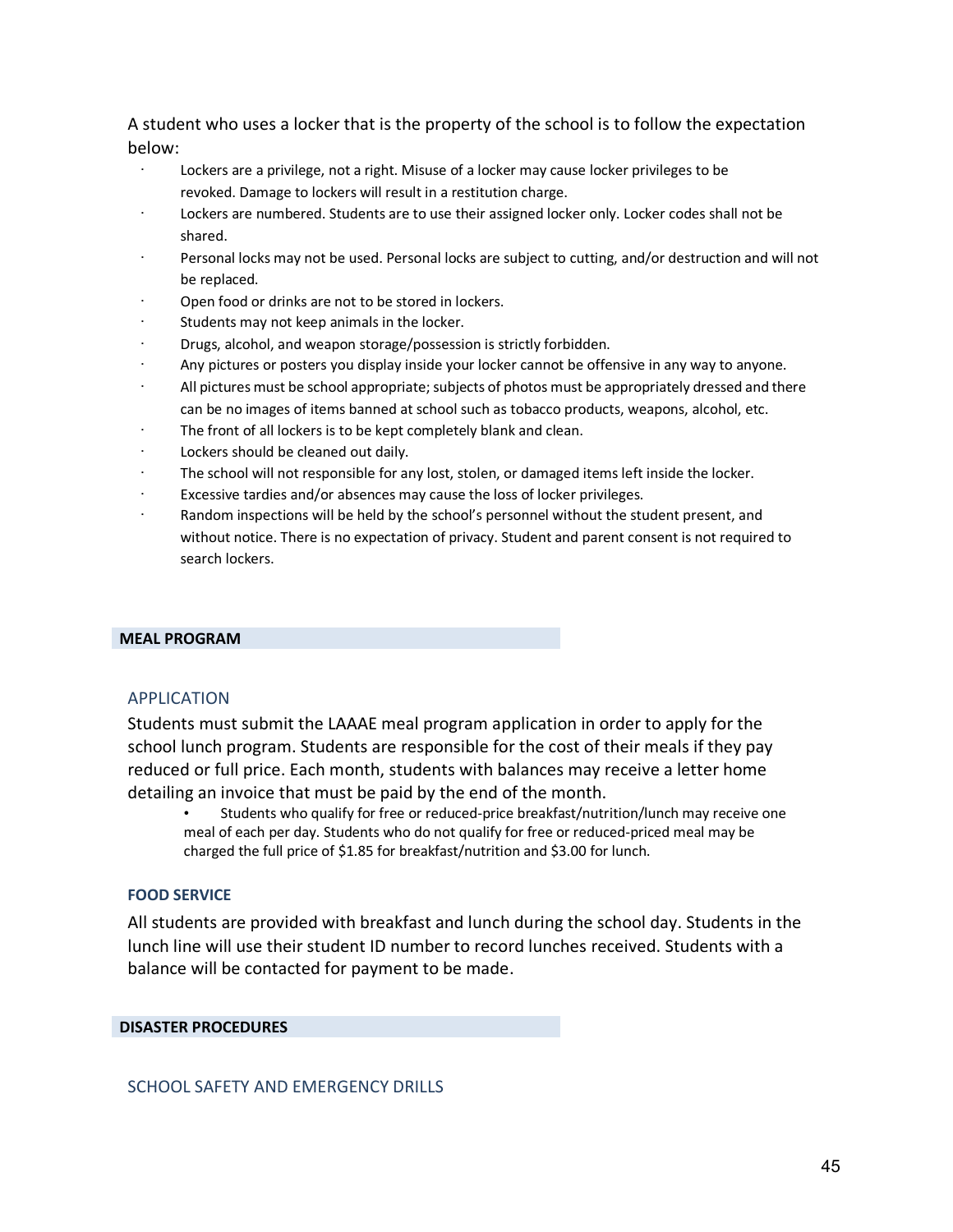Emergency drills such as earthquake and fire drills, are conducted during the school year. Drills are serious practice so that everyone may be prepared should an emergency occur. Procedures are reviewed with staff members who in turn teach them to students. If an emergency occurs during regular school hours, students are to report to their regularly scheduled class. If the emergency occurs during break, lunch-time, or at the end of the day, students are to report to their Advisor in their Advisory classroom. If an emergency occurs off campus during a school activity, students are to

report to their supervising teacher. Supervising personnel may call the school to report any problem. If the emergency extends beyond the end of the school day, students may not be released until it has been determined that it is safe to do so. Before students are released, parents must sign them out in the Main Office.

#### **SAFE SCHOOL PLAN**

- Should an emergency or disaster situation ever arise in our area while school is in session, we want you to be aware that the school has made preparations to respond effectively to such situations.
- Should we have a major disaster during school hours, your student(s) may be cared for at the school. Our school has a detailed emergency plan, which has been formulated to respond to a major catastrophe.
- Your cooperation is necessary in any emergency.
- Do not telephone the school. Telephone lines may be needed for emergency communication.
- In the event of a serious emergency, students may be kept at school until they are picked up by an identified, responsible adult who has been identified as such on the school emergency card, which is required to be filled out by parents at the beginning of every school year. Please be sure to consider the following criteria when you authorize another person to pick up your child are school:
	- o He/she is 18 years of age or older.
	- o He/she is usually home during the day.
	- o He/she could walk to school if necessary.
	- o He/she is known to your child.
	- o He/she is both aware and able to assume this responsibility.
	- o Turn your radio for emergency announcements. If students are to be kept at school, radio stations may be notified.
	- $\circ$  Impress upon your children the need for them to follow the directions of any school personnel in times of an emergency.
	- $\circ$  During an extreme emergency, students may be released at designated reunion gates/entrances located on school campuses. Parents should become familiar with the School Emergency Response Plan and be patient and understanding with the student release process. Please instruct your student to remain at school until you or a designee arrives.
	- Because local telephone service may be disrupted, also including an out-of-state contact on the emergency card, as calls may still be made out of the area while incoming calls are affected. The decision to keep students at school may be based upon whether or not streets in the area are open. If this occurs, radio stations may be notified.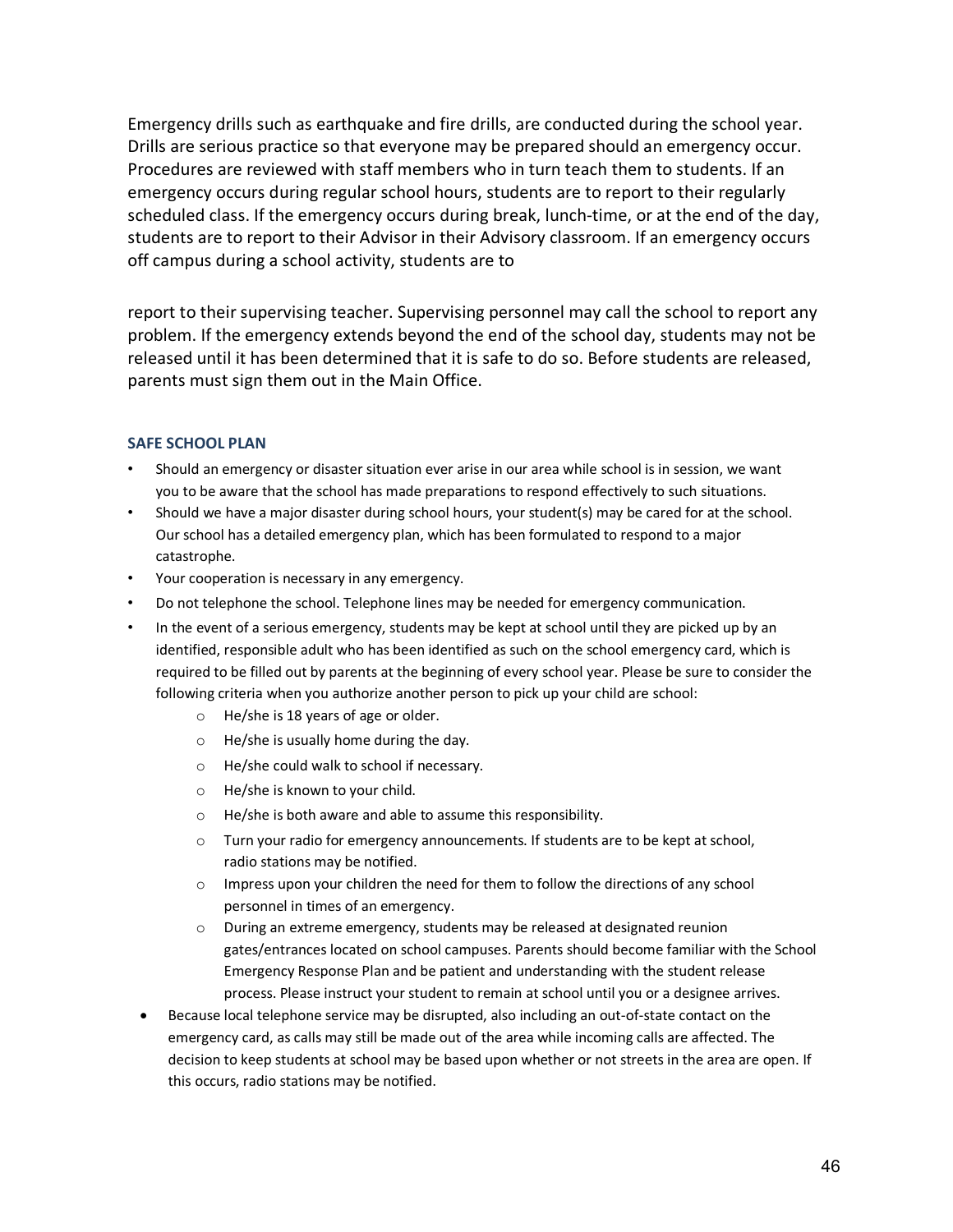• In the event that a natural disaster or crises at school, takes place during the time that students are being transported, students may be kept on the bus and the driver may ask for assistance through radio contact with the school. Please discuss these matters with your immediate family. Planning ahead may help alleviate concern during emergencies.

#### **STUDENT TRANSFERS**

- Any Student transferring out of LAAAE must complete the "Exit Survey Form" which can be obtained in the reception office. The form must be completed prior to a student transferring.
- It is the student's parent(s)/guardian(s) responsibility to fill out and complete the parent assurance letter form.
- If a student may be transferring to another school for the following school year, the parent is still responsible to inform the school.
- All textbooks must be turned in before the last day of attendance in order to complete a transfer. The student's parent/guardian is responsible for refund for damages to or lost textbooks.
- The school has the right to hold the student records until debts are repaid or payment arrangements are made.

#### **DRIVING AND PARKING**

LAAAE is located in the densely populated area of Downtown where the limited street parking is mostly used by our neighbors. In serving this community, we acknowledge a commitment to maintain a good relationship with our neighbors and honor their need for parking space where they reside. While LAAAE is assigned parking spaces, this is shared with and other businesses in the building and/or surrounding area, and parking is limited.

#### **CAL GRANT PROGRAM**

All students enrolled in  $11<sup>th</sup>$  grade will be deemed Cal Grant applicants unless the student opts out of being automatically deemed a Cal Grant applicant. If  $11<sup>th</sup>$  grade students do not opt out, their grade point average will be submitted electronically. In order to opt out, please contact the administration within the first 30 days of school at (213) 487-0600 or visit the school's main office in person. Grade point averages will be sent to the commission during the month of September each year.

#### **PERMISSION TO LEAVE CAMPUS**

Students cannot leave campus during the school day without prior written consent from their parents or guardians. A written note must be given to the school office by 8:15 a.m.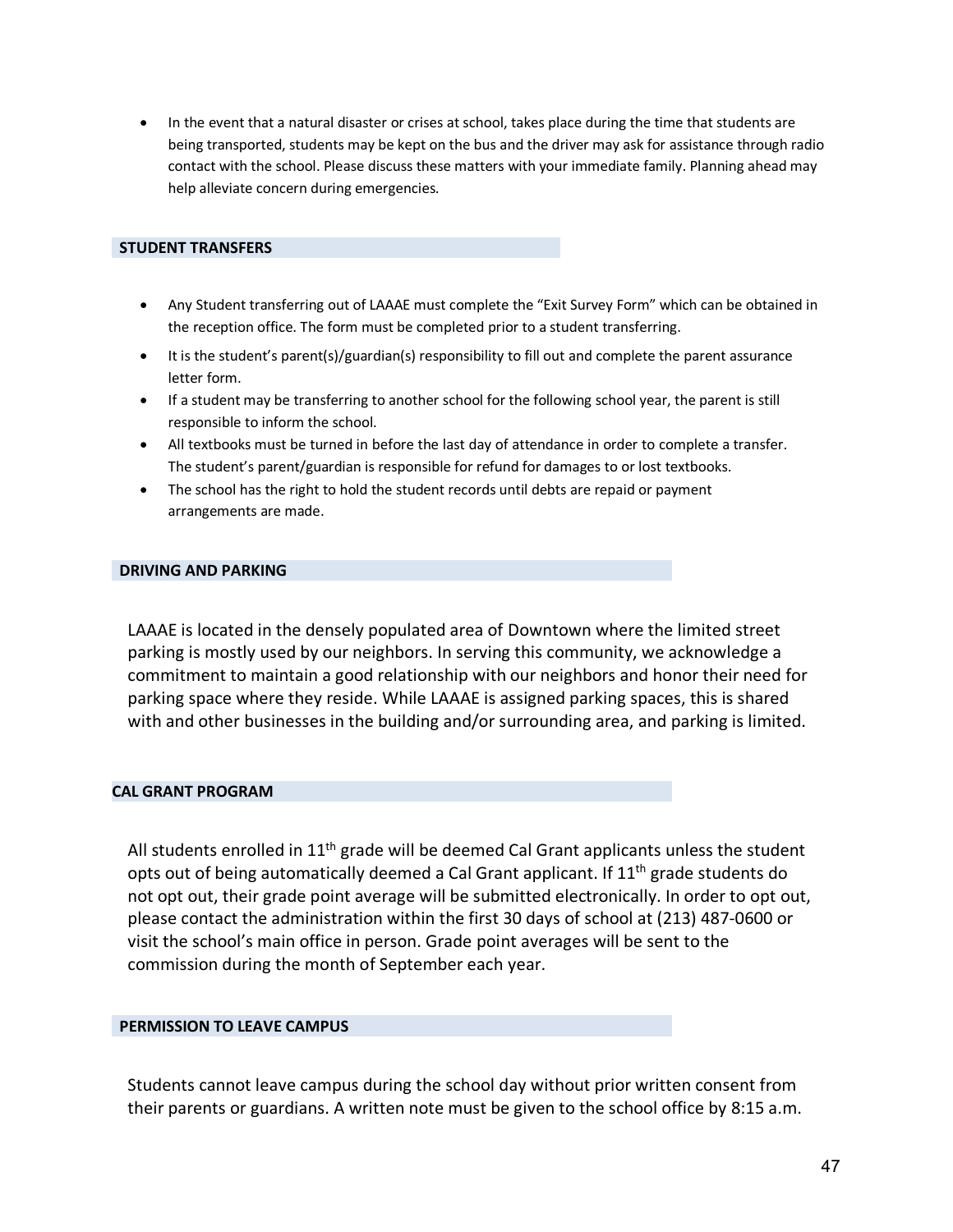the day the early dismissal is being requested. A phone number where a parent can be reached must be on the request. Once verified verbally from the parent, to administration may authorize an early dismissal slip. If no verbal verification is received within a timely manner, the students may not be able to leave school before the end of the day.

#### **UNIFORM POLICY**

Los Angeles Academy of Arts and Enterprise (LAAAE) has adopted a School Uniform Requirement for all students. School uniforms assist schools in several ways, such as an enhanced climate of learning, boosting school unity and pride, they are cost-effective, and most importantly they increase school safety and security.

#### **PROCEDURE**

The uniform policy is mandatory for all students. Students are expected to arrive in a clean and neat uniform every day. Each student will be issued a polo shirt and physical education t-shirt free of charge with the submission of his/her lunch application.

#### **Uniform Adherence during Uniform Sweeps**

1. Students will be awarded positive behavior points or other rewards for being in compliance with the uniform policy

#### **Uniform Violations during Uniform Sweeps**

- 1. Students who are not in uniform will serve a lunch detention at the next possible opportunity and complete a uniform reflection during that time.
- 2. If the uniform reflection is not completed to the best of the student's ability by the end of the lunch period, an additional lunch detention will be served the following school day.
- 3. Students who refuse to comply with their lunch detention or uniform reflection requirements will receive additional consequences.

#### **Uniform Requirements**

- 1. Students must wear a school issued shirt, polo, or sweatshirt.
- 2. Students may not wear anything with inappropriate or offensive pictures, symbols, or words.

**NOTE:** If the student is unable to wear the school uniform due to extenuating circumstances, please notify school administration.

#### **PUPIL INSURANCE**

**Under state law school districts are requred to ensure that all members of school athletic teams have accidental injury insurance that covers medical and hospital expenses. This insurance requirement can be met by the school district offering insurance or other health benefits that cover medical and hospital expenses.**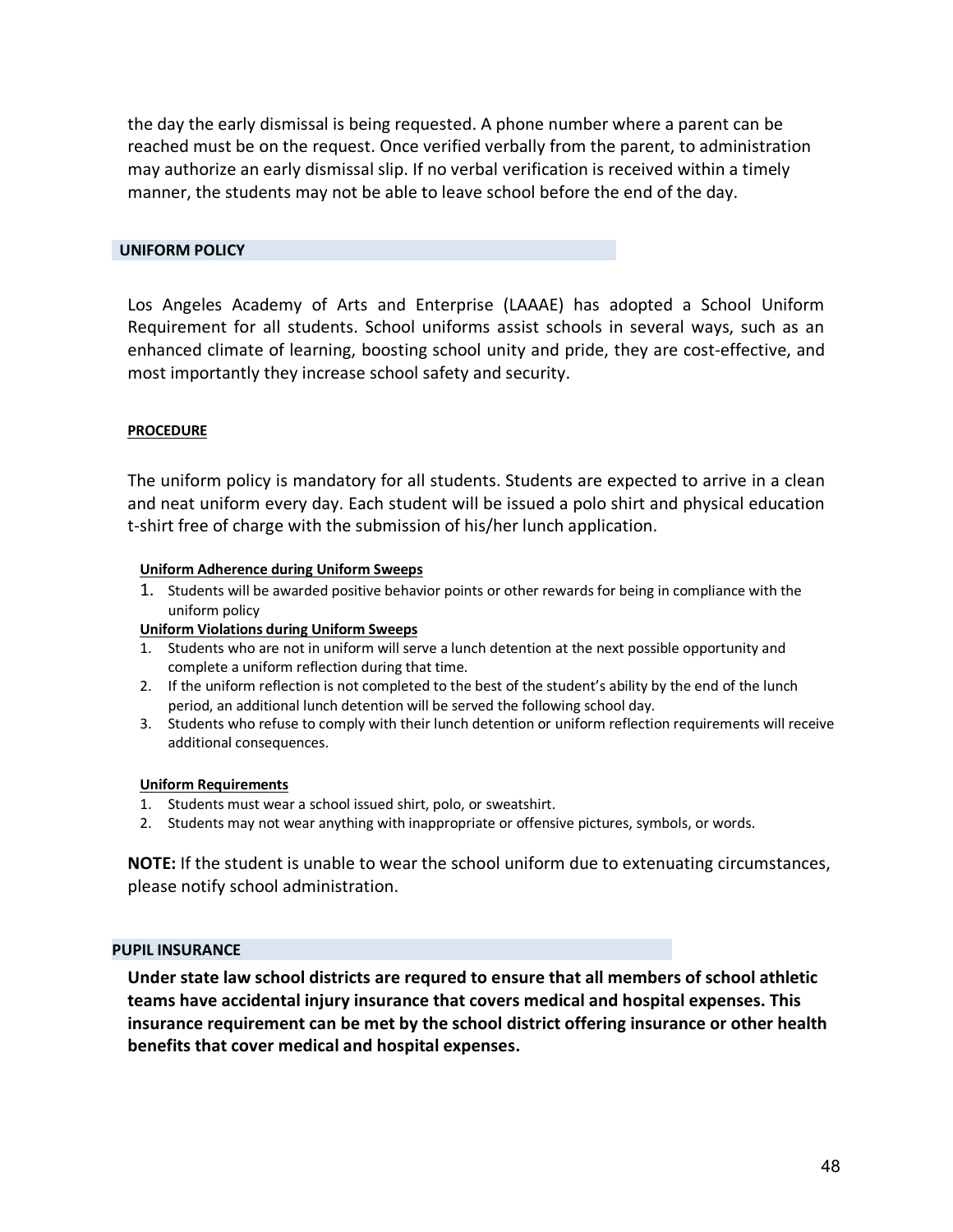**Some pupils may qualify to enroll in no-cost or low-cost local, state, or federally sponsored health insurance programs. Information about these programs may be obtained by calling (800) 300-1506.**

#### **PROTECTION OF PUPIL RIGHTS**

Pursuant to Title 20 of the United States Code section 1232h, LAAAE must obtain written consent from parents prior to their student participating in a survey containing one or more of the following items:

- 1. political affiliations or beliefs of the student or the student's parent;
- 2. mental or psychological problems of the student or the student's family;
- 3. sex behavior or attitudes;
- 4. illegal, anti-social, self-incriminating, or demeaning behavior;
- 5. critical appraisals of other individuals with whom respondents have close family relationships;
- 6. legally recognized privileged or analogous relationships, such as those of lawyers, physicians, and ministers;
- 7. religious practices, affiliations, or beliefs of the student or student's parent; or
- 8. income (other than that required by law to determine the eligibility for participation in a program or for receiving financial assistance under such a program).

Parents or guardians have the right to opt their children out of participation in certain activities. Parents will be notified of dates during the school year when the school schedules: (a) surveys requesting personal information; (b) physical examinations or screenings; (c) collection of personal information from students for marketing or sale.

#### **CAMPUS VISITATION POLICY**

While Los Angeles Academy of Arts and Enterprise encourages parents/guardians and interested members of the community to visit the Los Angeles Academy of Arts and Enterprise (LAAAE) and view the educational programs, LAAAE also endeavors to create a safe environment for students and staff. As such, parents and other visitors must adhere to the following policy in order to maximize the safety of the students and minimize the disruption to the education environment.

Parents/guardians and other visitors, including children who are not students at LAAAE shall not loiter on the school premises, including the parking lot and outside school buildings. The parking lot shall be used for picking up and dropping off students, and while conducting business. Parents/guardians and other visitors are expected to leave campus premises upon the conclusion of any business matters or after dropping their students off at school. If a parent or guardian wishes to visit LAAAE to view the educational program, the visitor must follow the following procedures, which have been developed to ensure the safety, of students and staff as well as to minimize interruption of the instructional program, pursuant to California Penal Code Sections 627, et.seq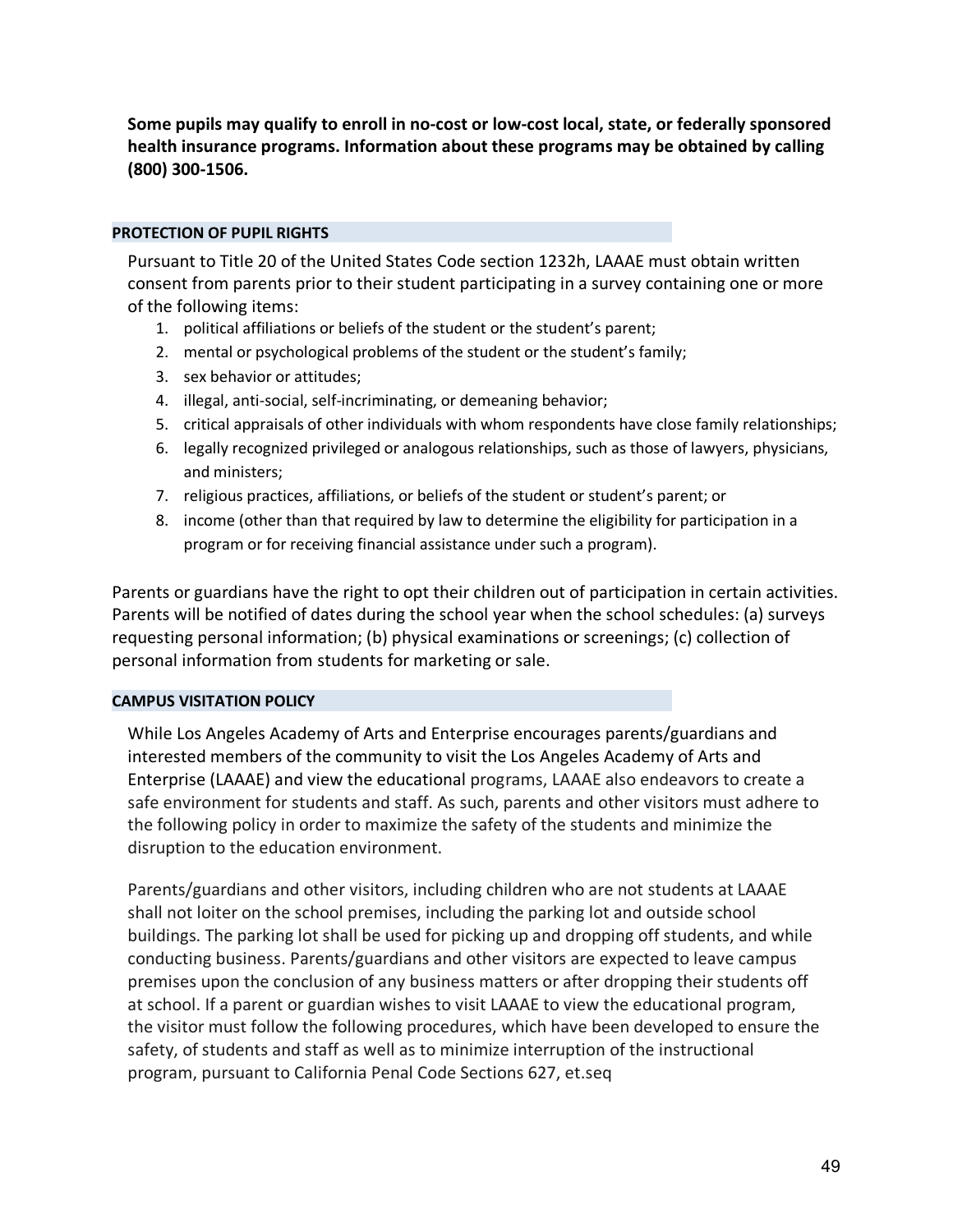1. Visits during school hours should first be arranged with the teacher and the parent coordinator, at least three days in advance. If a conference is desired, an appointment should be set with the parent coordinator or teacher during non-instructional time, at least three days in advance. Parents seeking to visit a classroom during school hours must first obtain the written approval of the classroom teacher and the Principal or designee.

2. All visitors shall register with the parent coordinator in the front office immediately upon entering any school buildings or grounds when during regular school hours. When registering, the visitor is required to provide his/her name, address, occupation, age (if under 21), his/her purpose for entering school grounds, and proof of identity. For purposes of school safety and security, the Principal or designee may design a visible means of identification for visitors while on school premises.

3. The Principal, or designee, may refuse to register an outsider if he or she has a reasonable basis for concluding that the visitor's presence or acts would disrupt the school, its students, it's teachers, or its other employees; would result in damage to property; or would result in the distribution or use of unlawful or controlled substances.

4. The Principal or designee may withdraw consent to be on campus even if the visitor has a right to be on campus whenever there is reasonable basis for concluding that the visitors presence on school grounds would interfere or is interfering with the peaceful conduct of the activities of the school, or would disrupt or is disrupting the schools, its students, teachers, or its other employees.

5. The Principal or designee may request that a visitor who has failed to register, or whose registration privileges have been denied or revoked, promptly leave school grounds. When a visitor is directed to leave, the Principal or designee shall inform the visitor that if he/she reenters the school without following the posted requirements he/she will be guilty of a misdemeanor.

6. Any visitor that is denied registration or has his/her registration revoked may request a hearing before the Principal, a Principal's designee or the Board on the propriety of the denial or revocation. The request shall be in writing, shall state why the denial or revocation was improper, shall give the address to which notice of hearing is to be sent , and shall be delivered to either the principal or Board president within five days after the denial or revocation. The Principal or Board President shall promptly mail a written hearing. A hearing before the Principal shall be held within 10 days after the Principal receives the request. A hearing before the board shall be held at the next regularly scheduled Board meeting after the President receives the request.

7. The Principal or designee shall seek the assistance of the police in dealing with or reporting any visitors in violation of this policy.

8. At each entrance to Los Angeles Academy of Arts and Enterprise grounds of, signs shall be posted specifying the hours during which registration is required, stating where the office of the Principal or designee is located and what route to take to that office, and setting forth the penalties for violation of this policy.

9. No electronic listening or recording device may be used by students or visitors in a classroom without the teacher's and Principal's written permission.

#### Penalties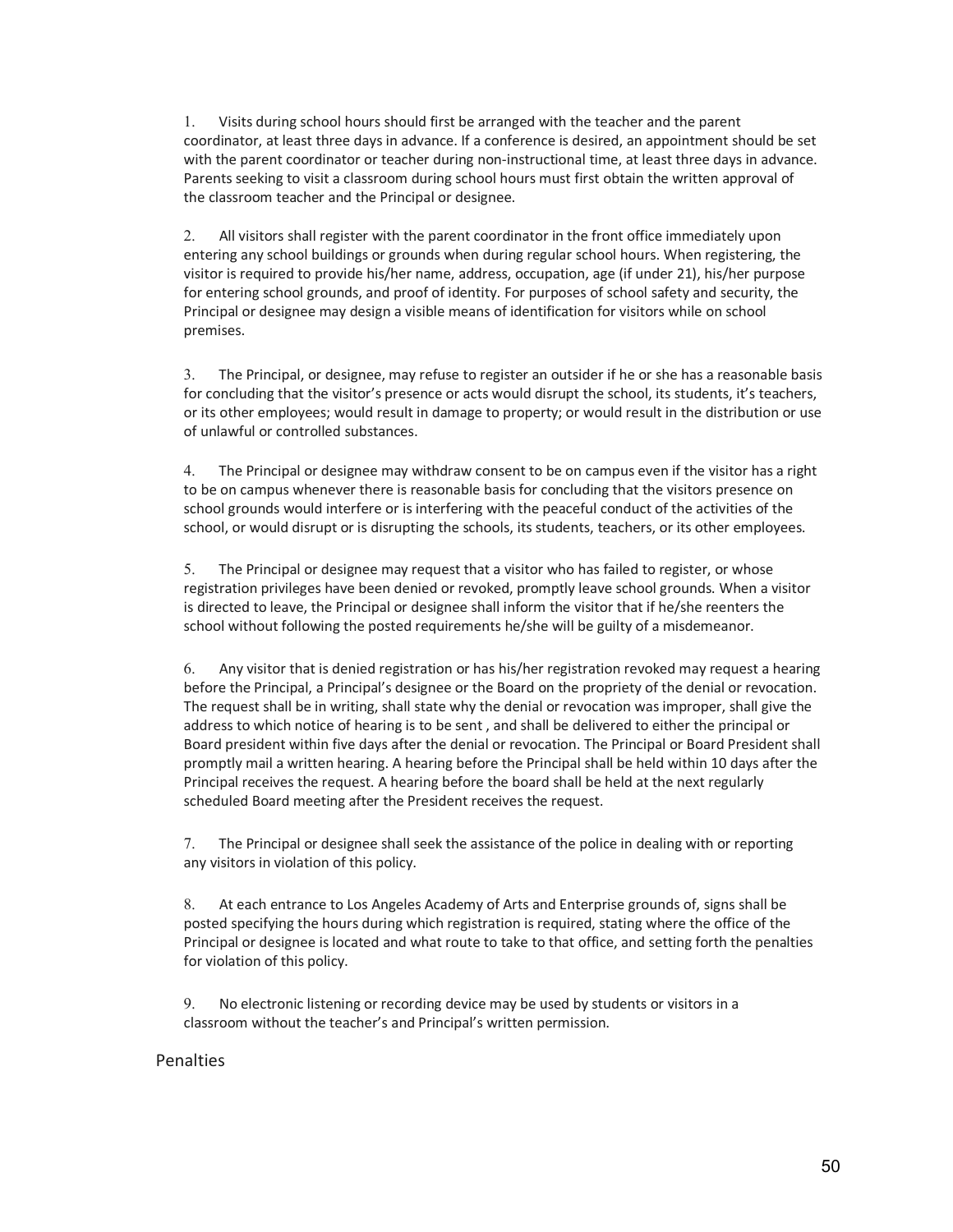1. Pursuant to the California Penal Code, if a visitor does not leave after being asked or if the visitor returns without following the posted requirements after being directed to leave, he/she will be guilty of a crime as specified which is punishable by a fine of up to \$500.00 or imprisonment in the County jail for a period of up to six (6) months or both.

2. Further conduct of this nature by the visitor may lead to the School's pursuit of a restraining order against such visitors which would prohibit him/her from coming onto school grounds or attending School activities for any purpose for a period of three (3) years.

This policy applies to the use of private vehicles by (1) Los Angeles Academy of Arts & Enterprise (LAAAE) employees during the course and scope of the employees' approved employment duties and activities AND (2) employees, parents and other volunteers on LAAAE approved field trips.

The following guidelines should be adhered to by LAAAE employees using privately owned vehicles for employment purposes, including those personnel charged with transporting students or tangible goods in a private vehicle. These guidelines shall be applicable in all cases of private vehicle use by a LAAAE employee.

#### **Transportation by Parents and/or Students of other Students is Not Permitted**

- The preferred manner to transport students is through the use of school buses arranged through the School Administration. However, where private vehicles are used to transport students, the following guidelines should be adhered to by LAAAE employees when using a private vehicle for the approved transport of students.
- LAAAE does not authorize the use of parents, volunteers, or student drivers to transport another student. In addition, the use of private automobiles driven by parents is prohibited for LAAAE activities.

#### **General Safety Precautions for the Use of Private Vehicles**

- All drivers of private vehicles must maintain a valid California driver's license and automobile liability insurance that meet or exceed California mandatory liability insurance requirements as provided in California Vehicle Code sections 12500, 16054, and 16430. Drivers must have a valid California driver's license and proof of automobile liability insurance with them at all times while transporting LAAAE students and/or personnel or at any time when using their private vehicle to conduct LAAAE approved employment duties or activities. Employees and any volunteers who regularly drive as part of their duties, responsibilities and activities must submit proof of a valid driver's license and automobile liability insurance on at least an annual basis to the division human resources department and site administrator or principal designee.
- Drivers must not transport more persons than the vehicle was originally designed to safely carry or more than the number of seat belts equipped in the vehicle. There shall not be more than ten (10) persons, including the driver, in any vehicle used for student transportation other than in an approved school bus or authorized transport van.
- Drivers and passengers must wear seat belts at all times while occupying a private passenger vehicle to carry out approved activities or employment duties. Under no circumstances shall students or any other person be transported in trailers or the cargo space of trucks or vans, including the cargo space of open pick-up trucks.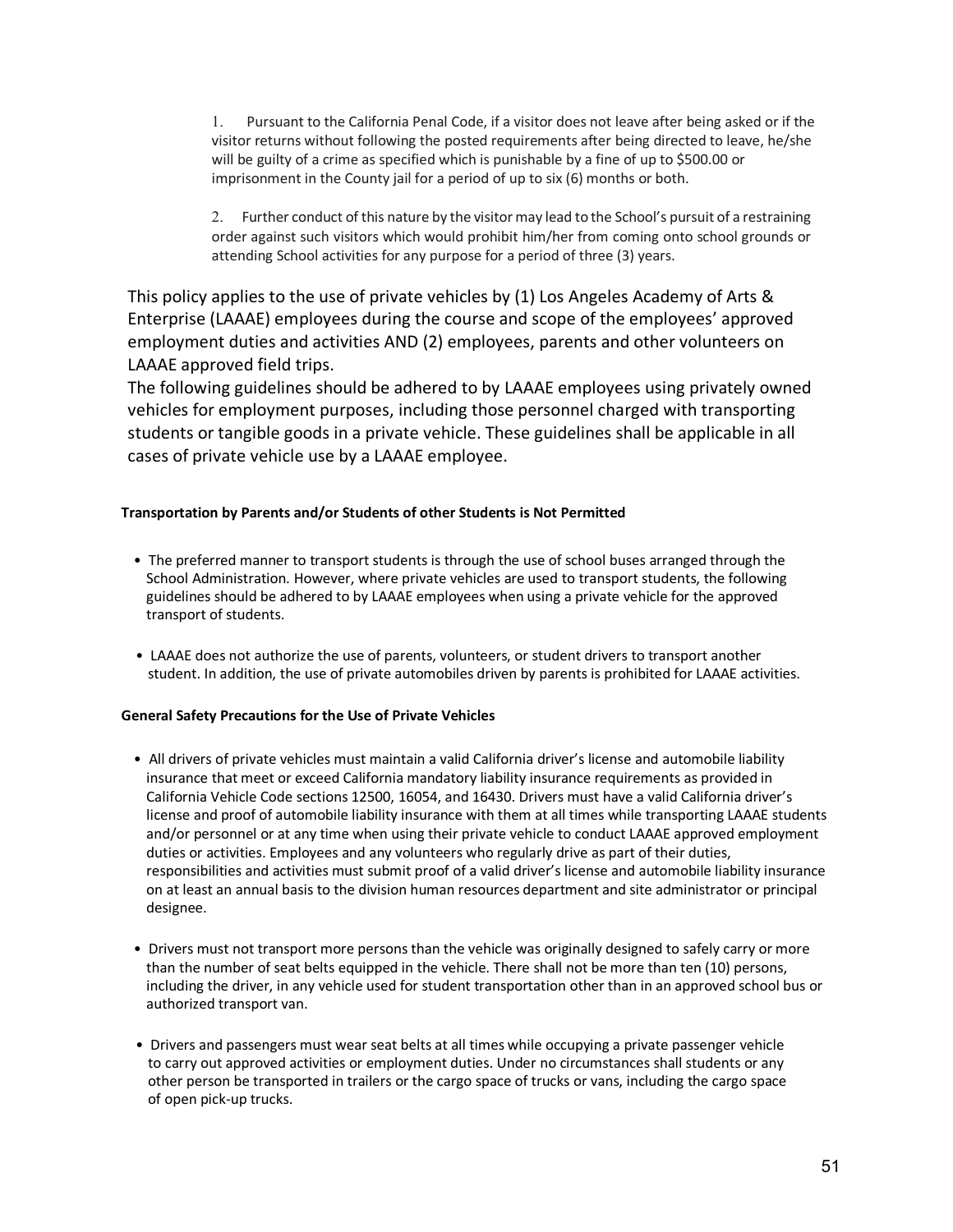- The School Administration has discretion whether or not to authorize the use of a vehicle. In making this decision, the administrator may consider the vehicle's overall condition, appearance and intended use or purpose as well as the known or disclosed destination of the private passenger vehicle and the passengers.
- The administrator shall not authorize any person to transport students if the administrator has information or knowledge that the person may have an unsafe driving record or be physically unfit to drive.

#### **Employee Responsibility for the Use of Private Vehicle**

- LAAAE employees may not use private vehicles to conduct employment duties and activities unless specifically authorized to do so in advance by the site administrator in compliance with their job classification and responsibilities.
- Upon request from a Site Administrator, Principal, Supervisor or an authorized delegate, employees who are authorized to use a private passenger vehicle for employment purposes or to transport a student MUST show proof and possession of a valid California drivers license and Automobile Liability insurance pursuant to the California Financial Responsibility Act.
- No collision or comprehensive coverage is provided by the LAAAE for an employee's private vehicle whether owned, leased or borrowed. The LAAAE does not pay for damage to the employee's vehicle. Additionally, the automobile liability insurance carried on the employee vehicle shall always be primary in the event of an accident resulting in property damage or bodily injury to another party. Beyond that, additional liability coverage, if any, for a LAAAE employee depends on whether the private vehicle use falls within the course and scope of an employee's designated employment.
- Employees required or authorized to drive private vehicles for student transportation or other LAAAE business are covered by Workers' Compensation in case of injury to themselves while engaged in carrying out the authorized business.
- Employees, such as Pupil Services and Attendance Counselors (PSA), authorized to drive private vehicles to transport student(s) in an emergency or non-routine situation must complete the Authorization for Emergency/Non-Routine Transportation form (Attachment A). A copy of each emergency/non-routine transport should be kept on file with the school site administrator.

#### **FAMILY EDUCATIONAL RIGHTS AND PRIVACY ACT (FERPA) NOTICE**

The Family Educational Rights and Privacy Act (FERPA) (20 U.S.C. § 1232g; 34 CFR Part 99) is a Federal law that protects the privacy of student education records. The law applies to all schools that receive funds under an applicable program of the U.S. Department of Education.

FERPA gives parents certain rights with respect to their children's education records. These rights transfer to the student when he or she reaches the age of 18 or attends a school beyond the high school level.

Students to whom the rights have transferred are "eligible students."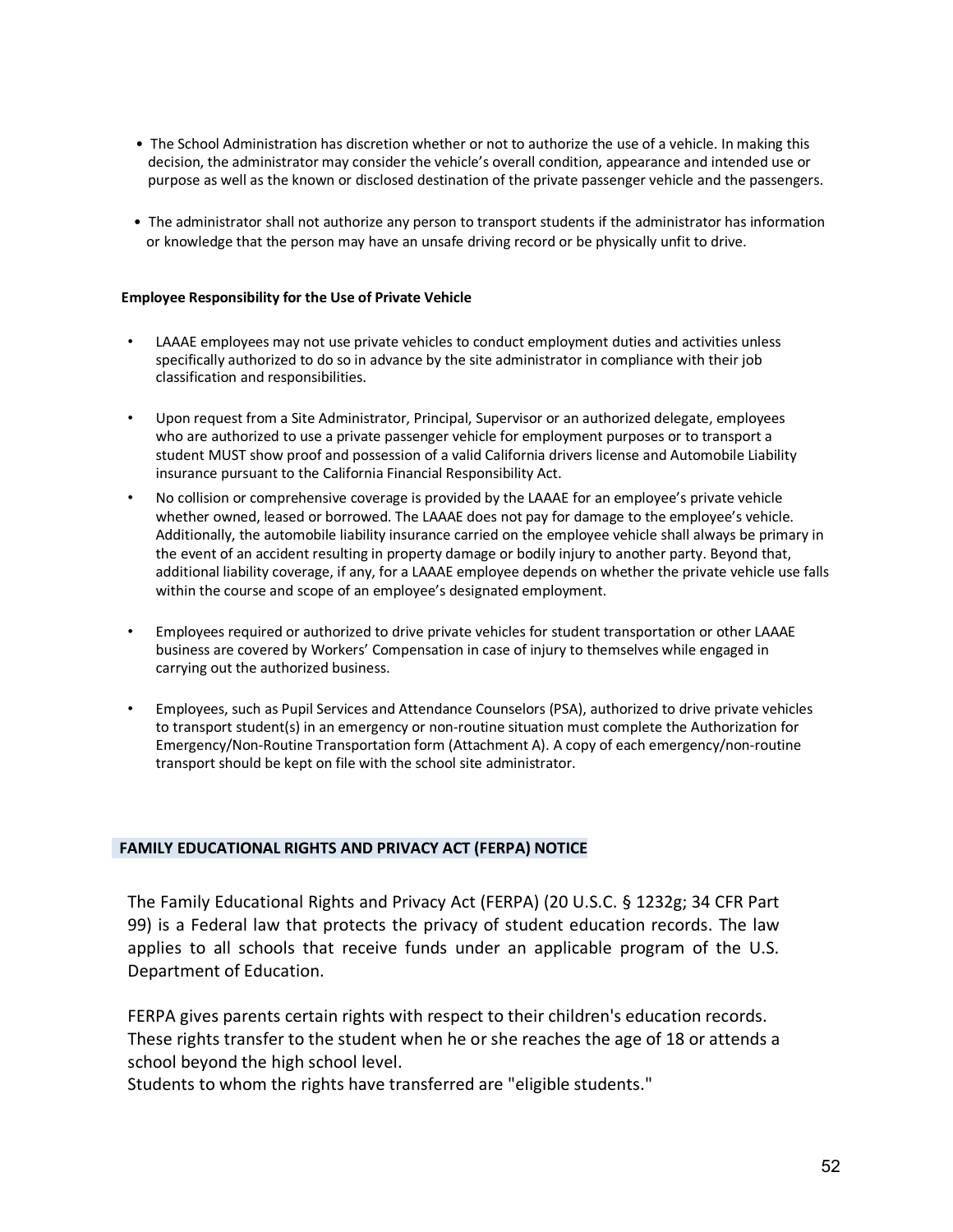- Parents or eligible students have the right to inspect and review the student's education records maintained by the school. Schools are not required to provide copies of records unless, for reasons such as great distance, it is impossible for parents or eligible students to review the records. Schools may charge a fee for copies.
- Parents or eligible students have the right to request that a school correct records which they believe to be inaccurate or misleading. If the school decides not to amend the record, the parent or eligible student then has the right to a formal hearing. After the hearing, if the school still decides not to amend the record, the parent or eligible student has the right to place a statement with the record setting forth his or her view about the contested information.
- Generally, schools must have written permission from the parent or eligible student in order to release any information from a student's education record. However, FERPA allows schools to disclose those records, without consent, to the following parties or under the following conditions (34 CFR § 99.31):
	- o School officials with legitimate educational interest;
	- o Other schools to which a student is transferring;
	- o Specified officials for audit or evaluation purposes;
	- o Appropriate parties in connection with financial aid to a student;
	- o Organizations conducting certain studies for or on behalf of the school;
	- o Accrediting organizations;
	- o To comply with a judicial order or lawfully issued subpoena;
	- o Appropriate officials in cases of health and safety emergencies; and
	- o State and local authorities, within a juvenile justice system, pursuant to specific State law.

Schools may disclose, without consent, "directory" information such as a student's name, address, telephone number, date and place of birth, honors and awards, and dates of attendance. However, schools must tell parents and eligible students about directory information and allow parents and eligible students a reasonable amount of time to request that the school not disclose directory information about them. Schools must notify parents and eligible students annually of their rights under FERPA. The actual means of notification (special letter, inclusion in a school bulletin, student handbook, or newspaper article) is left to the discretion of each school.

#### NOTICE OF NONDISCRIMINATION, ANTI-BULLYING, & ANTI-HARASSMENT

The Los Angeles Academy of Arts and Enterprise (LAAAE) is committed to providing a working and learning environment free from discrimination, harassment, intimidation and bullying. LAAAE prohibits discrimination, harassment, intimidation and bullying based on the actual or perceived characteristics set forth in Penal Code § 422.5, Education Code § 220 and actual or perceived sex, sexual orientation, gender, gender identity, gender expression, race or ethnicity, ethnic group

identification, ancestry, nationality, national origin, religion, color, mental or physical disability, medical condition (including pregnancy and related medical conditions), age, military status, or on the basis of a person's association with a person or group with one or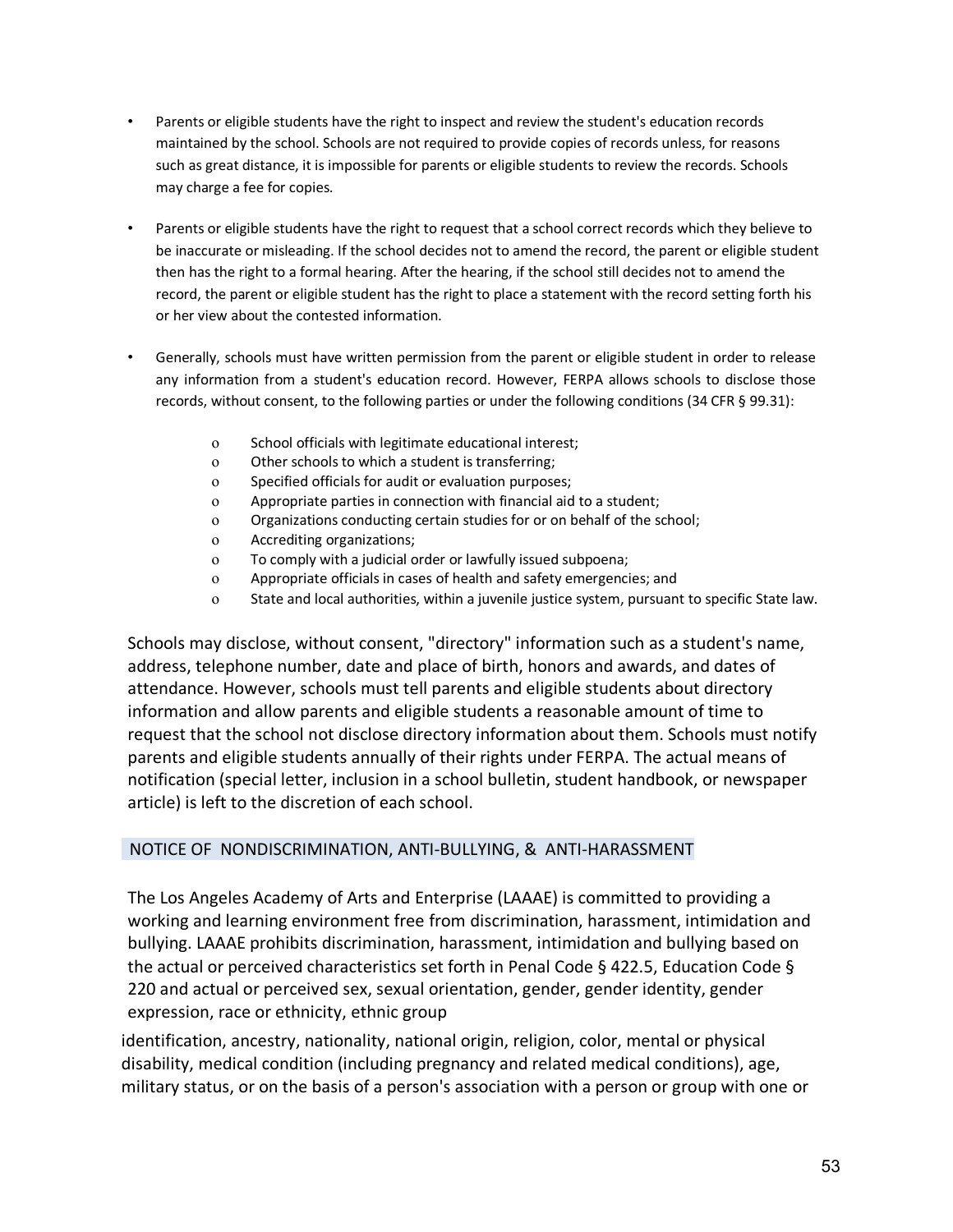more of these actual or perceived characteristics, in any program or activity it conducts or to which it provides significant assistance.

#### **Discrimination**

Discrimination is different treatment on the basis of a protected category in the context of an educational program or activity without a legitimate nondiscriminatory reason and interferes with or limits the individual's ability to participate in or benefit from the services, activities, or privileges provided by LAAAE.

#### **Harassment**

Harassment occurs when: (1) the target is subjected to unwelcome conduct related to a protected category; (2) the harassment is both subjectively offensive to the target and would be offensive to a reasonable person of the same age and characteristics under the same circumstances; and (3) the harassment is sufficiently severe, pervasive, or persistent so as to interfere with or limit an individual's ability to participate in or benefit from the services, activities, or opportunities offered by LAAAE.

#### **Bullying**

LAAAE takes a strong position against bullying, hazing or any behavior that infringes on the safety and well-being of students and employees, or interferes with learning or teaching. LAAAE prohibits retaliatory behavior against anyone who files a complaint or who participates in the complaint investigation process.

All students and staff of public primary, elementary, middle, and senior high schools have the inalienable right to attend campuses which are safe, secure and peaceful [Article 1, Section 28(c) of the California State Constitution]. The bullying and hazing policy, written in accordance with Federal guidelines and California Education Code, requires that LAAAE students and all personnel promote respect and acceptance. This policy shall encompass behaviors and actions that occur among students, LAAAE employees, and associated adults. The policy is applicable in LAAAE, at school and LAAAE-related programs, activities and events, traveling to and from school, and all other areas of the LAAAE's jurisdiction [Ed Code 489009(s)].

Bullying is unwanted and aggressive behavior among students that involves a real or perceived power imbalance. The behavior is repeated, or has the potential to be repeated, over time. Examples of bullying behavior include making threats, spreading rumors, attacking someone physically or verbally, and excluding someone from a group on purpose. The determination of whether an action or collection of actions rises to the level of bullying is generally differentiated from an isolated occurrence when the behavior is repetitive and there exists a power imbalance that may include physical strength, access to embarrassing information, or popularity used to control or harm another student.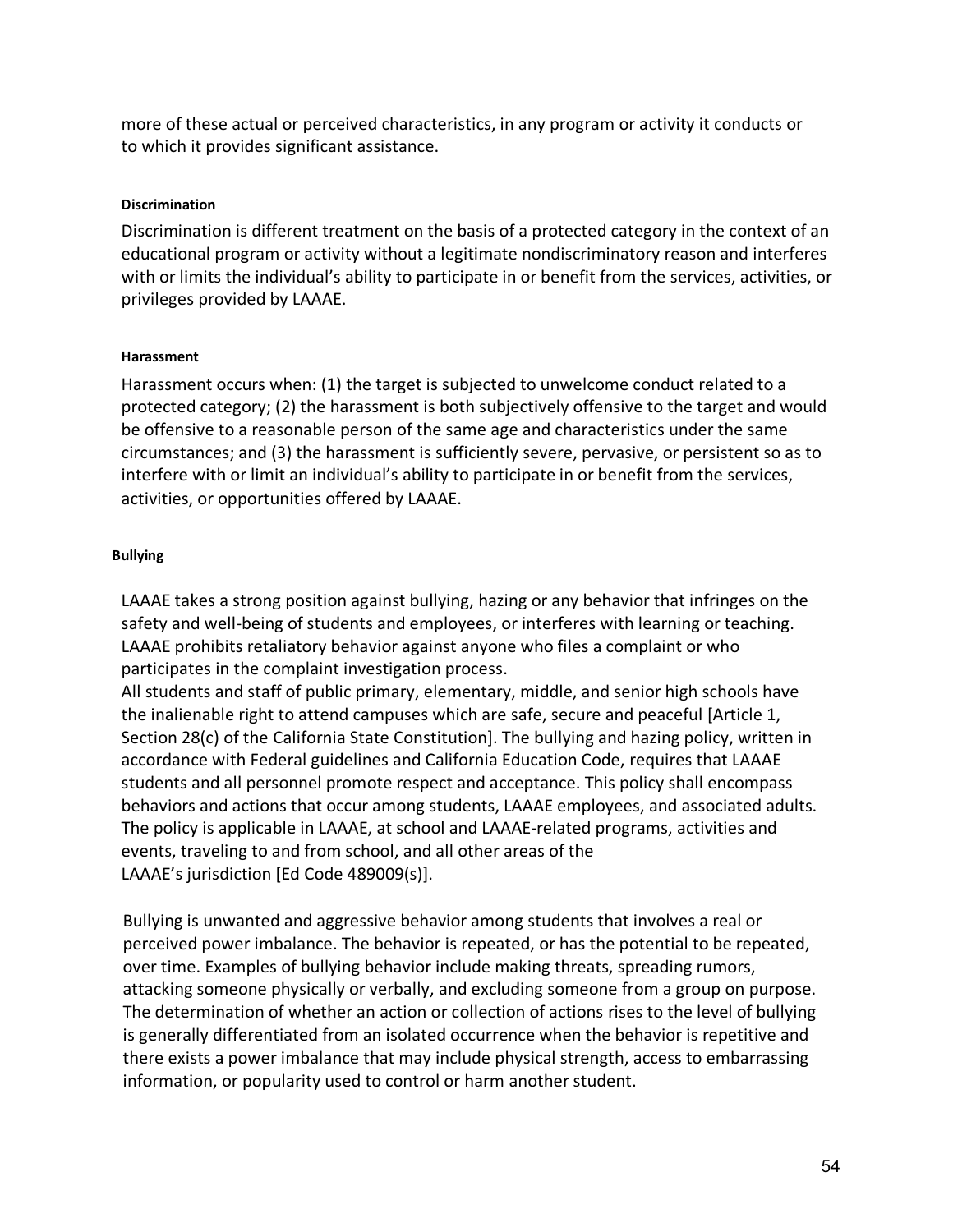Bullying is any deliberate and unwanted severe or pervasive physical, verbal, or electronic act that has the intention of, or can be reasonably predicted to have the effect of, one or more of the following:

- Reasonable fear of harm to person or property.
- Substantially detrimental effect on physical or mental health.
- Substantial interference with academic performance.
- Substantial interference with the ability to participate in or benefit from school services, activities, or privileges.

Cyberbullying is conducted via electronic communication technology (e.g., texts, emails, blogs, postings) and meets the impact of bullying. A

person who engages in cyberbullying at school or school-related activities and events may be subject to disciplinary action. Cyberbullying that occurs off-campus but substantially disrupts the instructional environment of the school may fall under District jurisdiction.

Hazing is any humiliating or potentially harmful initiation, pre-initiation, or rite of passage associated with membership in a student organization whether or not it is officially recognized by the educational institution. Parents and students are encouraged work with LAAAE faculty or administrative staff.

#### **Sexual Harassment**

LAAAE is committed to providing a working and learning environment free from sexual harassment. The District prohibits sexual harassment of or by employees, students, or persons doing business with or for the District on the basis of actual or perceived sex, sexual orientation, gender, gender identity or gender expression. Failure to follow this policy is a violation of state and federal law.

Sexual harassment is defined by California Education Code Section 212.5 as any unwelcome sexual advances, requests for sexual favors, and other verbal, visual, or physical conduct of a sexual nature made by someone from or in the work or educational setting, under any of the following conditions:

• Submission to the conduct is explicitly or implicitly made a term or a condition of an individual's employment, academic status, or progress.

• Submission to, or rejection of, the conduct by the individual is used as the basis of employment or academic decisions affecting the individual.

• The conduct has the purpose or effect of having a negative impact upon the individual's work or academic performance, or of creating

an intimidating, hostile, or offensive work or educational environment.

• Submission to, or rejection of, the conduct by the individual is used as the basis for any decision affecting the individual regarding benefits and services, honors, programs, or activities available at or through the educational institution.

Upon witnessing an act of discrimination, harassment, intimidation and/or bullying based on actual or perceived characteristics of a protected category (as enumerated above), school personnel are required to take immediate steps to intervene when it is safe to do so. Once LAAAE has notice of discriminatory, harassing, intimidating or bullying conduct, whether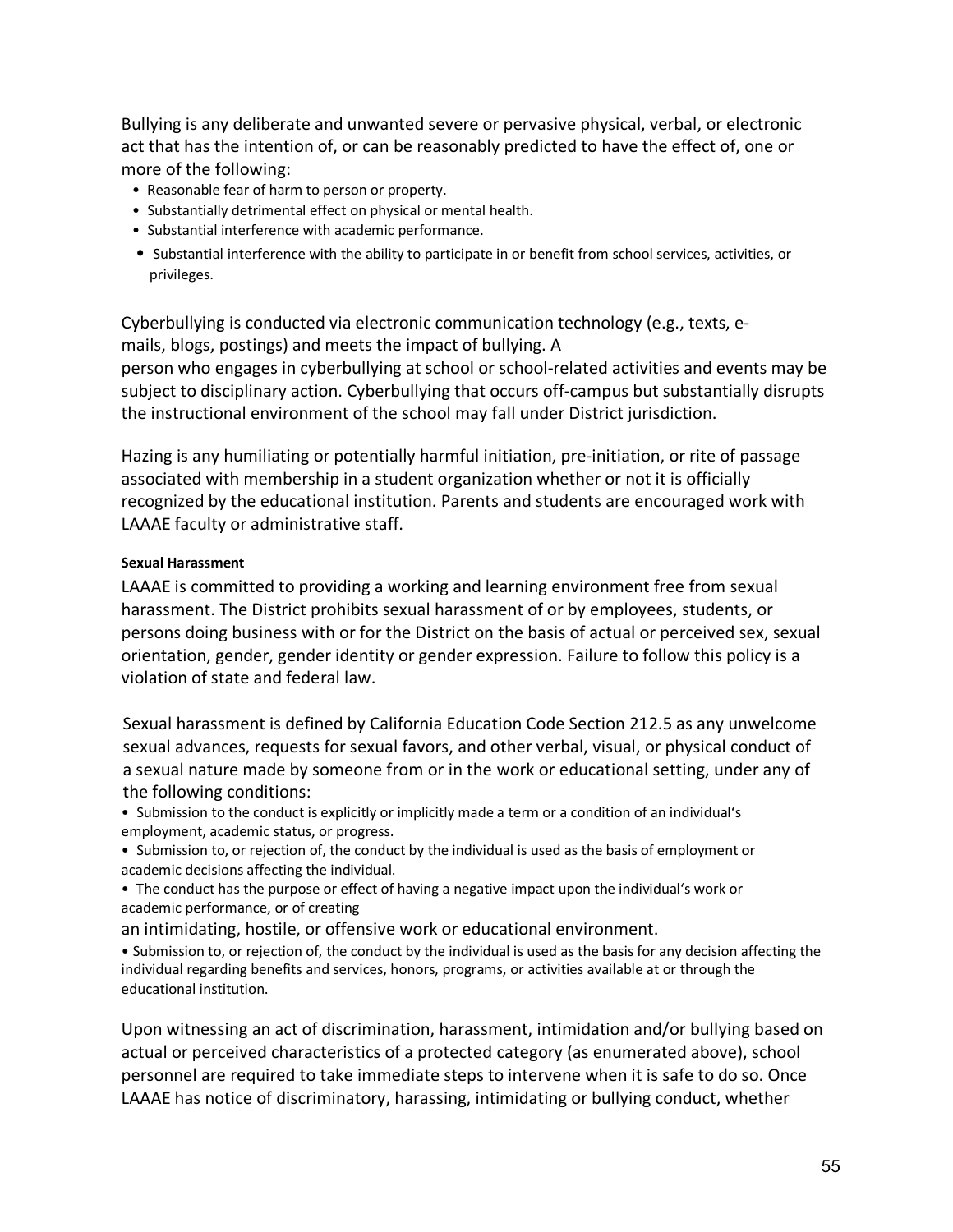carried out by employees, students, or third parties, it should take immediate and appropriate steps to investigate or otherwise determine what occurred and take prompt and effective steps reasonably calculated to end the conduct, eliminate a hostile environment, if one has been created and prevent the conduct from occurring again. These steps should be taken whether or not an individual makes a complaint or asks the school or office to take action.

This policy applies to all acts related to school activity or school attendance. For inquiries or complaints related to discrimination, harassment, intimidation and bullying of students based on the actual or perceived characteristics listed above or for complaints related to employeeto-employee, student-to-employee, or work/employment related discrimination, harassment, or intimidation, contact LAAAE's administrator designated to coordinate compliance efforts: David Calvo, Principal, at (213) 487-0600.

#### **Title IX**

Federal law, Title IX, State law and District policy prohibit anyone from discriminating against any student on the basis of actual or perceived sex, sexual orientation, and gender (including gender identity, gender expression, marital status, pregnancy, childbirth or related medical condition).

Male and female students have the right to equal learning opportunities in their schools and must be treated the same in all activities and programs, including:

- Athletics
- The classes they can take
- The way they are treated in the classroom
- The kind of counseling they are given
- The extracurricular activities in which they can participate
- The honors, special awards, scholarships and graduation activities in which they can participate Students who feel that their rights are being violated have the right to take action and should not be afraid of trying to correct a situation by speaking to a school administrator, Title IX/Bullying Complaint Manager, psychologist, counselor, or trusted adult at school, or filing a complaint (see Uniform Complaint Procedures). Students are encouraged whenever possible to try to resolve their complaints directly at the school site. Any student who believes he or she is being discriminated against in violation of Title IX has the right to file a complaint. For further information or assistance, contact the LAAAE Principal, David Calvo (213) 487-0600.
- Questions regarding Title IX may be referred to the Title IX coordinator or the Office of Civil Rights
- Title IX Coordinator: David Calvo, (213) 487-0600, 1200 Colton St, Los Angeles, CA 90026, dcalvo@laaae.org

#### **STUDENT SEARCHES**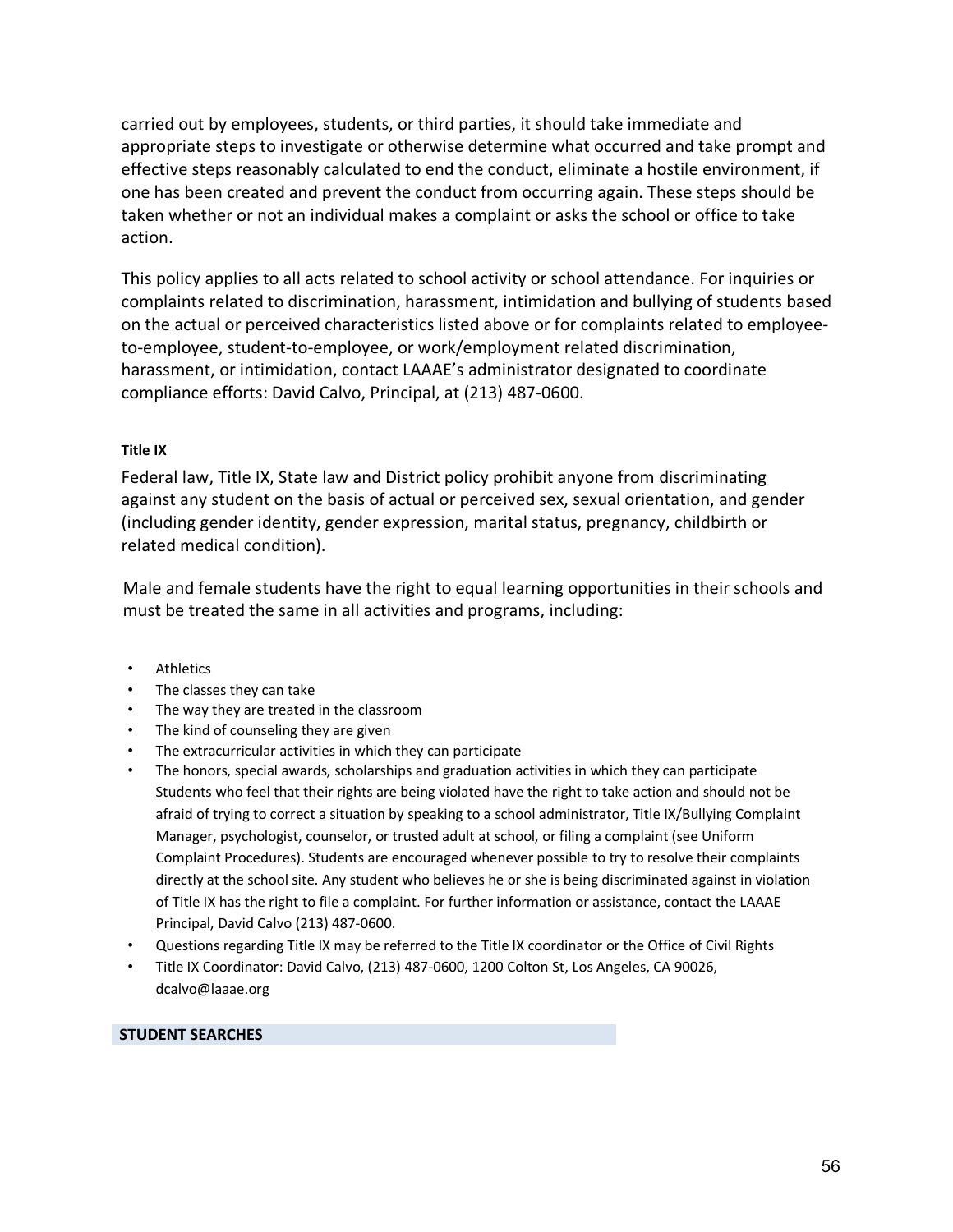The 4th Amendment of the United States Constitution protects individuals from unlawful searches. However, the law allows school officials to conduct searches of students under certain limited circumstances.

#### **Searches Based on Reasonable Suspicion**

If a student has engaged in conduct that causes an administrator to have reasonable suspicion that the student has committed, or is about to commit, a crime or has violated statutory laws or school rules, the administrator may conduct a search of that student. The administrator must:

- Be able to articulate the reason for his or her suspicion and the facts and/or circumstances surrounding a specific incident.
- Be able to reasonably connect the student to a specific incident, crime or rule or statute violation.
- Have relied on recent, credible information from personal knowledge and/or other eyewitnesses.
- Ensure that a search based on reasonable suspicion is not excessively intrusive in light of the student's age and gender and the nature of the offense.

When conducting a student search based on reasonable suspicion, school officials must adhere to the following practices:

- Conduct the search only if there are clear and specific reasons for suspicion and there are facts that connect the student to a specific incident of misconduct.
- Jackets, purses, pockets, back packs, bags, and containers in the student's possession may be searched to the extent reasonably necessary.
- Under no conditions may a body or strip search be conducted.
- Only school officials of the same sex as the student being searched may conduct the search.
- Searches based on reasonable suspicion must be conducted in a private area where the search will not be visible to other students or staff (except for a school administrator or designee witness, also of the same sex).

#### ANNUAL NOTICE OF UNIFORM COMPLAINT PROCEDURE

Los Angeles Academy of Arts and Enterprise has the primary responsibility for compliance with federal and state laws and regulations. We have established Uniform Complaint Procedures (UCP) to address allegations of unlawful discrimination, harassment, intimidation, and bullying, and complaints alleging violation of state or federal laws governing educational programs, the charging of unlawful pupil fees and the noncompliance of our Local Control and Accountability Plan (LCAP).

We will investigate all allegations of unlawful discrimination, harassment, intimidation or bullying against any protected group as identified in Education Code section 200 and 220 and Government Code section 11135, including any actual or perceived characteristics as set forth in Penal Code section 422.55 or on the basis or a person's association with a person or group with one or more of these actual or perceived characteristics in any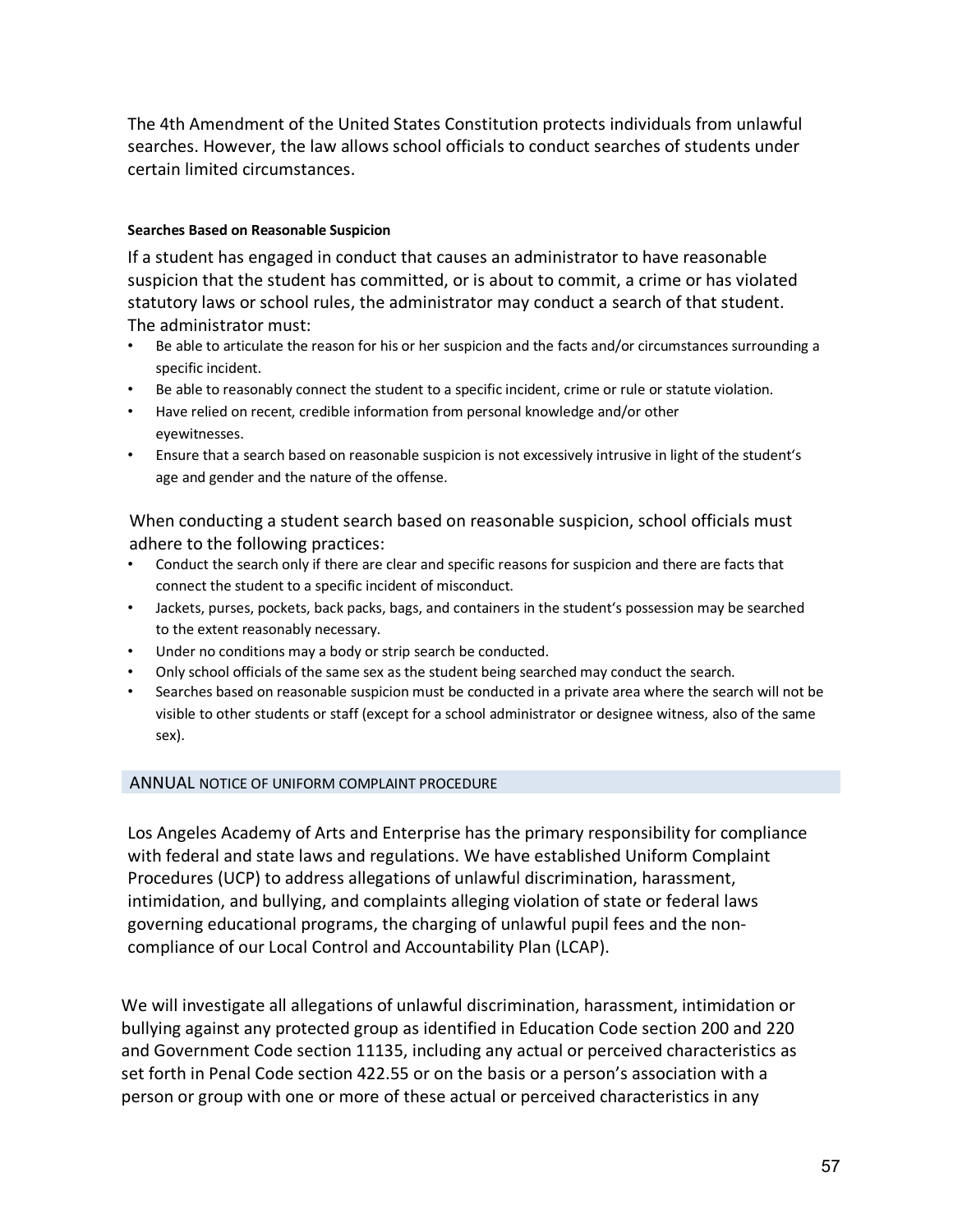program or activity conducted by the LEA, which is funded directly by, or that receives or benefits from any state financial assistance.

The UCP shall also be used when addressing complaints alleging failure to comply with state and/or federal laws in*:*

- After School Education and Safety
- · Career Technical Education
- · Consolidated Categorical Programs
- · Discrimination, Harassment, Intimidation, and Bullying
- Foster and Homeless Youth
- Local Control Funding Formula and Local Control Accountability Plans
- · NCLB Titles I-VII
- · Nutrition Services USDA Civil Rights
- School Facilities
- · Special Education
- · Unlawful Pupil Fees
- · Lactation Accommodations

A pupil fees and/or LCAP complaint may be filed anonymously if the complainant provides evidence or information leading to evidence to support the complaint.

A pupil enrolled in a public school shall not be required to pay a pupil fee for participation in an educational activity.

A pupil fee includes, but is not limited to, all of the following:

- 1. A fee charged to a pupil as a condition for registering for school or classes, or as a condition for participation in a class or an extracurricular activity, regardless of whether the class or activity is elective or compulsory, or is for credit.
- 2. A security deposit, or other payment, that a pupil is required to make to obtain a lock, locker, book, class apparatus, musical instrument, clothes, or other materials or equipment.
- 3. A purchase that a pupil is required to make to obtain materials, supplies, equipment, or clothes associated with an educational activity.

A pupil fee complaint shall be filed no later than one year from the date the alleged violation occurred.

Complaints other than issues relating to pupil fees must be filed in writing with the following designated to receive complaints:

Name or title: David Calvo Unit or office: Principal Address: 1200 West Colton Street, Room 3-320 Los Angeles, CA 90026 Phone: (213) 478-0600 Email Address: dcalvo@laaae.org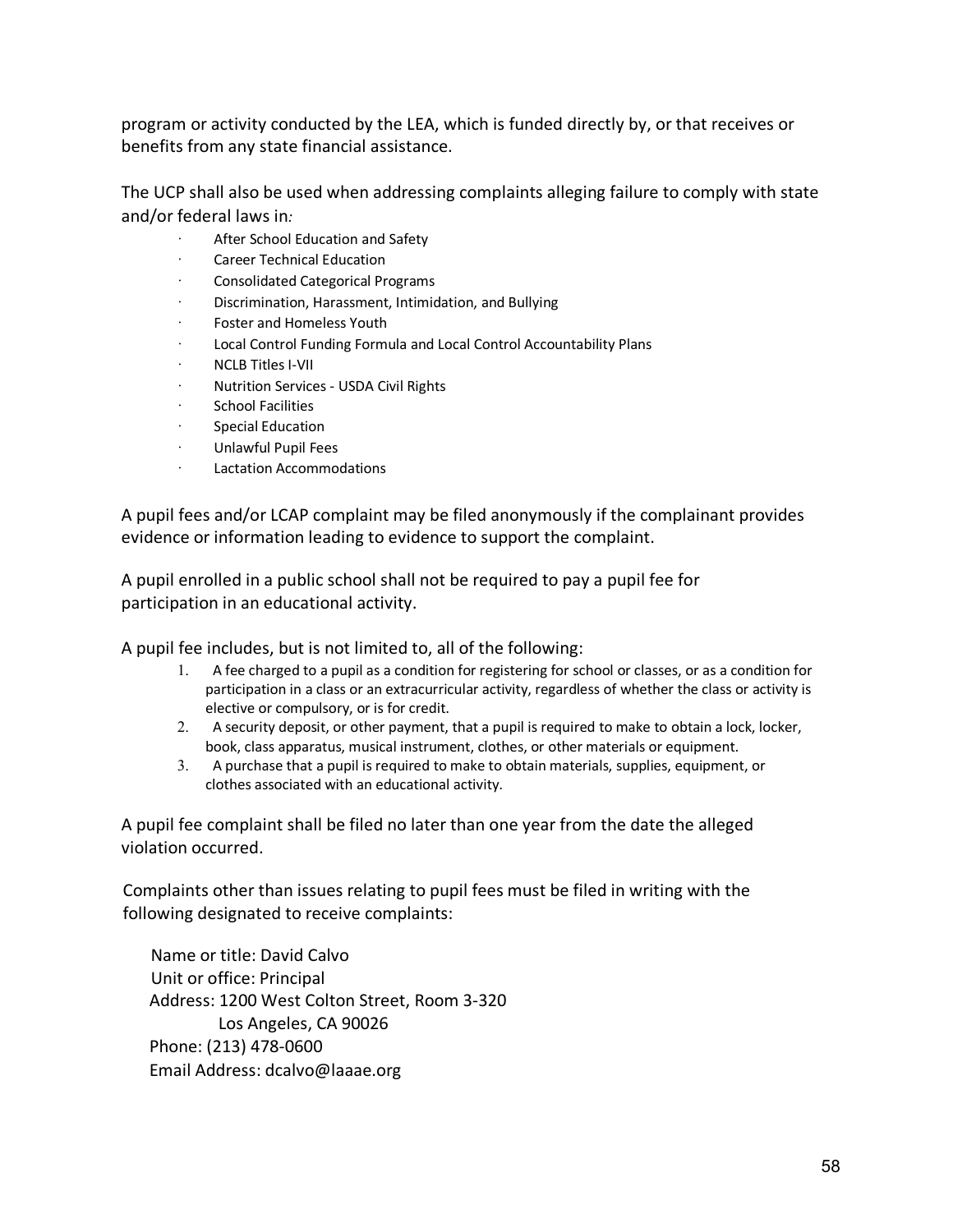A pupil fees complaint is filed with the Los Angeles Academy of Arts and Enterprise and/or the principal of a school.

Complaints alleging discrimination, harassment, intimidation, or bullying, must be filed within six (6) months from the date the alleged discrimination, harassment, intimidation, or bullying, occurred or the date the complainant first obtained knowledge of the facts of the alleged discrimination, harassment, intimidation, or bullying, unless the time for filing is extended by the superintendent or his or her designee.

Complaints will be investigated and a written Decision or report will be sent to the complainant within sixty (60) days from the receipt of the complaint. This sixty (60) day time period may be extended by written agreement of the complainant. The LEA person responsible for investigating the complaint shall conduct and complete the investigation in accordance with sections 4680-4687 and in accordance with local procedures adopted under section 4621.

The complainant has a right to appeal our Decision of complaints regarding specific programs, pupil fees and the LCAP to the California Department of Education (CDE) by filing a written appeal within 15 days of receiving our Decision.

The appeal must be accompanied by a copy of the originally-filed complaint and a copy of our Decision.

The complainant is advised of civil law remedies, including, but not limited to, injunctions, restraining orders, or other remedies or orders that may be available under state or federal discrimination, harassment, intimidation or bullying laws, if applicable.

A copy of our UCP compliant policies and procedures is available free of charge.

#### *Applicable Law:*

*Education Code Section 35186; Title 5 California Code of Regulations Section 4681, 4682, 4683*

#### ANNUAL WILLIAMS NOTICE TO PARENTS, GUARIDANS, PUPILS, TEACHERS

#### Pursuant to California *Education Code* Section 35186, you are hereby notified that:

There should be sufficient textbooks and instructional materials. That means each pupil, including English learners, must have a textbook or instructional materials, or both, to use in class and to take home.

School facilities must be clean, safe, and maintained in good repair.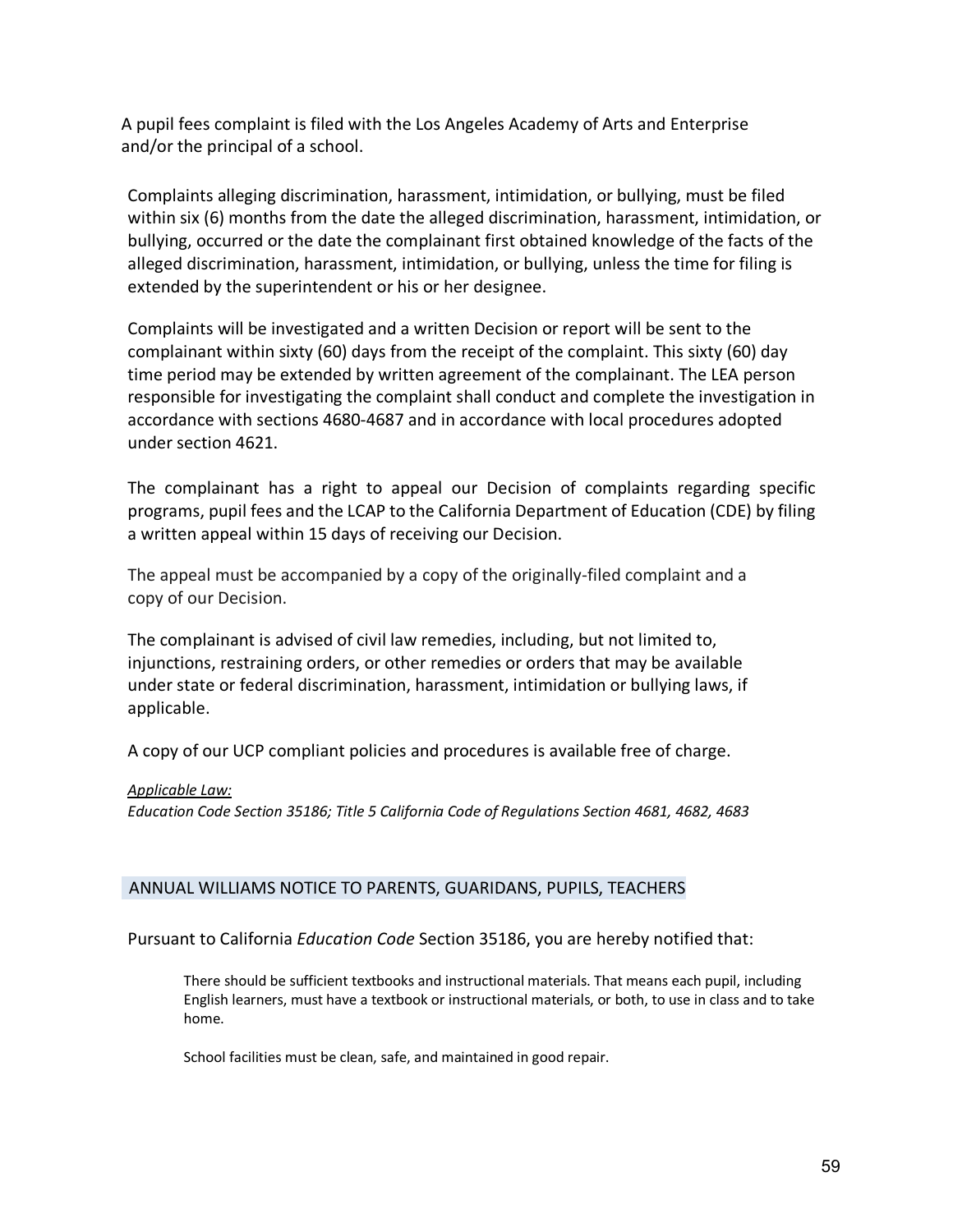There should be no teacher vacancies or misassignments. There should be a teacher assigned to each class and not a series of substitutes or other temporary teachers. The teacher should have the proper credential to teach the class, including the certification required to teach English learners if present.

Teacher vacancy means a position to which a single designated certificated employee has not been assigned at the beginning of the year for an entire year or, if the position is for a one- semester course, a position to which a single designated certificated employee has not been assigned at the beginning of a semester for an entire semester.

Misassignment means the placement of a certificated employee in a teaching or services position for which the employee does not hold a legally recognized certificate or credential or the placement of a certificated employee in a teaching or services position that the employee is not otherwise authorized by statute to hold.

A complaint form may be obtained at the school office, district office, or downloaded from the school's Web site at *www.laaae.org.* You may also download a copy of the California Department of Education complaint form from the following Web site: http://www.cde.ca.gov/re/cp/uc.

#### ANNUAL NOTICE OF PHYSICAL FITNESS TEST

State law requires school to administer the Physical Fitness Test (PFT) annually to all students in grades seven and nine. The state-designated PFT is the FITNESSGRAM®. The FITNESSGRAM® is a set of tests designed to evaluate health related fitness and to assist students in establishing lifetime habits of regular physical activity.

The complete FITNESSGRAM test battery measures student performance in the following areas:

- 1. aerobic capacity
- 2. body composition
- 3. muscular strength, endurance and flexibility

Teachers and administrators are responsible for preparing students to do their best on the test by providing instruction and appropriate practice in the skills and abilities that are tested. It is recommended that schools should provide students appropriate practice as part of the regular physical education (P.E.) program throughout the year. Students are tested between February and May. Parents should see that their children

participate in a regular program of physical activity and nutrition.

All students must take physical education classes in high school for two years (freshman and sophomore). Freshman students in 2008 were the first class required to "pass" FITNESSGRAM in order to receive the exemption for physical education classes for two years (junior and senior). A "passing" score is defined as meeting the healthy fitness zone for 5 out of 6 components. Students who do not meet the healthy fitness zone in grades 9 or 10 will continue to take physical education classes until they either "pass" the FITNESSGRAM or graduate.

To find more information about the FITNESSGRAM, please contact your child's teachers. Additional information is posted on the internet at http://www.cde.ca/gov/ta/tg/pf.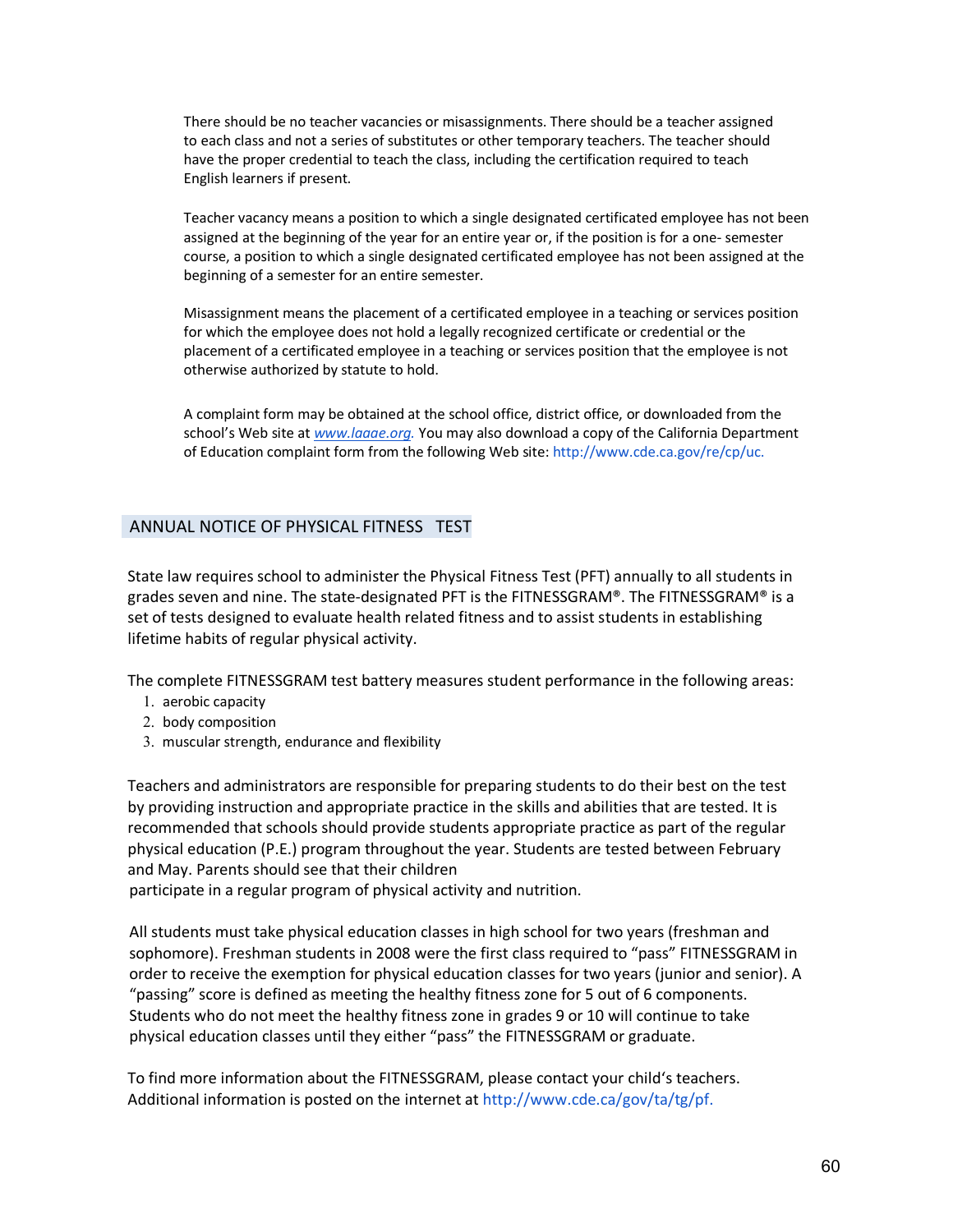If you have additional questions about the testing program at your child's school, please contact the school principal.

#### STUDENTS WITH DISABILITIES AND SPECIAL EDUCATION

Students learn in a variety of ways with most students learning effectively in a traditional school setting. Students with disabilities may be eligible to receive special education services. These services are based on assessments and determined by an Individualized Education Program (IEP) team, which includes the student's parent(s) as equal participants. Special education services are designed to meet the unique educational needs of students with disabilities and are provided at no cost to parents. To the maximum extent appropriate, students with disabilities are to be educated with their peers without disabilities in the general education environment at the school they would attend if they were not disabled. The general education classroom with all appropriate supplementary aids and services where the student has the greatest opportunity to be integrated with their peers without disabilities is the first educational setting for an IEP team to consider.

An IEP team should only remove a student from the general educational classroom and environment when the nature or severity of a student's disability is such that education in general classes with the use of supplemental aids and services cannot be achieved satisfactorily. Parents who suspect their

child may have a disability and who may need special education services should contact the school administrator. Further information concerning special education programs and services is provided in the publication, *A Parent's Guide to Special Education Services* (Including Procedural Rights and Safeguards) which is available in the main office. Assistance related to special education issues is available.

Section 504 of the Rehabilitation Act of 1973 (Section 504) is a federal civil rights law that prohibits discrimination against individuals with disabilities in programs and activities that receive financial assistance from the U.S. Department of Education. Discrimination, harassment, intimidation, and/or bullying in any form toward individuals on the basis of their actual or perceived disability are unacceptable and will not be tolerated. LAAAE will promptly investigate any complaints of disability-based discrimination, harassment, intimidation and/or bullying, and take reasonable actions to stop future incidents.

LAAAE has specific responsibilities related to the provision of a Free Appropriate Public Education (FAPE) to school age individuals with disabilities under Section 504. LAAAE is required to provide a program designed to provide equal access to the educational program and activities for students with disabilities as adequately as that provided for students without disabilities. For students who are not eligible for special education services, but meet the federal definition of persons with disabilities under Section 504, a Section 504 Plan may be developed which indicates the accommodations, supplementary aids and/or services that will be provided to assist the student in accessing the general education program. Section 504 must provide nonacademic and extracurricular services and activities in a manner that ensures that individuals with disabilities have an equal opportunity to participate. Parents or guardians must be notified in writing of any District decisions regarding the evaluation, identification, and/or educational placement of their student and their right to participate in and/or appeal these decisions under Section 504.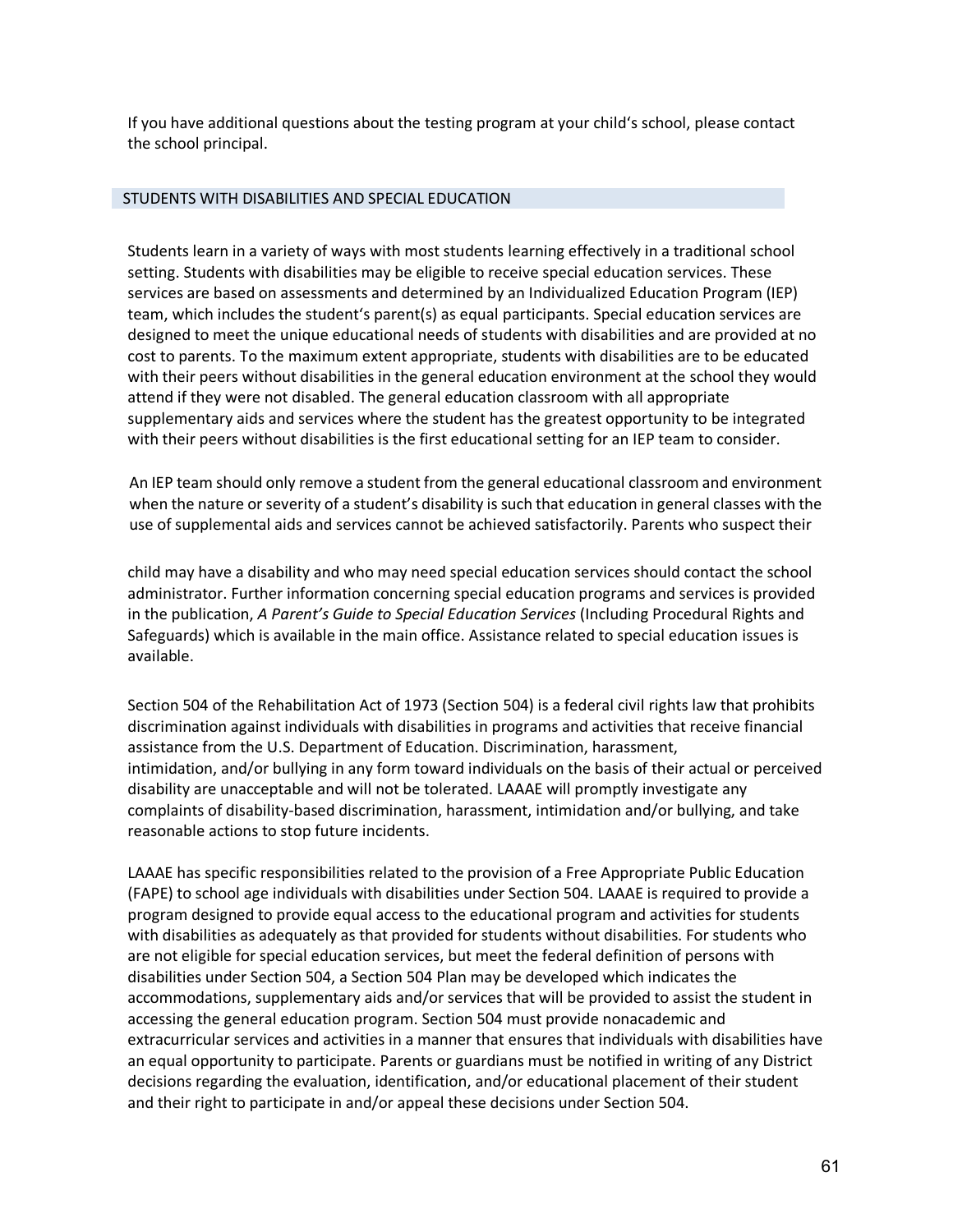For further information about Section 504 and/or assistance in related to Section 504 inquiries please contact the LAAAE Administration.

LAAAE is located on an LAUSD campus, and LAUSD has adopted an Integrated Pest Management (IPM) policy (https://www.laschools.org/new-site/operations-services/ipm/). This policy includes notifying parents/guardians and staff of pesticide use. During the school year, it may be necessary to apply pesticides at your child's school to avoid serious health problems posed by pests and/or maintain the integrity of a structure. However, should you feel that your child's or your (for school staff) health and/or behavior could be influenced by exposure to pesticide products, you are notified as follows:

- An application of products on the Approved List may be applied during the school year (see IPM link above for a list of pesticide products that have approved for use at District sites). Additional product information is available online at http://www.cdpr.ca.gov.
- In the event the use of a product is required that is not on the Approved List, you will be notified 72 hours in advance (Exception: Emergency circumstances that warrant an immediate response)
- · Only authorized pest management staff may use pesticides on District property. pesticide applications (e.g., aerosol sprays) are allowed. District policy unauthorized staff from bringing or using a pesticide product at District sites.
- · It is unlawful for any person, except a parent/guardian acting toward his/her minor child, to intentionally or to attempt to injure, intimidate, interfere by force, threat of force, physical obstruction, or nonviolent physical obstruction with any person attempting to enter or exit any public or private school grounds.
- · In addition, any parent, guardian, or other person whose conduct in a place where a school employee is required to be in the course of his or her duties materially disrupts class work or extracurricular activities or involves substantial disorder is guilty of a misdemeanor which is punishable upon the first conviction of a fine not less than five hundred dollars(\$500) and not more than one thousand dollars (\$1,000), or by imprisonment in a county jail for not more than one (1) year, or by both the fine and imprisonment. (EC 44811)

Anaphylaxis is a severe and potentially life-threatening allergic reaction that can occur after encountering an allergic trigger, such as food, medicine, an insect bite, latex or exercise. Symptoms include narrowing of the airways, rashes or hives, nausea or vomiting, a weak pulse and dizziness. It is estimated that approximately 25% of the anaphylactic reactions occur during school hours to students who had not previously been diagnosed with a food or other allergy. Without immediate administration of epinephrine followed by calling emergency medical services, death can occur. Being able to recognize and treat it quickly can save lives. Recent changes to EC 49414 now require school districts to provide epinephrine auto-injectors to trained personnel and authorizes them to use epinephrine auto-injectors for any student who may be experiencing anaphylaxis, regardless of known history.

Your child and family may be eligible for free or low-cost health coverage. For information about health care coverage options and enrollment assistance, go to www.CoveredCA.com.

LAAAE employs full-time counselors to assist students with a range of needs, including personal/social issues, academic struggles, and career and post- secondary education planning. For more information on the services provided, and how to access these services, contact the Counseling Office at the schoolsite.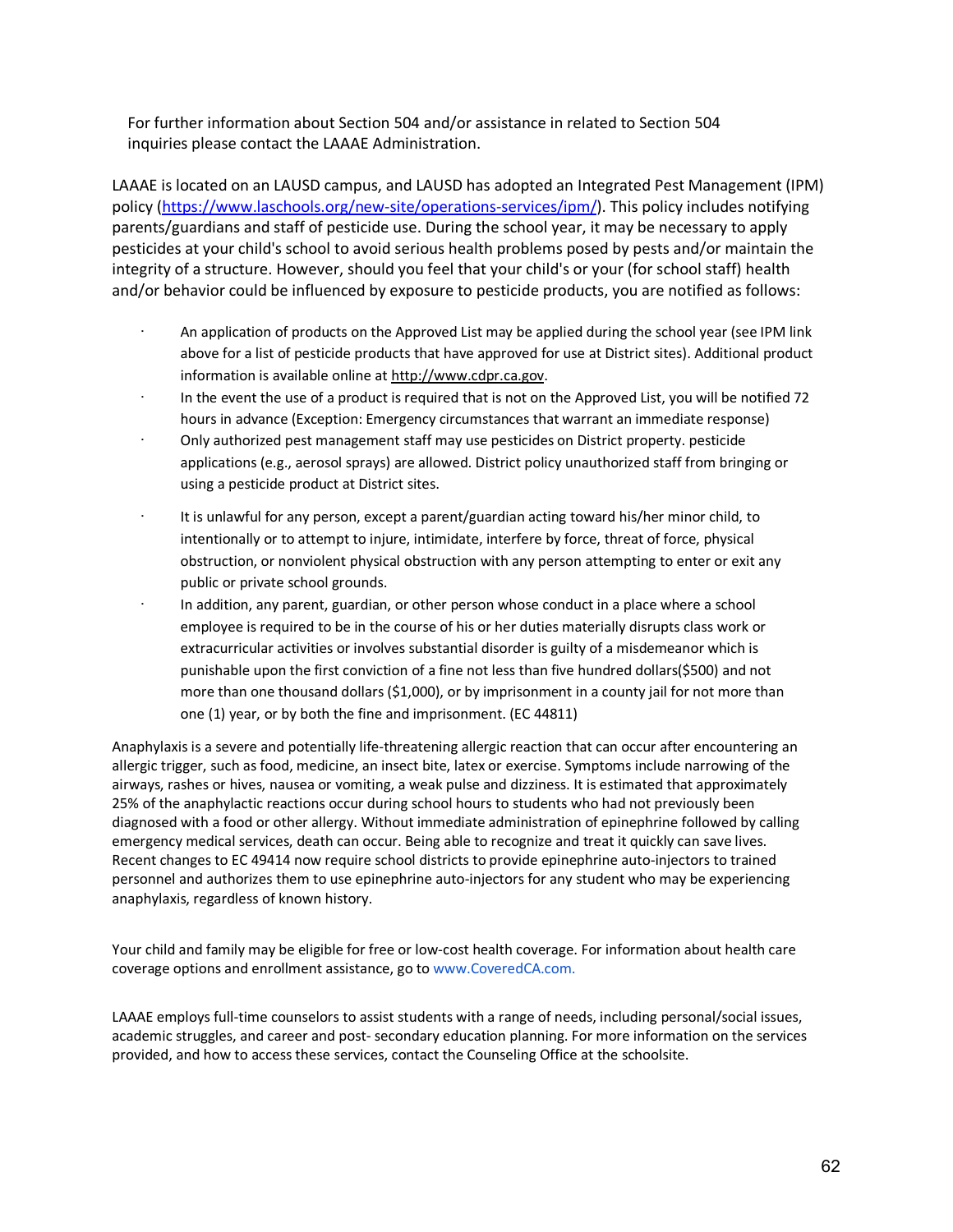A parent or guardian of a pupil has the right to excuse their child from all or part of comprehensive sexual health education, HIV/AIDS prevention education, and assessments related to that education.

For more information on the content and schedule for sexual health education, as well as procedures for excusing students from participation, please contact the school site.

LAAAE will receive Title I funds during the 2016-17 school year. Parents/guardians have the right to information regarding the professional qualifications of the student's classroom teacher(s).

Students must be immunized against certain communicable diseases. Students are prohibited from attending school unless immunization requirements are met for age and grade. The school district shall cooperate with local health officials in measures necessary for the prevention and control of communicable diseases in school age children. The district may use any funds, property, or personnel and may permit any person licensed as a physician or registered nurse to administer an immunizing agent to any student whose parents have consented in writing.

Beginning January 1, 2016, parents of students in any school, will no longer be allowed to submit a personal beliefs exemption to a currently required vaccine. A personal beliefs exemption on file at school prior to January 1, 2016 will continue to be valid until the student enters the next grade span at kindergarten (including transitional kindergarten) or 7th grade.

A student not fully immunized may be temporarily excluded from a school or other institution when that child has been exposed to a specified disease and whose documentary proof of immunization status does not show proof of immunization against one of the communicable diseases described above.

The law requires all students entering kindergarten, including transitional kindergarten, or advancing from sixth to seventh grade in the district, or prior to his or her first admission to the district, to comply with the immunization requirements of Health and Safety Code section 120335, unless the student provides the district with a valid exemption from a licensed physician. Documented immunizations appropriate for each student's age include (1) Diphtheria, (2) Haemophilus influenzae type b, (3) Measles, (4) Mumps, (5) Pertussis (whooping cough), (6) Poliomyelitis, (7) Rubella, (8) Tetanus, (9) Hepatitis B, (10) Varicella (chickenpox), and any other diseases deemed appropriate by the department. Students qualified for an individualized education program may accss special education and related services. Full immunization again Hepatitis B shall not be a condition of admittance to 7<sup>th</sup> grade. All students entering  $7<sup>th</sup>$  through  $12<sup>th</sup>$  grades must be immunized with a pertussis (whooping cough) vaccine called Tdap. This affects all students – current, new, and transfers.

If your family lives in any of the following situations:

- In a shelter
- In a motel or campground due to the lack of an alternative adequate accommodation
- In a car, park, abandoned building, or bus or train station
- Doubled up with other people due to loss of housing or economic hardship

Your school-age children may qualify for certain rights and protections under the federal McKinney-Vento Act.

Your eligible children have the right to: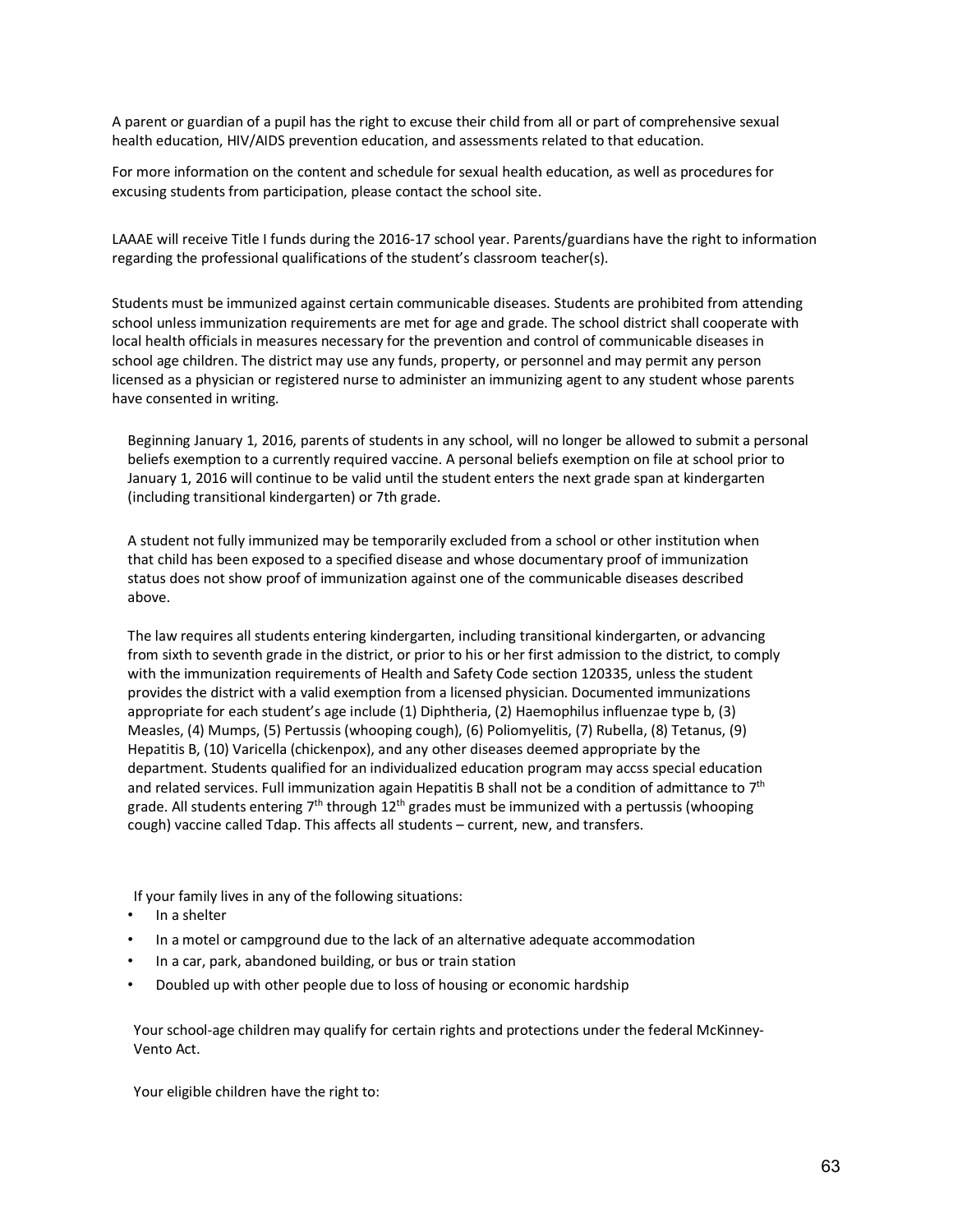- Receive a free, appropriate public education.
- Enroll in school immediately, even if lacking documents normally required for enrollment.
- Enroll in school and attend classes while the school gathers needed documents.
- Enroll in the local school; or continue attending their school of origin (the school they attended when permanently housed or the school in which they were last enrolled), if that is your preference and is feasible.
- Receive transportation to and from the school of origin, if you request this.
- Receive educational services comparable to those provided to other students, according to your children's needs.

If you need further assistance with your children's educational needs, please contact Stefany Espana, Director of Student Services, at 213-487-0600.

#### CODE OF CONDUCT FOR EMPLOYEE-PUPIL INTERACTIONS

#### Professional Boundaries:

This provision is intended to guide all LAAAE faculty and staff in conducting themselves in a manner that reflects the highest standards of behavior and professionalism required of school employees and to specify the boundaries between staff and students. Trespassing the boundaries of the staff and student relationship is deemed an abuse of power and a betrayal of public trust. All staff must carefully review this policy along with the examples provided relating to acceptable and unacceptable employee behavior.

Although this policy gives specific direction, it is each employee's obligation to avoid situations that could prompt suspicion by parents, students, colleagues, or school leaders. One viable standard that can be quickly applied when an employee is unsure if certain conduct is acceptable, is to ask oneself, "Would I be engaged in this conduct if my family or colleagues were standing next to me?"

Some activities may seem innocent from a staff member's perspective, but can be perceived as flirtation, sexual insinuation, or otherwise inappropriate from a student or parent point of view. The objective of providing examples of acceptable and unacceptable behaviors is not to restrain innocent, positive relationships between staff and students, but to prevent relationships that could lead to, or may be perceived as, predatory, sexual misconduct, or fraternization. The examples provided below are not intended to be exhaustive.

Staff members must understand their own responsibility for ensuring that they do not cross the boundaries as written in this policy. Disagreeing with the wording or intent of the established boundaries will be considered irrelevant for disciplinary purposes. Thus, it is crucial that all employees learn this policy thoroughly and apply the lists of acceptable and unacceptable behaviors to their daily activities. Although sincere, competent interaction with students certainly fosters learning, staff and student interactions must have boundaries surrounding potential activities, locations, and intentions.

#### Duty to Report:

When an employee becomes aware of another staff member who violated the guidelines specified in this policy, the employee must report the matter to the school principal or principal's designee as soon as is practicable. If the observed behavior appears significantly harmful to the student, it is the duty of the employee to immediately report it to the principal or principal's designee. Observed interactions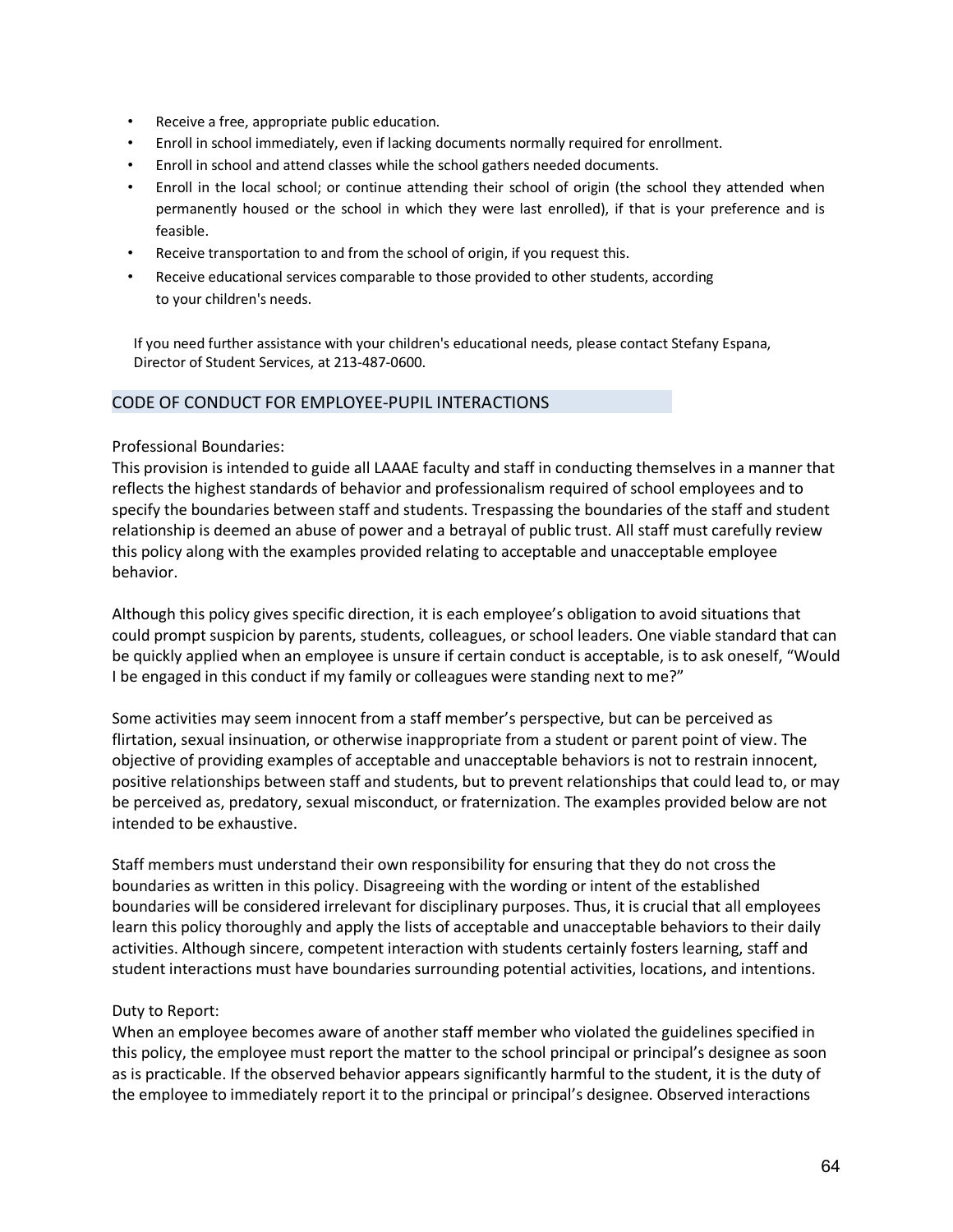requiring mandated reporting, must be reported within 36 hours pursuant to California Penal Code § 11166. All reports shall be as confidential as possible under the circumstances. It is the duty of the administrator to investigate and thoroughly report the situation to law enforcement, if necessary.

#### Use of Electronic Media by Staff to Communicate with Students:

Any employee communication with students, including those through the use of electronic media or technology, should always be limited to official LAAAE business. Employee interaction with Employee Handbook Page 9 of 50 students in social media such as Facebook, Instagram, or other similar means, is highly discouraged, and may lead to violation of this policy. Specifically, employees are highly discouraged from inviting students to join social networks and insofar as such behavior occurs, employees will be responsible for any exposure or access by students to inappropriate or unprofessional content, including words or pictures.

#### Examples of Unacceptable Behaviors (Violations of Professional Boundaries):

(a) Giving a gift to a student that is of a personal and or intimate nature. (b) Engaging in any type of unnecessary physical contact with a student. (c) Intentionally being alone with a student at or away from the school. (d) Making or participating in sexually or otherwise inappropriate comments or jokes. (e) Seeking emotional involvement with a student for the employee's benefit. (f) Discussing personal troubles or intimate issues with a student in an attempt to gain the student's support and understanding. (g) Becoming involved with a student so that a reasonable person may suspect inappropriate interaction. (h) Providing student access to an employee's home. (i) Sending emails, text messages or other communications to a student if the content is not about specifically about school activities. (j) Transporting a student, unless administratively approved.

#### Examples of Cautionary Behavior:

(a) Being alone in a room with a student at school with the door closed. (b) Remarking about the physical attributes or development of anyone. (c) Directing excessive attention toward a particular student. These behaviors should only be exercised when a reasonable and prudent person, acting as an educator, is prevented from using a better practice or behavior. Staff members should inform the principal or principal's designee of the circumstance(s) and occurrence as soon as is practicable.

#### Examples of Acceptable and Recommended Behaviors:

(a) Obtaining administrative and parental written consent for any after-school activity. (b) Obtaining administrative and parent approval to take student(s) off school property for activities such as field trips or competitions. (c) Transmitting electronic mail, text, telephone or instant messages to students which are professional and pertaining to school activities or classes. (d) Keeping the door open when alone with a student. (e) Maintaining reasonable personal space between employees and students. (f) Correcting students if they cross personal boundaries. (g) Keeping parents informed when a significant issue develops about a student. (h) Keeping after-class discussions with a student professional and brief. (i) Asking for advice from fellow staff or administrators if the employee finds oneself in a difficult situation related to boundaries. (j) Involving school leadership if conflict arises with a student. (k) Informing the principal about situations that have the potential to become more severe. Employee Handbook Page 10 of 50 (l) Making detailed notes about an incident that could evolve into a more serious situation later. (m) Recognizing the responsibility to stop unacceptable behavior of students or coworkers. (n) Asking another staff member to be present when the employee must be alone with a student. (o) Giving students praise and recognition without touching them. (p) Keeping professional conduct a high priority. (q) Asking oneself if actions are worth one's employment and career.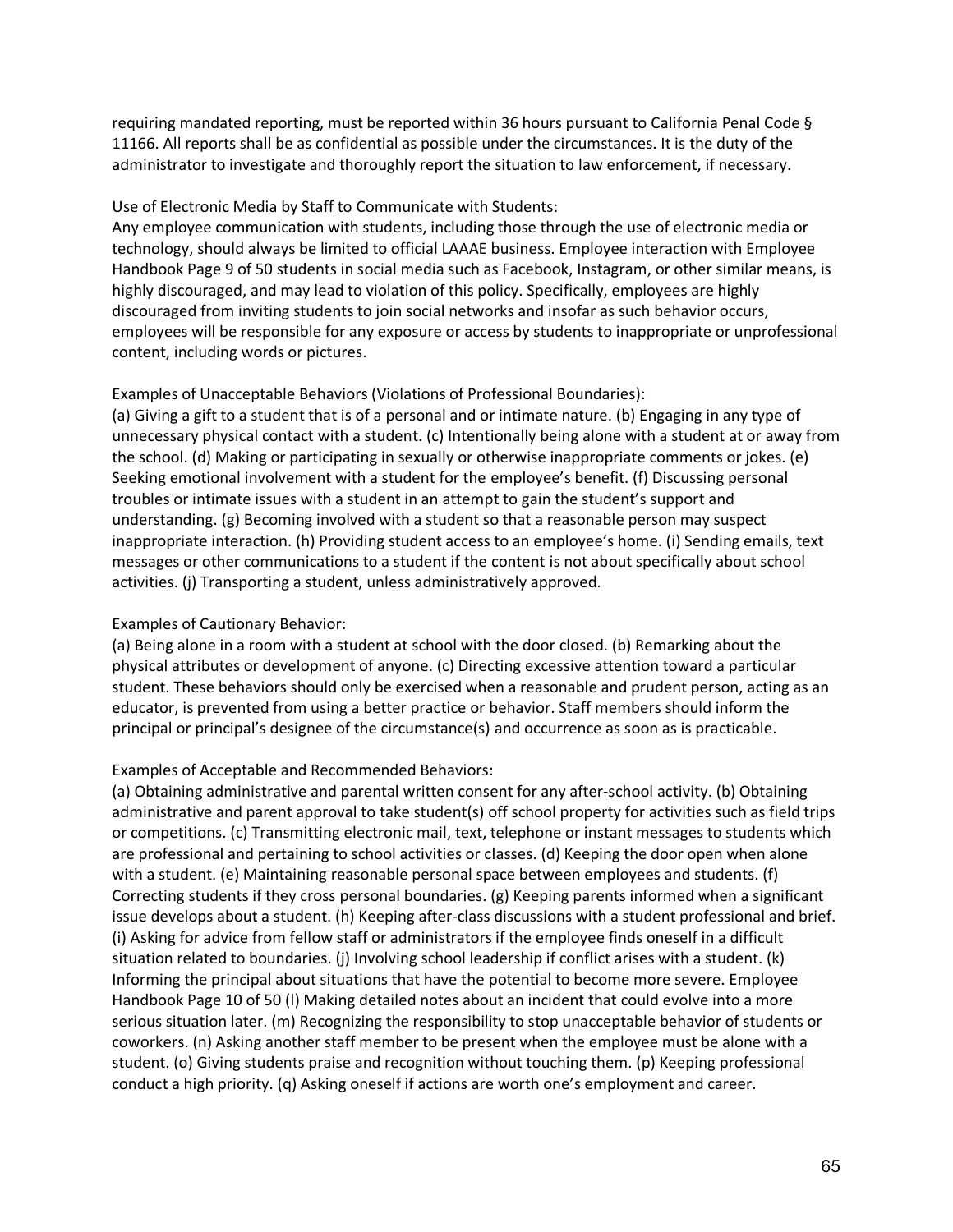#### HUMAN TRAFFICKING

Human trafficking, also known as trafficking in persons or modern-day slavery, is a crime that involves compelling or coercing a person to provide labor or services, or to engage in commercial sex acts. The coercion can be subtle or overt, physical or psychological, and may involve the use of violence, threats, lies, or debt bondage. Exploitation of a minor for commercial sex is human trafficking, regardless of whether any form of force, fraud, or coercion was used. Human trafficking does not require travel or transportation of the victim across local, state or international borders.

There is no single profile of a trafficking victim. Victims of human trafficking include not only men and women lured into forced labor by the promise of a better life in the United States, but also boys and girls who were born and raised here in California. Trafficking victims come from diverse backgrounds in terms of race, color, national origin, disability, religion, age, gender, sexual orientation, gender identity, socioeconomic status, education level, and citizenship status, but one characteristic that they usually share is some form of vulnerability. Trafficking victims are often isolated from their families and social networks and, in some cases, are separated from their country of origin, native language, and culture. Many domestic victims of sex trafficking are runaway or homeless youth and/or come from backgrounds of sexual and physical abuse, incest, poverty, or addiction. Traffickers exploit these vulnerabilities, promising the victims love, a good job, or a more stable life.

The signs of trafficking are available at https://polarisproject.org/human-trafficking/recognize-signs. If you know of suspect that a youth is a victim of labor trafficking, or that an adult is a victim of labor or sex trafficking, call the Coalition to Abolish Slavery and Trafficking Hotline at 888-KEY-2-FREE (888-539- 2373) or text the National Human Trafficking Hotline at "BeFree" (233733). If you know or suspect that a child or youth is a victim of Commercial Sexual Exploitation, call the L.A. County Child Protection Hotline at 1-800-540-4000.

#### PROTOCOLS TO ADDRESS MENTAL HEALTH CARE OF STUDENTS

LAAAE faculty and staff place the highest priority on identifying and supporting student mental health concerns. Faculty and staff who identify potential concerns refer them to the student services team for further assessment by counselors and administrators. In addition to LAAAE counseling services, students may also be referred to LAAAE's community partners for supplemental help.

Suicide prevention is an additional area of focus. LAAAE staff is trained to identify early warning signs for student self-harm so that students can be referred to the student services team for further assessment and additional services expediently.

Help is always available. If you or someone you know is in crisis or having a difficult time there is help and someone who will listen, even after hours. The numbers listed below are some options for you or your friends.

- **Teen Line Online** operated by teens for teens. To talk dial **(800) 852-8336** or **(800) TLC-TEEN** from 6pm-10pm every night. To text – text **"TEEN" to 839863** between 5:30pm-9:30pm.
- **Trevor Project (24 hour hotline)** Provides crisis intervention and suicide prevention services to lesbian, gay, bisexual, transgender, and questioning youth. Phone: **(866) 488-7386**
- **California Youth Crisis Line** (24 hour hotline) A crisis line for individuals and their families who need referrals or confidential support in times of crisis. Phone: **(800) 843-5200**